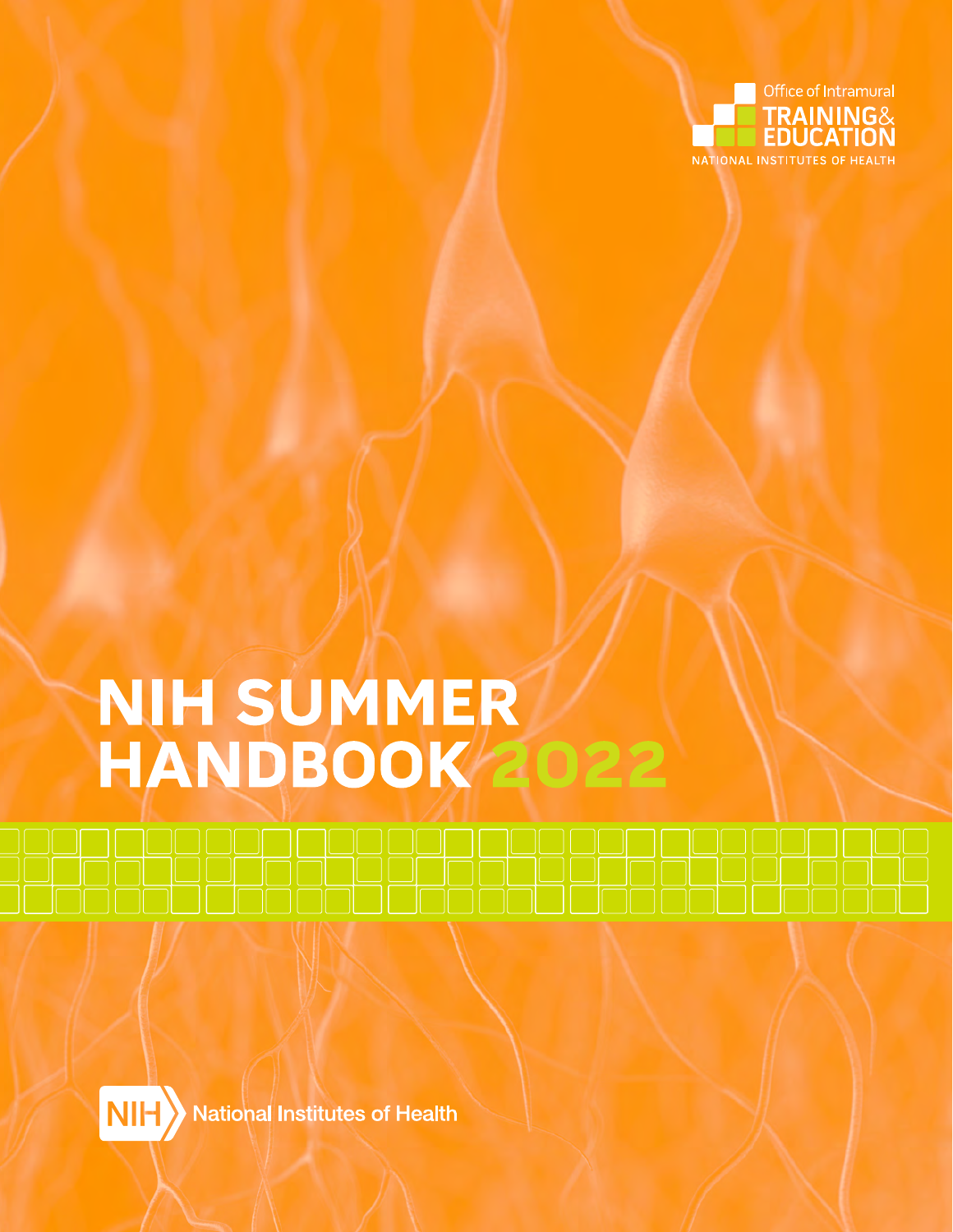### **Don't Miss A thing!**

# **MAKE CERtAin YoU ARE inCLUDED on A sUMMER intERnship pRogRAM (sip) ListsERv**

### **Summer Email List**

The OITE-SIP and OITE-HS-SIP email Lists were created to promote a sense of community among student researchers at the NIH and to provide a forum for the exchange of educational, scientific, and employment information during the months you spend at the NIH.

Check your email frequently for important information on summer opportunities!

If you are not receiving emails from the appropriate summer listserv, please contact us at OITE-LoginHelp [OITE-LoginHelp@od.nih.gov](mailto:OITE-LoginHelp@od.nih.gov)

### **CREAtE A MYoitE ACCoUnt**

#### **If you have an activated NIH email account**,

create a MyOITE account with user type "NIH Trainee/Fellow" and trainee type "Summer Intern" for yourself on the OITE website so that you can register for events, make appointments with career counselors, participate in Summer Poster Day, and access the Alumni Database. If you would like to register for events before you arrive at the NIH or have your NIH email address, you can do so by selecting user type "Guest."

### **For more information about summer intern accounts go to:**

[https://www.training.nih.gov/oite\\_accounts](https://www.training.nih.gov/oite_accounts)

**To create an account:** 

<http://www.training.nih.gov/register>

# **to REQUEst sign LAngUAgE intERpREtERs oR CARt sERviCEs**

American Sign Language interpreting services, CART services, and other reasonable accommodations are available upon request. Individuals who need interpreting services and/or other reasonable accommodations to participate in this event, should contact [OITE-EventServices@](mailto:OITE-EventServices@od.nih.gov) [od.nih.gov](mailto:OITE-EventServices@od.nih.gov) or the NIH Interpreting Office directly, via email, at [nih@ainterpreting.com](mailto:nih@ainterpreting.com). **Requests should be made at least five business days in advance, when possible, in order to ensure interpreter availability.**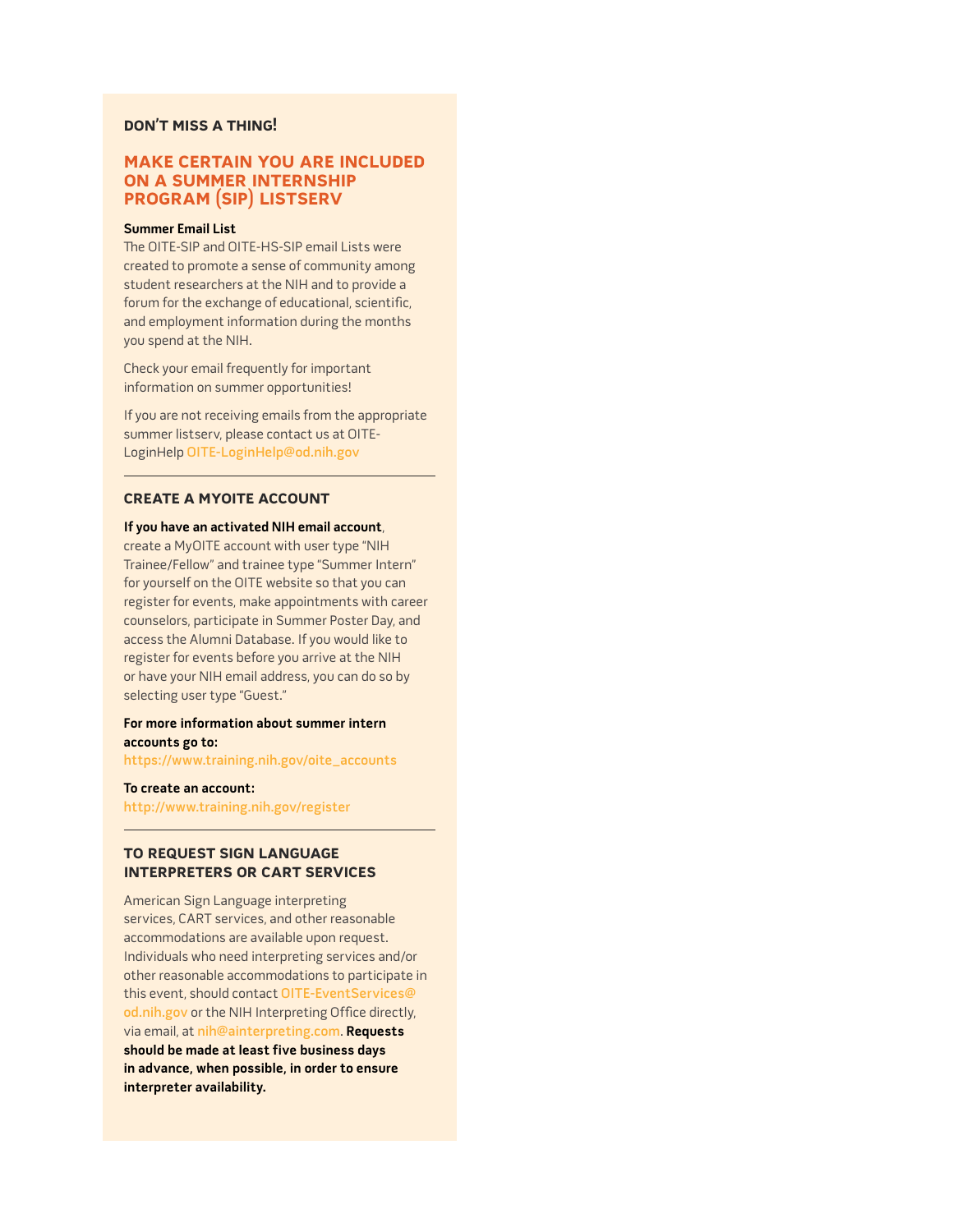

Office of Intramural Training & Education • 2 Center Drive • Building 2, Second Floor • Bethesda, MD 20892-0240 • 301 496 2427

#### **May 2022**

A Message to All Summer Research Program Participants:

On behalf of all the members of our scientific community, I would like to welcome you to the National Institutes of Health (NIH). It is my sincere hope that your experience with us this summer will enhance your knowledge, understanding, and appreciation of the world of biomedical research and will contribute to the development of your academic and career goals. Over the years, participation in this program has motivated many individuals like you to pursue careers in the biomedical sciences.

While you will undoubtedly be spending most of your time this summer in your research group, I highly encourage you to take advantage of the many special opportunities we have to offer. The NIH Office of Intramural Training & Education has organized several activities to enrich your summer experience. One of these is the very popular Summer Lecture Series. At these lectures, leading NIH scientists will discuss their current research in presentations designed just for you. Be sure to login or arrive early; the lectures are very popular.

Summer Poster Day, held this year on August 3rd and 4th, provides you the opportunity to present your summer research findings to the broader NIH scientific community. I encourage all summer students to take part in this NIH-wide event, which recognized the work of more than 630 virtual summer interns in 2021. You will find a description of the registration procedure and guidelines for creating your poster in this handbook.

You are likely to notice, through the Lecture Series, Poster Day, or your discussions with other summer interns, that NIH investigators use a wide array of techniques and approaches. This reflects the NIH conviction that, in the twenty-first century, important biomedical problems will be solved by combining the knowledge and skills of engineers, mathematicians, chemists, pharmaceutical scientists, physicists, and experts in computer science and bioinformatics, as well as biologists. Working in teams, investigators with diverse scientific, educational, and cultural backgrounds represent the key to the progress on which our nation's health depends.

We will be offering sessions called "Planning a Successful NIH Summer Internship" for SIP participants and a HS-SIP Summer Orientation that will help you hit the ground running; please be certain to attend. I also highly recommend that you take advantage of OITE workshops and talks that will assist you with planning your career AND that you consider taking advantage of one of our Summer Bootcamps, each of which will focus on a particular current scientific issue, such as health disparities or clinical trials. Finally, as the media report on an almost daily basis, the coronavirus pandemic is stressing all of us. Take the time to get involved in the wellness and resilience training the OITE has developed to provide summer interns with support.

Congratulations on your selection for an internship and best wishes for a rewarding virtual summer at the NIH!

Sincerely yours,

/ Michael M. Gottesman, MD / Deputy Director for Intramural Research National Institutes of Health

/ Yewon Cheon, PhD / Director, Postbac and Summer Research Program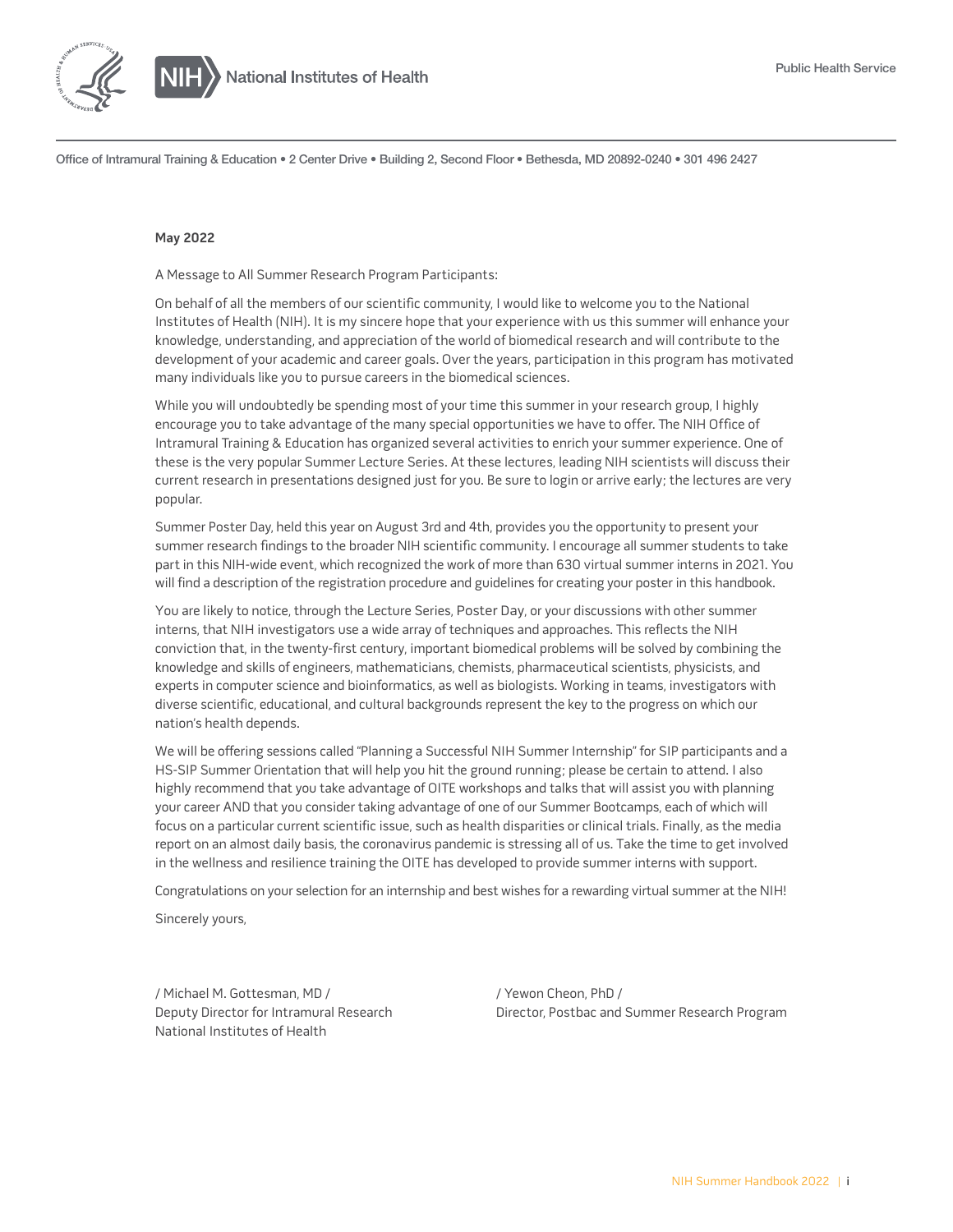# **tAbLE of ContEnts**

# **[oitE – thE offiCE of intRAMURAL](#page-5-0)**

| Meeting the Important People in Your Institute or |                                                                                                                                                                                                                                                                                                                                                                                                                                                                                                                                                                                                |
|---------------------------------------------------|------------------------------------------------------------------------------------------------------------------------------------------------------------------------------------------------------------------------------------------------------------------------------------------------------------------------------------------------------------------------------------------------------------------------------------------------------------------------------------------------------------------------------------------------------------------------------------------------|
|                                                   |                                                                                                                                                                                                                                                                                                                                                                                                                                                                                                                                                                                                |
|                                                   |                                                                                                                                                                                                                                                                                                                                                                                                                                                                                                                                                                                                |
|                                                   |                                                                                                                                                                                                                                                                                                                                                                                                                                                                                                                                                                                                |
|                                                   |                                                                                                                                                                                                                                                                                                                                                                                                                                                                                                                                                                                                |
|                                                   |                                                                                                                                                                                                                                                                                                                                                                                                                                                                                                                                                                                                |
|                                                   |                                                                                                                                                                                                                                                                                                                                                                                                                                                                                                                                                                                                |
|                                                   |                                                                                                                                                                                                                                                                                                                                                                                                                                                                                                                                                                                                |
|                                                   |                                                                                                                                                                                                                                                                                                                                                                                                                                                                                                                                                                                                |
|                                                   |                                                                                                                                                                                                                                                                                                                                                                                                                                                                                                                                                                                                |
|                                                   |                                                                                                                                                                                                                                                                                                                                                                                                                                                                                                                                                                                                |
|                                                   |                                                                                                                                                                                                                                                                                                                                                                                                                                                                                                                                                                                                |
|                                                   |                                                                                                                                                                                                                                                                                                                                                                                                                                                                                                                                                                                                |
|                                                   |                                                                                                                                                                                                                                                                                                                                                                                                                                                                                                                                                                                                |
|                                                   |                                                                                                                                                                                                                                                                                                                                                                                                                                                                                                                                                                                                |
|                                                   |                                                                                                                                                                                                                                                                                                                                                                                                                                                                                                                                                                                                |
| IN-PERSON INFO: NIH Recreation & Welfare          |                                                                                                                                                                                                                                                                                                                                                                                                                                                                                                                                                                                                |
| <b>IN-PERSON INFO: Occupational Medical</b>       |                                                                                                                                                                                                                                                                                                                                                                                                                                                                                                                                                                                                |
|                                                   |                                                                                                                                                                                                                                                                                                                                                                                                                                                                                                                                                                                                |
|                                                   |                                                                                                                                                                                                                                                                                                                                                                                                                                                                                                                                                                                                |
|                                                   |                                                                                                                                                                                                                                                                                                                                                                                                                                                                                                                                                                                                |
|                                                   |                                                                                                                                                                                                                                                                                                                                                                                                                                                                                                                                                                                                |
|                                                   | Planning A Successful NIH Summer Internship!  2<br>Getting Off to a Good Start: Settling in to<br>Institutes and centers (ICs) of the NIH  4<br>Understanding Institute/Center Organization and<br>Concession Stands/Convenience Stores 8<br><b>WELLNESS "AT" THE NIH 9</b><br>Summer Wellness Workshop Series 9<br>Summer Small Group Discussion Opportunities  9<br>Other NIH Offices That Support Wellness  10<br>Resources to Support the Distressed Trainee 10<br>IN-PERSON INFO: Fitness Centers 11<br>IN-PERSON INFO: What if I Get Sick? 11<br>IN-PERSON INFO: What if I Need Help? 11 |

# **[in-pERson info: CoviD-19 AnD](#page-16-0)  [LAboRAtoRY sAfEtY tRAining foR](#page-16-0)**

| Overview of Summer Intern Laboratory                                                             |
|--------------------------------------------------------------------------------------------------|
|                                                                                                  |
|                                                                                                  |
|                                                                                                  |
|                                                                                                  |
| Laboratory Safety Refresher Course                                                               |
|                                                                                                  |
| Working Safely with HIV and Other Bloodborne<br>Pathogens for Non-Hospital Personnel  13         |
| Bloodborne Pathogen Refresher Training 13                                                        |
| In-Person Summer Student Safety Training                                                         |
|                                                                                                  |
|                                                                                                  |
| Using Animals in Intramural Research:                                                            |
| Working Safely with Nonhuman Primates 14                                                         |
| Hands-on Animal Techniques:                                                                      |
| THE 2022 SUMMER INTERNSHIP PROGRAM 15                                                            |
| Summer Internship Program Activities  15                                                         |
|                                                                                                  |
|                                                                                                  |
| Two Important Summer Trainng Events  16                                                          |
|                                                                                                  |
|                                                                                                  |
| In Their Own Words: The NIH Experiences and<br>Career Paths of Prior and Current NIH Trainees 16 |
|                                                                                                  |
| <b>SPECIAL SUMMER EVENTS  18</b>                                                                 |
| NIH 2022 Virtual Graduate &                                                                      |

| <b>VIRTUAL SUMMER POSTER DAY 2022 19</b> |  |
|------------------------------------------|--|
|                                          |  |

| Virtual Poster Requirements: |  |
|------------------------------|--|
|                              |  |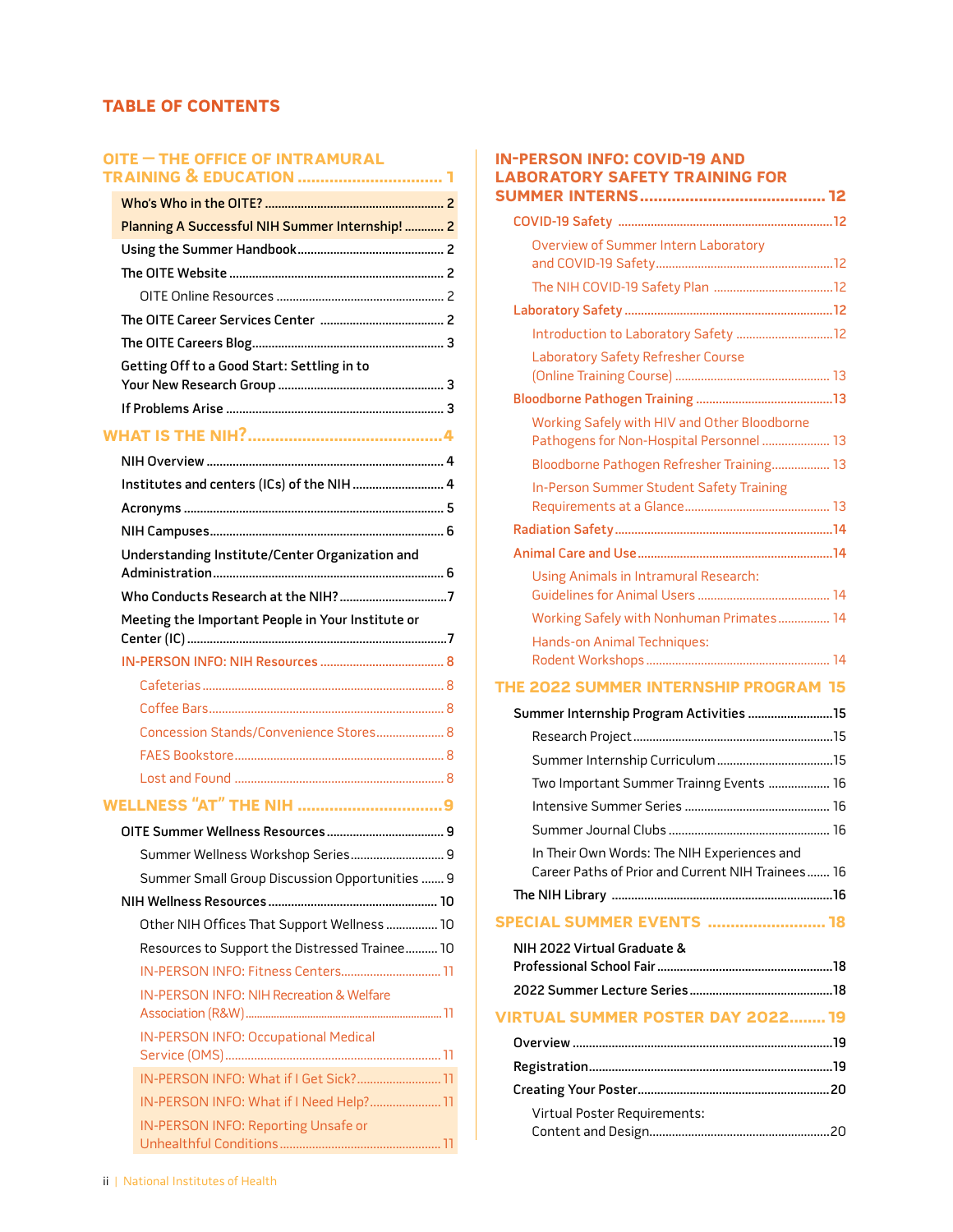## **[viRtUAL DEsKtop infRAstRUCtURE:](#page-25-0)  [hoW viRtUAL sUMMER intERns WiLL](#page-25-0)  [gEt things DonE .........................................21](#page-25-0)**

| What is Virtual Desktop Infrastructure?21        |
|--------------------------------------------------|
|                                                  |
| Getting an Active Directory (AD) Account in NED, |
| Multi-factor Authentication (MFA) Downloading/   |
|                                                  |
| <b>IN-PERSON INFO: GETTING SETTLED INTO</b>      |
|                                                  |
| What You Can Do Before Arriving at the NIH 23    |
| Summer Students at Remote Locations 24           |
| Your NIH Id Badge and Email Account  24          |
|                                                  |
| Who Needs a Preplacement Medical Evaluation? 24  |
| How is a Medical Evaluation Arranged?  24        |
|                                                  |
| Supervision of Students in Laboratories  25      |
| Transportation to the NIH and Parking  25        |
|                                                  |
| Parking at Woodglen Park and Ride Lot in         |
|                                                  |
|                                                  |
|                                                  |

| <b>FOLLOWING NIH RULES  27</b>                                              |
|-----------------------------------------------------------------------------|
| Paying Taxes on Your Summer Income 27                                       |
| NIH Anti-Harassment Guidelines and Resources 27                             |
| <b>THINK ABOUT THE FUTURE 29</b>                                            |
|                                                                             |
|                                                                             |
| After Your Internship: Coming "Back" to the NIH 29                          |
| NIH Undergraduate Scholarship Program (UGSP) .29                            |
| Postbaccalaureate Intramural Research Training                              |
| Graduate Partnerships Program (GPP) 30                                      |
| Programs for Medical, Dental, and Veterinary                                |
|                                                                             |
|                                                                             |
| Central Summer Internship Program (SIP) Coordinator 31                      |
| Summer Internship Program (SIP) Coordinators 31                             |
| NIH Summer Internship Program (SIP) Subprogram                              |
|                                                                             |
|                                                                             |
| NIH Research & Training Resources  34                                       |
| <b>IN-PERSON INFO: WASHINGTON</b><br><b>METROPOLITAN AREA ACTIVITIES 36</b> |
|                                                                             |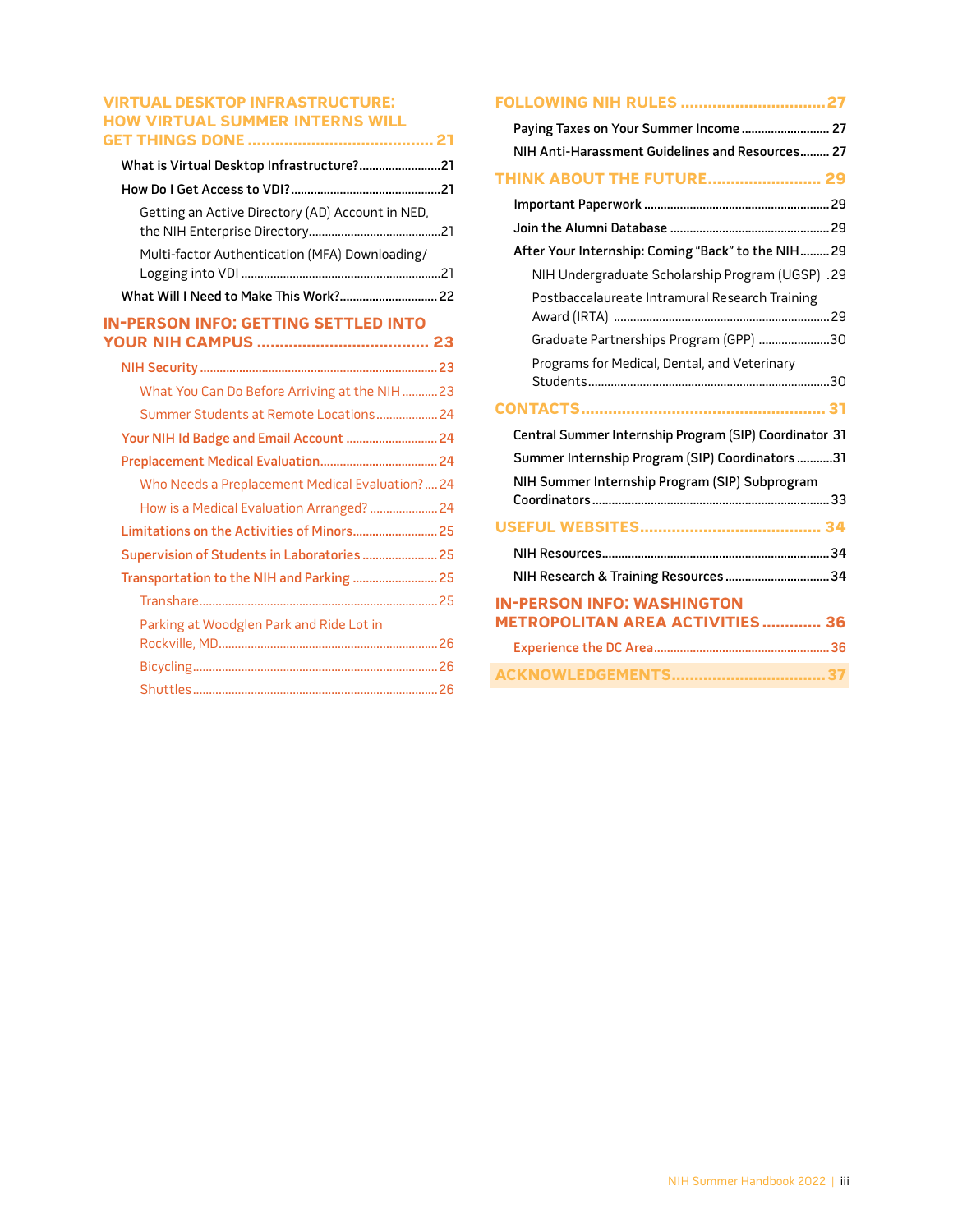# OLTE

# <span id="page-5-0"></span>**oitE – thE offiCE of intRAMURAL tRAining & EDUCAtion**

The Office of Intramural Training & Education is responsible for ensuring that your experience in the NIH Intramural Research Program is as rewarding as possible. We are here to help all NIH trainees become creative leaders in the biomedical research community, but you must take the initiative to make the most of your time at the NIH. You need to make certain that, when you leave the NIH, you take with you the technical, communication, problem solving, and interpersonal skills you will need as you move forward in your career.

In summer 2022, the NIH will host both virtual and inperson interns. To ensure that their experiences are similar, the OITE will present all programming virtually. The recommendations below apply to all summer interns.

Research should be your highest priority while you are at the NIH. OITE aims to ensure that you also take part in relevant career development activities, learn all you can from the scientific staff at the NIH and your fellow trainees, and have a good time. In addition, OITE staff members are available to help you resolve any problems that might arise during your time at the NIH.

Specifically, we encourage you to

- if you are participating in the High School Summer Internship Program (HS-SIP), join the staff of the OITE for a **required** orientation **prior to** joining your research group (or attend the required orientation presented by your Institute/Center);
- if you are participating in SIP, attend one of four sessions of Planning a Successful Summer Internship instead;
- attend orientation in your Institute/Center;
- make certain that you are included on one of the official OITE summer mailing lists, OITE-SIP or OITE-HS-SIP;
- if you have an activated NIH email account, create an "NIH Trainee/Fellow" account for yourself on the

OITE website so that you can make appointments with career counselors, participate in Summer Poster Day, and access the Alumni Database (see [https://www.training.nih.gov/oite\\_accounts](https://www.training.nih.gov/oite_accounts));

- visit the OITE website, <https://www.training.nih.gov>, regularly to check for new opportunities; remember that if you cannot attend a workshop, you will find videoand pod-casts of many of them on the OITE YouTube channel at <https://www.youtube.com/c/NIHOITE>;
- check out our online resources ([https://www.training.](https://www.training.nih.gov/nih_resources) [nih.gov/nih\\_resources](https://www.training.nih.gov/nih_resources) and YouTube videos) for help with things like keeping a lab notebook, reading a scientific article, attending a scientific meeting, writing professional emails, and mastering lab math;
- participate in appropriate career and professional development workshops;
- attend the Summer Lecture Series, presented by some of the most respected investigators at the NIH;
- share your research with the NIH community at Summer Poster Day;
- sign up with our Career Services Center for preprofessional and graduate school advising or help exploring careers;
- create a LinkedIn account and join the NIH Intramural Research Program group to network and share ideas;
- follow the OITE Careers Blog, [https://oitecareersblog.](https://oitecareersblog.od.nih.gov/) [od.nih.gov/](https://oitecareersblog.od.nih.gov/); and
- explore and contribute to the community around you.

OITE programs complement the training activities of the NIH Institutes and Centers (ICs). OITE is located on the second floor of Building 2. Our hours are Monday-Friday 8:00 am-5:00 pm. We maintain an open-door policy and encourage you to drop by anytime during open hours.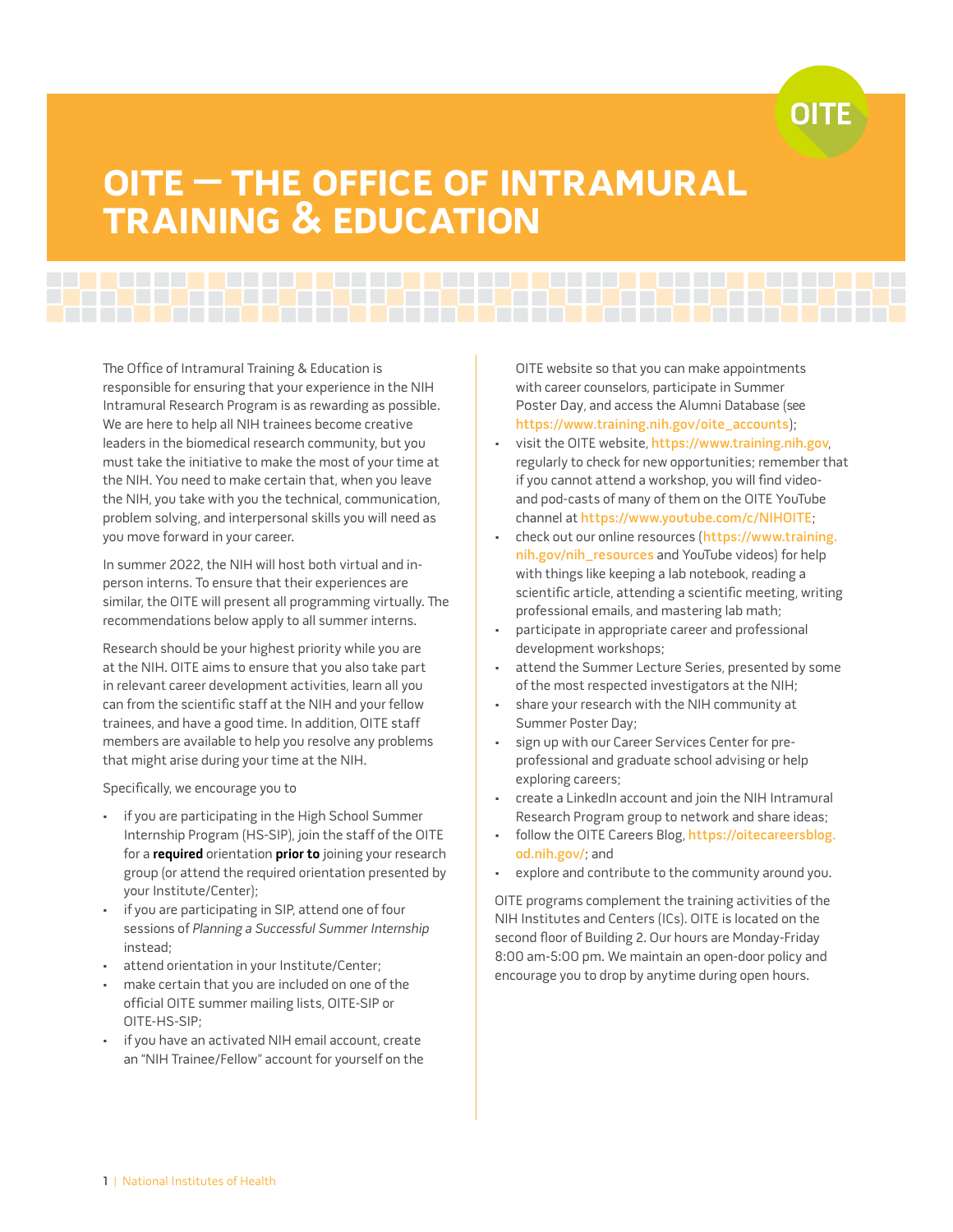# <span id="page-6-0"></span>**Who's Who in thE oitE?**

The OITE encompasses several biomedical research training programs: the Postbaccalaureate and Summer Research Program (PSRP), the Graduate Partnerships Program (GPP), and the Office of Postdoctoral Services (OPS). You will likely interact primarily with staff members in the office who are involved with your particular appointment.

To ask a question about a particular training program or OITE function, please refer to: [https://www.](https://www.training.nih.gov/contact) [training.nih.gov/contact](https://www.training.nih.gov/contact)

To find the current contact information of specific staff members visit: <https://www.training.nih.gov/staff>

# **pLAnning A sUCCEssfUL nih sUMMER intERnship!**

Your research project should be your number one priority this summer. But, to make certain that you take full advantage of all the NIH has to offer, plan to join the staff of the OITE for an orientation.

If you are participating in the High School Summer Internship Program (HS-SIP), **you must attend one of the two required orientations (June 13th or June 21st) or the required orientation in your Institute/Center (IC) prior to joining your research group**. This virtual half-day orientation will familiarize summer interns with the NIH and its research culture, introduce resources, and provide tips on how to be successful.

If you will be participating in SIP, we strongly recommend attending one of four Planning a Successful NIH Summer Internship sessions, scheduled for all Fridays in June.

| <b>Planning a Successful NIH Summer Internship 2022</b><br>(OITE Orientation for SIP Participants) |                          |  |
|----------------------------------------------------------------------------------------------------|--------------------------|--|
| May 27                                                                                             | 10:30 am $-$ 12:00 pm ET |  |
| June 3                                                                                             | 10:30 am $-$ 12:00 pm ET |  |
| June 10                                                                                            | 10:30 am $-$ 12:00 pm ET |  |
| June 17                                                                                            | 10:30 am $-$ 12:00 pm ET |  |
| <b>High School Summer Intern Orientation</b><br>(Mandatory)                                        |                          |  |
| June 13                                                                                            | 10:00 am $-$ 2:30 pm ET  |  |
| June 21                                                                                            | 10:00 am $-$ 2:30 pm ET  |  |

# **USING THE SUMMER HANDBOOK**

This handbook is intended for both in-person and virtual summer interns. Sections specific for in-person interns are indicated by "IN-PERSON INFO".

Please direct comments for improving this handbook to Dr. Yewon Cheon at [cheony@mail.nih.gov](mailto:cheony%40mail.nih.gov?subject=).

# **thE oitE WEbsitE** <https://www.training.nih.gov>

The OITE website can provide you with valuable information during your stay at the NIH. Notices of important events are posted on the homepage under "What's New" and "Calendar of Events". You will also go to this site to register for career development activities and complete program evaluations. OITE publications, recordings of past workshops, and informational videos are also available on the site.

# **oitE onLinE REsoURCEs**

The OITE website contains YouTube videos and other training materials designed to help with your professional development. New materials are being added all the time. Resources include videos on keeping a good lab notebook, reading a scientific article, lab math, attending a scientific meeting, and choosing a research mentor. Recently we have added a host of videos designed to help you cultivate wellbeing and resilience. Online resources include guides to writing professional emails and cover letters and creating CVs and resumes. Check out these resources and others at [https://www.training.nih.gov/nih\\_resources](https://www.training.nih.gov/nih_resources) and on the OITE YouTube channel at [https://www.youtube.com/c/](https://www.youtube.com/c/NIHOITE) [NIHOITE](https://www.youtube.com/c/NIHOITE).

# **thE oitE CAREER sERviCEs CEntER**

It is never too soon to begin thinking about your long-term goals and future career plans. The OITE houses a career counseling center to help you plan for a satisfying career once you complete your training at NIH. The OITE Career Services Center was established in 2007 to serve all the trainees in the NIH intramural community. Our goal is to ensure that NIH trainees are aware of the many jobs available, both at and away from "the bench," and to provide the resources to help trainees identify good personal options. Our career counselors run workshops, lead small group discussions, and schedule individual appointments open to all. These are designed to assist trainees in selfassessment, career exploration, goal setting, and finding positions. Staffing includes

• career counselors, who can assist you with analyzing your strengths, weaknesses, and values; help you write resumes and CVs; provide information on career options; and coach you through the job search process;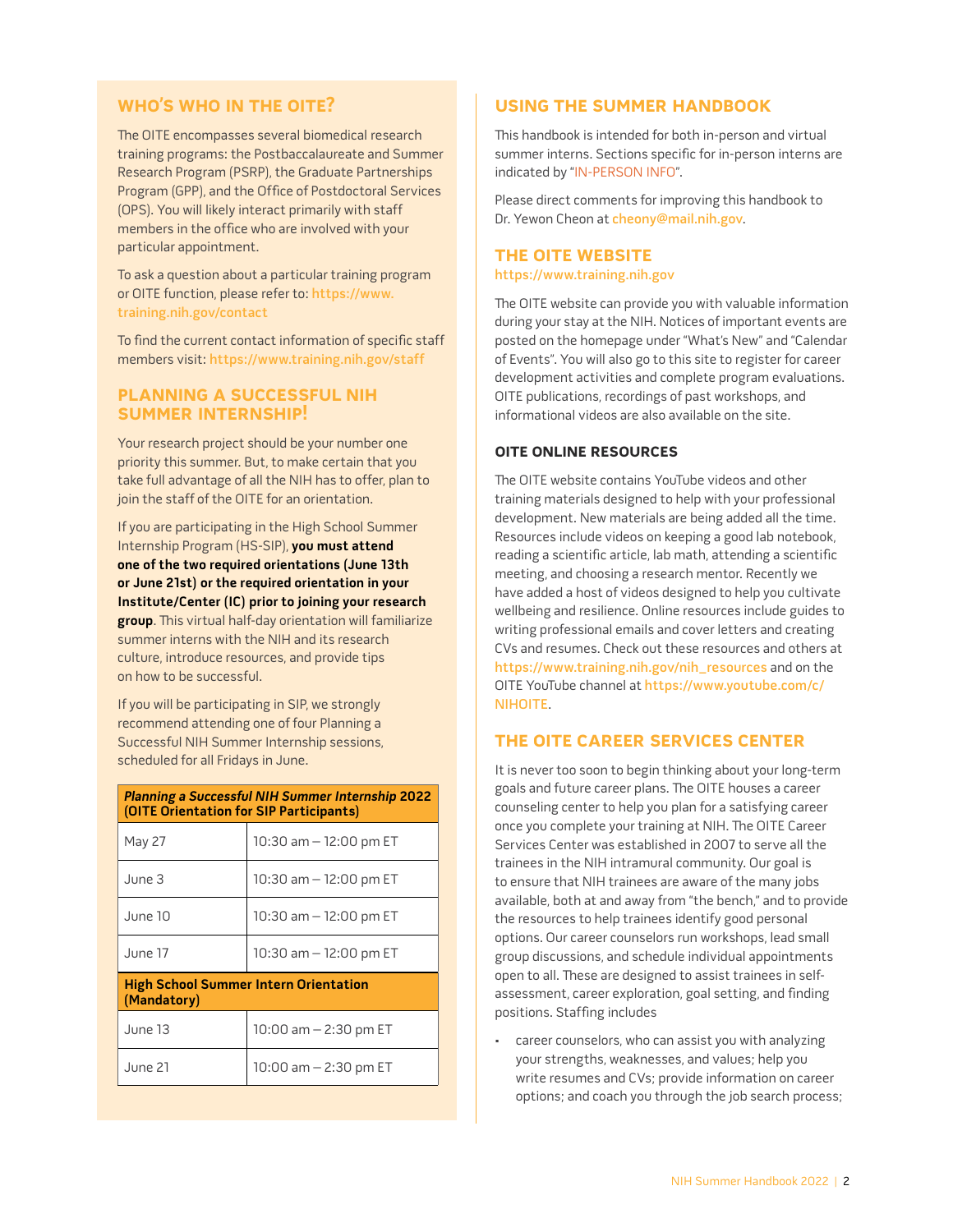- <span id="page-7-0"></span>• counselors and wellness advisors who can aid you in developing a more assertive presence, dealing with interpersonal conflicts that might arise in your group, managing time and/or stress, and handling more personal issues; and
- pre-professional advisors, who can talk with you about the decision to go to graduate or medical school, choosing schools and programs, strategies for taking the MCAT or GRE successfully, filling in gaps in your credentials, writing personal statements, and interviewing.

You can use the OITE website to make one-on-one appointments with these individuals.

# **thE oitE CAREERs bLog**

The OITE Careers Blog was established by the OITE Career Services Center to

- increase awareness of OITE services among trainees;
- respond to frequently asked questions about and offer guidance with the career planning and job search process; and
- share new and updated career information and resources with all NIH trainees.

Go to <https://oitecareersblog.od.nih.gov/> and subscribe to be notified when new posts are published.

# **GETTING OFF TO A GOOD START: sEttLing in to YoUR nEW REsEARCh gRoUp**

Fitting comfortably into your research group and developing good relationships with your coworkers should be your first priorities. Each research unit has its own ways of doing things. You will have to determine for yourself what the unwritten "rules" are for yours. What hours do most people work? Is there a standard for maintaining notebooks? When and on what platform are group meetings held? What training courses do you need to complete? What computer programs are used? What is the dress code? How much chatting goes on?

You can learn some things by being a careful observer. Others you will have to ask about explicitly. In all cases, be courteous and enthusiastic. Write down any and all directions. Make certain to do more than your share to keep the lab or office running smoothly.

# **if pRobLEMs ARisE**

Where there are people, there can be conflict. Some conflicts are minor irritations that are quickly forgotten. Others are more serious, requiring you to talk to and negotiate outcomes with your co-workers and/or mentor. We hope that any conflicts or tensions you experience will be minor and that you view them as opportunities to improve your interpersonal skills. However, even with the best of intentions, some group dynamics are poor; you may find yourself embroiled in serious or complicated situations. Remember: You are not alone! The NIH has resources to help you deal with any interpersonal issues that may arise.

If you are experiencing conflict with someone in your research group, speak with him or her directly. If that does not resolve the issue, speak with your principal investigator (PI). If you are not comfortable doing that, or if the situation is not easily resolved, seek advice from other mentors (i.e., your IC training director, OITE staff, other colleagues) who can help you consider the issues from different perspectives as you attempt a reasonable resolution. If you have concerns about your interactions with your PI, it is important to talk with someone you trust. Hopefully you will have developed relationships with your training director or with more senior students or postdocs in the group. Also, feel free to contact Dr. Milgram, Dr. Conlan, or Dr. Sokolove in the OITE to confidentially discuss any issues that develop.

Some reasons to immediately contact the training director in your IC, or Dr. Milgram, Dr. Conlan, or Dr. Sokolove in the OITE, are issues of possible scientific misconduct, harassment of any type, and safety concerns. If we are not able to assist you, we will help you access other campus resources, such as the [Office of the Ombudsman](http://ombudsman.nih.gov/)  [Center for Cooperative Resolution](http://ombudsman.nih.gov/), the [Employee](http://www.ors.od.nih.gov/sr/dohs/EAP/Pages/index.aspx)  [Assistance Program,](http://www.ors.od.nih.gov/sr/dohs/EAP/Pages/index.aspx) and [Civil](https://hr.nih.gov/working-nih/civil), a program that promotes civil behavior in the NIH workplace.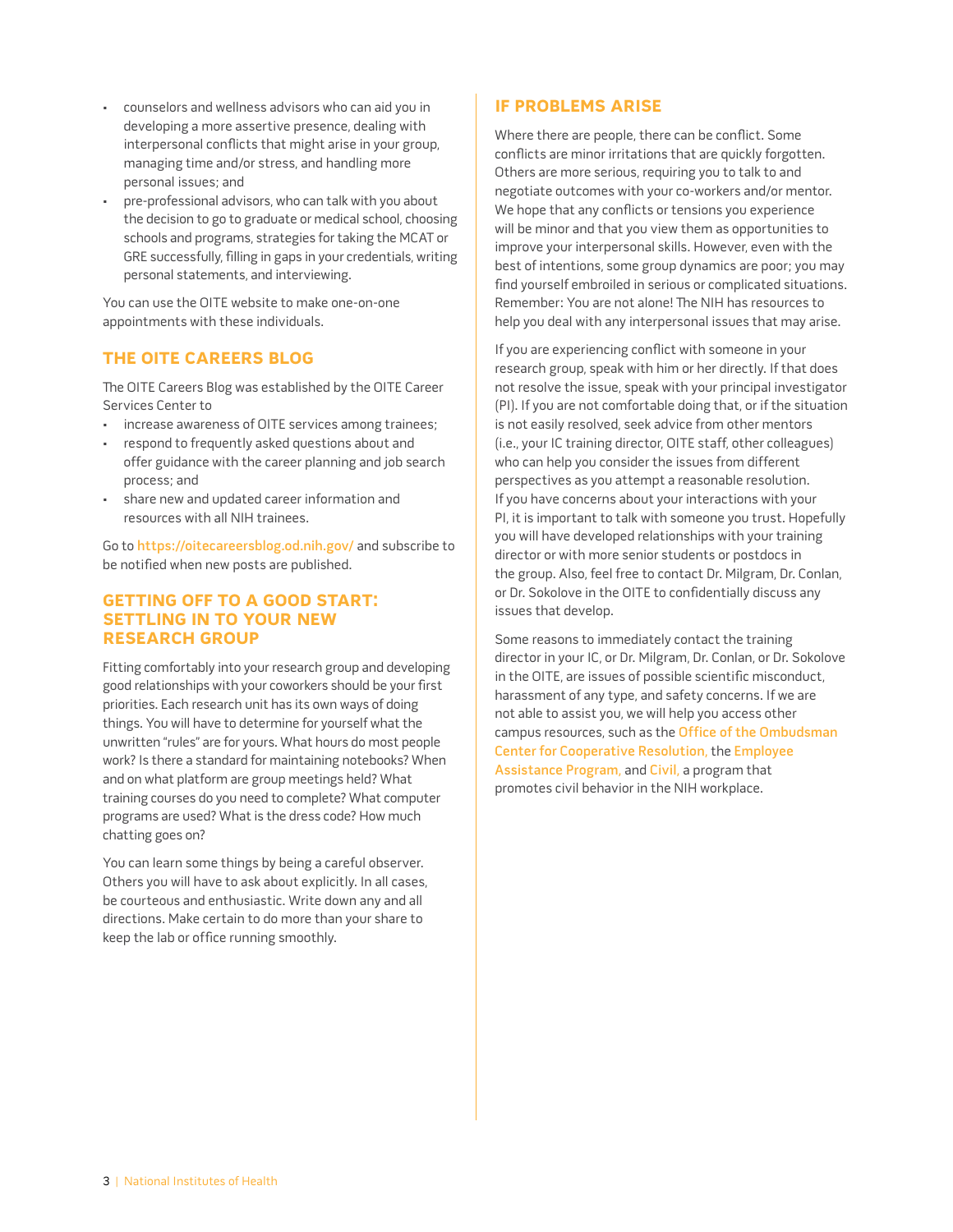# <span id="page-8-0"></span>**WhAt is thE nih?**

### **nih ovERviEW**

Founded in 1887, the National Institutes of Health is one of the world's foremost medical research centers and the Federal focal point for medical research in the United States. NIH is the steward of medical and behavioral research for the Nation. Its mission is the pursuit of fundamental knowledge about the nature and behavior of living systems and the application of that knowledge to extend healthy life and reduce the burdens of illness and disability.

#### **The goals of the NIH are to**

- foster fundamental creative discoveries, innovative research strategies, and their applications as a basis for ultimately protecting and improving health.
- develop, maintain, and renew scientific human and physical resources that will assure the Nation's capability to prevent disease.
- expand the knowledge base in medical and associated sciences in order to enhance the Nation's economic wellbeing and ensure a continued high return on the public investment in research.
- exemplify and promote the highest level of scientific integrity, public accountability, and social responsibility in the conduct of science.

In realizing these goals, the NIH provides leadership and direction to programs designed to improve the health of the Nation by conducting and supporting research in the

- causes, diagnosis, prevention, and cure of human diseases;
- processes of human growth and development;
- biological effects of environmental contaminants; and
- understanding of mental, addictive, and physical disorders.

The NIH directs programs for the collection, dissemination, and exchange of information in medicine and health, including the development and support of medical libraries and the training of medical librarians and other health information specialists.

# **institUtEs AnD CEntERs (iCs) of thE nih**

The NIH is one of the eleven agencies of the US Department of Health and Human Services (DHHS), along with the Food and Drug Administration (FDA), the Centers for Disease Control and Prevention (CDC), and the Centers for Medicare and Medicaid Services (CMS). The NIH is composed of 27 separate **Institutes** and **Centers** (ICs) and the Office of the Director (OD). Each IC has its own mission of supporting biomedical research and training, in the **intramural** (here at the NIH) and/or **extramural** (at universities and research institutes worldwide) research communities. All but three ICs receive their funding directly from Congress and administer their own budgets. The 27 ICs are listed below. Those shown in bold type participate in the Intramural Research Program.

**CC**—NIH Clinical Center

**CIT**—Center for Information Technology

CSR—Center for Scientific Review

FIC—John E. Fogarty International Center

**NCATS**—National Center for Advancing Translational **Sciences** 

**NCCIH**—National Center for Complementary and Integrative Health

**NCI**—National Cancer Institute

**NEI**—National Eye Institute

**NHGRI**—National Human Genome Research Institute

**NHLBI**—National Heart, Lung, and Blood Institute

**NIA**—National Institute on Aging

**NIAAA**—National Institute on Alcohol Abuse and Alcoholism

**NIAID**—National Institute of Allergy and Infectious Diseases

**NIAMS**—National Institute of Arthritis and Musculoskeletal and Skin Diseases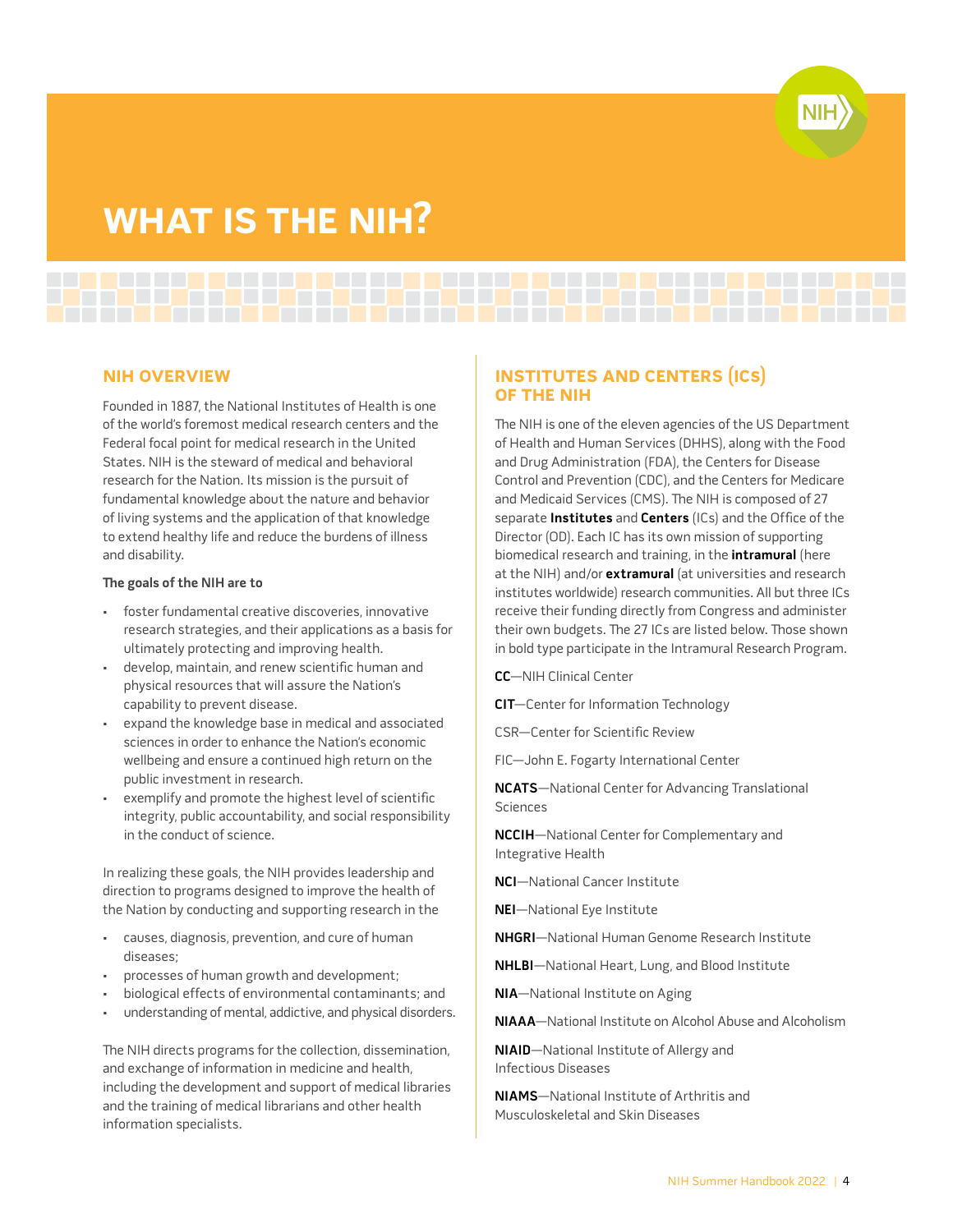<span id="page-9-0"></span>**NIBIB**—National Institute of Biomedical Imaging and Bioengineering

**NICHD**—Eunice Kennedy Shriver National Institute of Child Health and Human Development

**NIDA**—National Institute on Drug Abuse

**NIDCD**—National Institute on Deafness and Other Communication Disorders

**NIDCR**—National Institute of Dental and Craniofacial Research

**NIDDK**—National Institute of Diabetes and Digestive and Kidney Diseases

**NIEHS**—National Institute of Environmental Health Sciences

NIGMS—National Institute of General Medical Sciences

**NIMH**—National Institute of Mental Health

**NIMHD**—National Institute on Minority Health and Health Disparities

**NINDS**—National Institute of Neurological Disorders and Stroke

**NINR**—National Institute of Nursing Research

**NLM**—National Library of Medicine

**OD**—Office of the Director

### **ACRonYMs**

The previous list of IC names should have convinced you that we at NIH speak in acronyms; here is a list of other common abbreviations to help you communicate in your new surroundings.

ACUC—Animal Care and Use Committee

AO—Administrative Officer

CAN—Common Accounting Number

CCSEP—Community College Summer Enrichment Program

CIT—Center for Information Technology

CRTA—Cancer Research Training Award

C-SOAR–College Summer Opportunity to Advance Research

CV—Curriculum Vitae

DDIR—Deputy Director for Intramural Research

DHHS—Department of Health and Human Services

EAP—Employee Assistance Program

EDI—Office of Equity, Diversity, and Inclusion

EEO—Equal Employment Opportunity

FAES—Foundation for Advanced Education in the Sciences

FNIH—Foundation for NIH

FTE—Full-Time Equivalent

FY—Fiscal Year

GDSSP–Graduate Data Science Summer Program

GPP–Graduate Partnerships Program

G-SOAR–Graduate Summer Opportunity to Advance Research

HiSTEP–High School Scientific Training & Enrichment Program

IC—Institute/Center

IRP–Intramural Research Program

IRTA—Intramural Research Training Award

NED—NIH Enterprise Directory

NSF—National Science Foundation

OAR—Office of AIDS Research

OHRM—Office of Human Resources Management

OHSR—Office of Human Subjects Research

OIR—Office of Intramural Research, OD, NIH

OITE—Office of Intramural Training & Education

OMS—Occupational Medical Service

OPM—Office of Personnel Management

ORF—Office of Research Facilities

ORS—Office of Research Services

ORWH—Office of Research on Women's Health

PI—Principal Investigator

PIV–Personal Identity Verification

SD—Scientific Director

SEEP—Student Educational Employment Program

SGMRO—Sexual & Gender Minority Research Office

SIP—Summer Internship Program

TD—Training Director

TSP—Thrift Savings Plan

UGSP–Undergraduate Scholarship Program

VF—Visiting Fellow

WALS—Wednesday Afternoon Lecture Series

For a comprehensive list, see: <http://employees.nih.gov/pages/acronyms.aspx>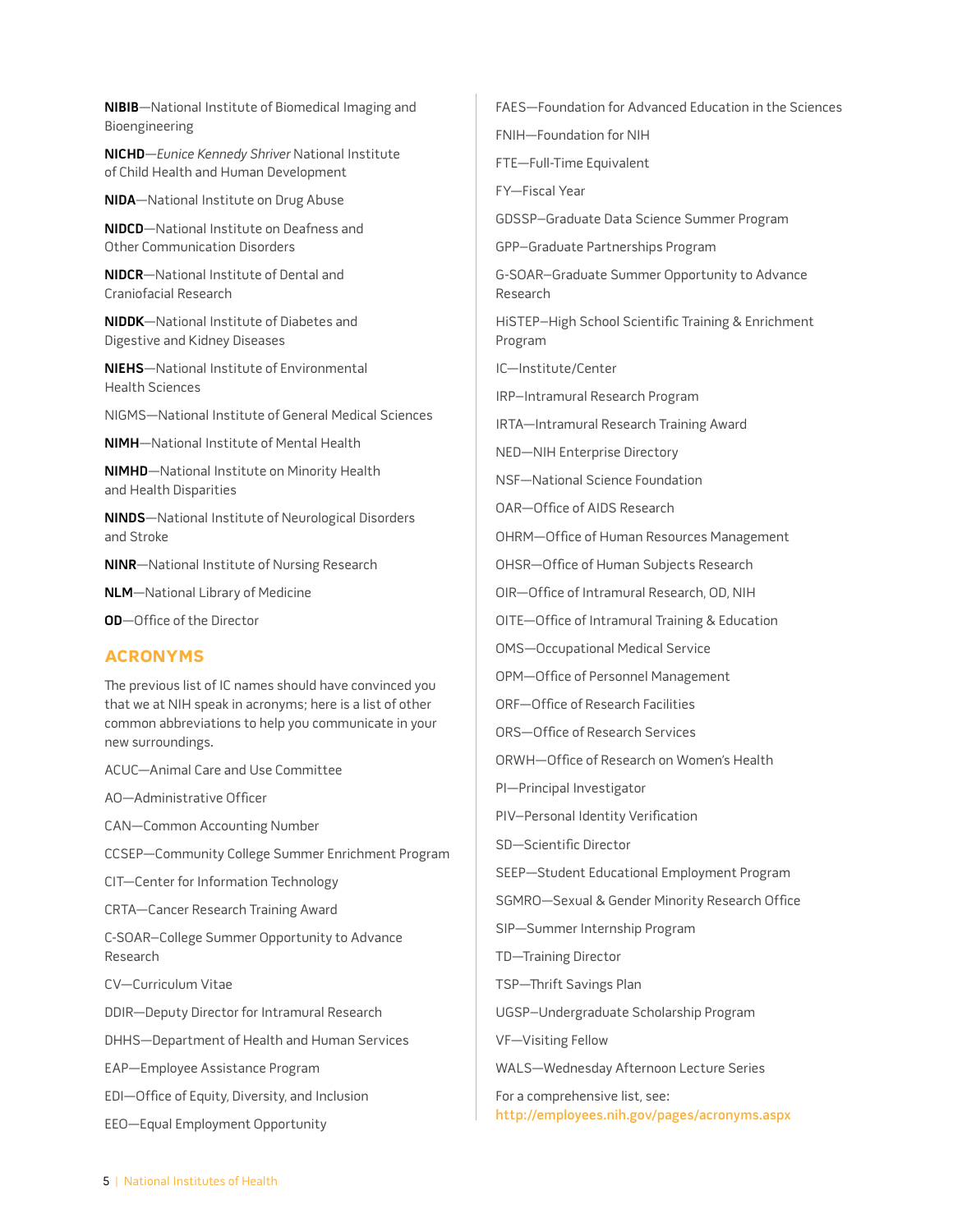# <span id="page-10-0"></span>**nih CAMpUsEs**

The main NIH campus is located in Bethesda, Maryland, just 10 miles from the center of Washington, DC. Important offices located on the Bethesda campus include the Office of the Director, the Office of Intramural Research, and the Office of Intramural Training & Education, which oversees NIH-wide training. A large number of research facilities, offices, and institutional resources are spread across more than 300 acres, in over 75 buildings, on the Bethesda campus.

Many NIH scientists conduct their research in laboratories located on the main campus in Bethesda, but others work on NIH campuses across the country. Other NIH facilities where students may train include

- the Framingham Heart Study of the NHLBI in Framingham, MA;
- the Rocky Mountain Laboratories of the NIAID in Hamilton, MT;
- the Perinatology Research Branch of the Eunice Kennedy Shriver NICHD in Detroit, MI;
- the NIA and NIDA in the Biomedical Research Center, in Baltimore, MD;
- the Phoenix Epidemiology and Clinical Research Branch (PECRB) of NIDDK in Phoenix, AZ;
- the NIH Animal Center in Poolesville, MD;
- the Twinbrook Cluster, Executive Plaza, and Shady Grove in Rockville, MD, less than 8 miles from the NIH Bethesda campus;
- NCI Frederick Cancer Research and Development Center (FCRDC) at Fort Detrick in Frederick, MD; and
- the NIEHS facility in Research Triangle Park (RTP), NC.

# **UnDERstAnDing institUtE/CEntER oRgAnizAtion AnD ADMinistRAtion**

The organizational structure of the NIH is both similar to and different from that of most universities. Universities are typically organized around schools and colleges (e.g., School of Medicine, School of Public Health) that are subdivided into departments and units. The NIH consists of Institutes and Centers (ICs), similar to the schools/colleges found in many academic institutions. All NIH faculty have a primary appointment in one IC; this IC provides laboratory and office space, funding, and administrative support for the research group and is the "intellectual home" for all personnel there. Like faculty at universities, NIH faculty can have adjunct/ joint appointments in other ICs. In addition, mechanisms to facilitate interaction across ICs have been formalized so that scientists and clinicians with common interests can easily interact and collaborate.

IC intramural research programs are organized as follows:

- Individual tenure-track or senior investigators (also known as principal investigators or PIs) head their own **units/ labs/research groups**, which include trainees, technicians, staff scientists, and administrative support personnel.
- Multiple units form a **Section**, which is headed by a Section Chief.
- A **Lab or Branch**, headed by a Lab or Branch Chief, consists of two or more Sections and possibly one or more additional units. Large Labs and Branches may include 10 to 12 PIs, but in general, a Lab or Branch consists of 4 to 8 PIs. Originally, the distinction was that Branches had at least one clinical investigator, while Labs housed basic scientists only; this distinction has somewhat fallen by the wayside.

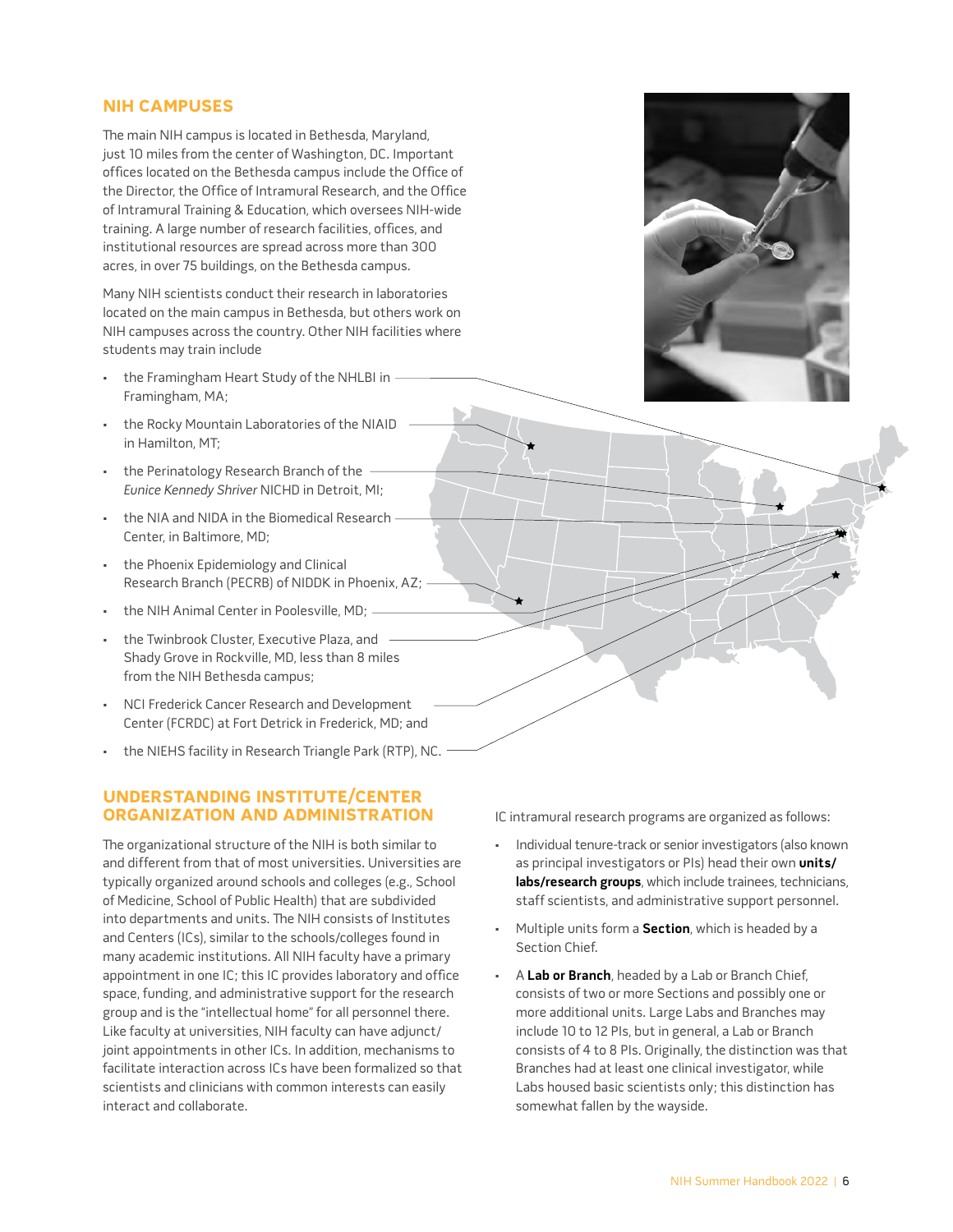<span id="page-11-0"></span>When you join a lab/group, you become a member of your PI's IC. You have access to the scientific resources of this IC, including core facilities, scientific seminars, retreats, and professional development activities organized by the IC. Administrators in your IC will handle many day-to-day details of your NIH experience (i.e., ID badge procurement, building access, travel, computer support, email, etc.), so it is important that you meet these individuals as soon as possible.

# **Who ConDUCts REsEARCh At thE nih?**

Labs/research groups at the NIH vary greatly in size. A small lab may have only a half dozen staff members, while a large group may include 30. Regardless of size, fitting in with this team and contributing to its productivity should be one of your major goals. Take cues from your coworkers. What is the dress code? How do individuals contribute to the success of the group? Is cooperation or competition stressed? How much chatting goes on? Are headphones and cell phones in use? You are going to spend a lot of time with these people. Take the time to consider seriously the best ways to interact with them.

Your group may include some or all of the following:

**Principal Investigators:** Principal investigators hold a doctoral degree. They can be either tenured or tenure-track investigators. These individuals run their own labs/groups and have the authority to hire all of the remaining groups of scientists. About 1100 PIs work in the NIH IRP.

**Staff Scientists:** Staff scientists generally hold a doctoral degree. Although they are not principal investigators, they are accomplished scientists. They often fulfill key functions such as managing the laboratory of a very busy PI or running a core facility that provides services to many investigators. The ≈1300 staff scientists frequently supervise/mentor trainees like you.

**Clinical Fellows:** Clinical Fellows are individuals who hold a professional doctoral degree (e.g., MD or DDS), have recently completed their internships and residencies, and are at the NIH both to provide clinical services and to conduct research. The NIH hosts approximately 300 Clinical Fellows at any one time.

**Postdoctoral Fellows:** Approximately 3,000 individuals who have recently received a doctoral degree are continuing their research training at the NIH. They are generally called Postdoctoral IRTAs (CRTAs if they are working in the NCI) if they are US citizens or permanent residents and Visiting Fellows if they are citizens of another nation. An individual can spend no more than 5 years as a postdoctoral fellow at the NIH. In order to stay longer, postdocs must be promoted either to a permanent position or to Research Fellow, a move that allows them to remain for up to an additional 3 years.

**Graduate Students:** The NIH is the research home of about 350 graduate students. They complete their coursework

at and receive their degrees from their universities and conduct all or part of their dissertation research at the NIH.

**Medical/Dental Students:** Medical/dental students who have a strong research interest and the permission of their academic institution can spend 1 or 2 years conducting research in the NIH Medical Research Scholars Program. The program is designed for students who have completed their core clinical rotations but does not exclude students with strong research interests from applying prior to having completed their core rotations. About 50 students participate in this program each year. Medical students can also complete clinical electives at the NIH.

**Postbaccalaureate (Postbac) Trainees:** A group of more than 1600 students who have completed their undergraduate work, postbacs conduct research at the NIH for 1 to 3 years before continuing on to graduate or professional (medical, dental, veterinary, pharmacy, etc.) school.

**Summer Interns:** This group includes you! Most summers, about 1200 high school, college, graduate, and professional school students spend 8 to 10 weeks working in the Intramural Research Program. These individuals must be at least 17 years of age and US citizens or permanent residents. In summer 2022, 500 summer interns will come in-person to NIH campuses; the rest will participate virtually.

# **MEEting thE iMpoRtAnt pEopLE in YoUR institUtE oR CEntER (iC)**

When you join the NIH as a summer intern, you are actually joining your PI's Institute or Center (IC). Staff members in the IC are going to make certain you get paid, get answers to administrative questions, have access to the resources you need to complete your work, and find the IT support you need. Be certain to "meet" and get to know the following:

- Your Summer Coordinator (SC), who will probably be the first person to reach out to you. Your SC has been working with the OITE to iron out summer program details and will be able help you with questions about how your IC works, summer resources, and activities sponsored by your IC and/or the OITE.
- Your Administrative Officer (AO), who will complete your appointment paperwork and enter you into the NIH Enterprise Directory (NED), which makes you "official"
- If you are a virtual summer intern, the IT support team in your IC, who will help you master multi-factor authentication (MFA) so that you can use your personal computer and our Virtual Desktop Infrastructure (VDI) to access NIH resources (Don't worry if this sounds confusing, you will find more information later in this handbook.), answer your IT questions, help you resolve technical issues, and, if necessary, help you contact central IT support services (provided by the Center for Information Technology, CIT).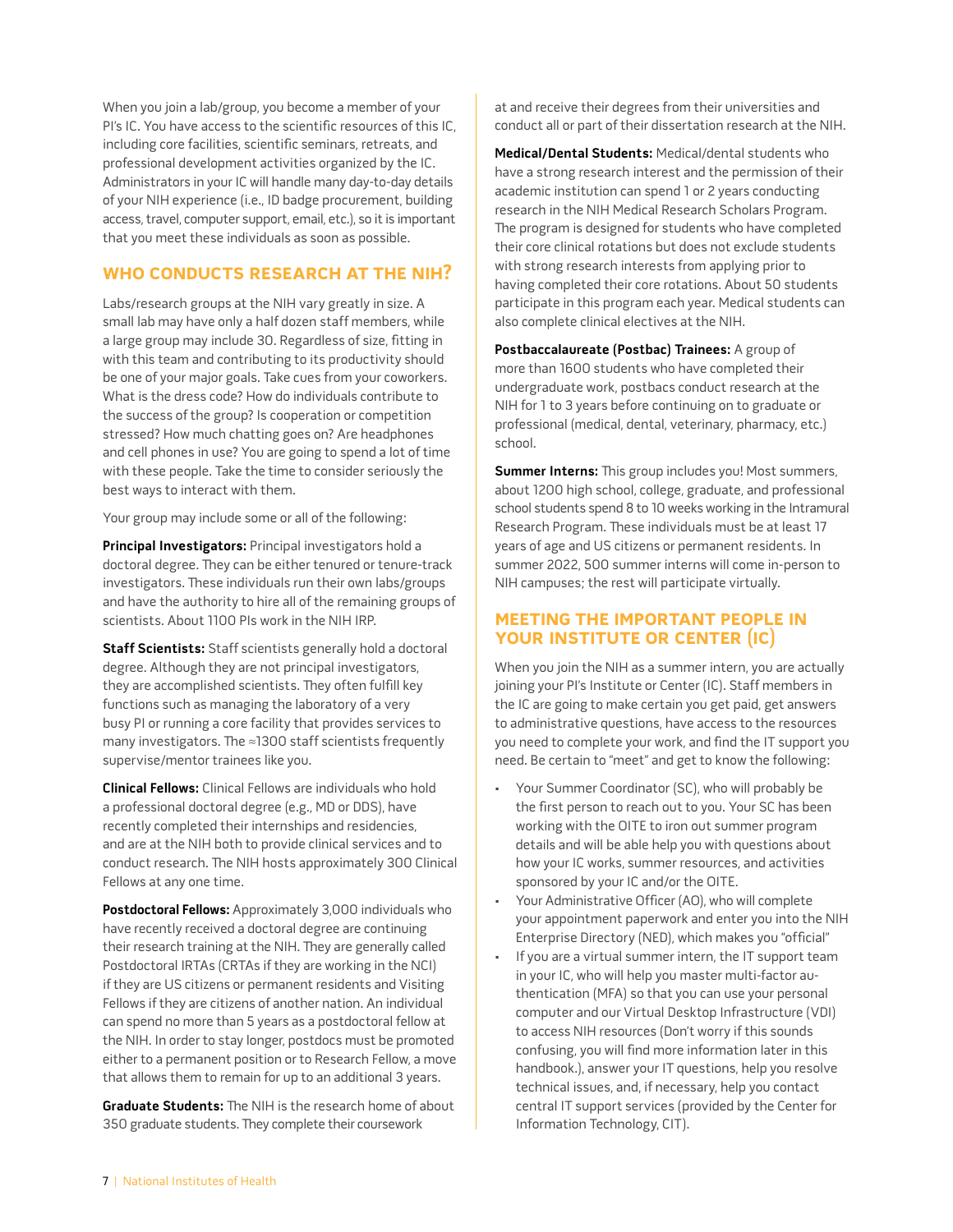# <span id="page-12-0"></span>**in-pERson info: nih REsoURCEs**

# **CAfEtERiAs**

For a map of cafeterias, coffee bars and concession stands see [https://www.ors.od.nih.gov/pes/dats/food/Pages/](https://www.ors.od.nih.gov/pes/dats/food/Pages/index.aspx) [index.aspx.](https://www.ors.od.nih.gov/pes/dats/food/Pages/index.aspx)

- Building 10, Second Floor
- Building 10, First Floor, north entrance to CRC (only soups, wraps, coffee, snacks)
- Building 10, B1-Level
- Building 12B, First Floor
- Building 31, First Floor
- Building 35, First Floor
- Building 38A, B1 Level
- Building 45 (Natcher Conference Center), First Floor
- Bayview, Ground Floor

# **CoffEE bARs**

- Building 1, Third Floor, 301-451-0093
- Building 10, First Floor, near the FAES bookstore, 301-594-9013
- Building 10, First Floor, north entrance to CRC
- Building 35, First Floor, 301-594-8438
- Building 50, First Floor, 301-402-0594
- 5601 Fishers Lane, First Floor, 301-770-8901

# **ConCEssion stAnDs/ConvEniEnCE stoREs**

- Building 10, Room B1-C20, 301-496-3087
- Building 12B, Room 1N-108, 301-402-2919
- Building 31, First Floor Hallway, 301-496-6230
- Building 35, Room GC202, 301-496-3635
- Building 45, Room 1AA-02, 301-435-4697
- Neuroscience Center (NSC) Building, 6001 Executive Blvd, Lobby, 301-435-1468

# **fAEs booKstoRE**

### <https://faes.org/content/faes-bookstore-nih>

• Building 10, Room 1N241, 301-496-5272

# **Lost AnD foUnD**

### **Same Day:**

- Parking Lots (Employees and Visitors): 301-656-9008
- Employee Shuttles: 301-435-4010
- Patient Shuttles: 301-496-1161
- Gateway Center: 301-435-7554
- Commercial Vehicle Inspection Facility (CVIF): 301-443-6843
- Natcher Conference Center: visit the Events Management office directly across from Ruth Kirschstein Auditorium

### **After 24 Hours (and for locations not listed above):**

• NIH Police Reception Desk (Building 31, Room B3B17): 301-496-2387

Ultimately, all lost and found items end up with the NIH Police, usually within 24 hours.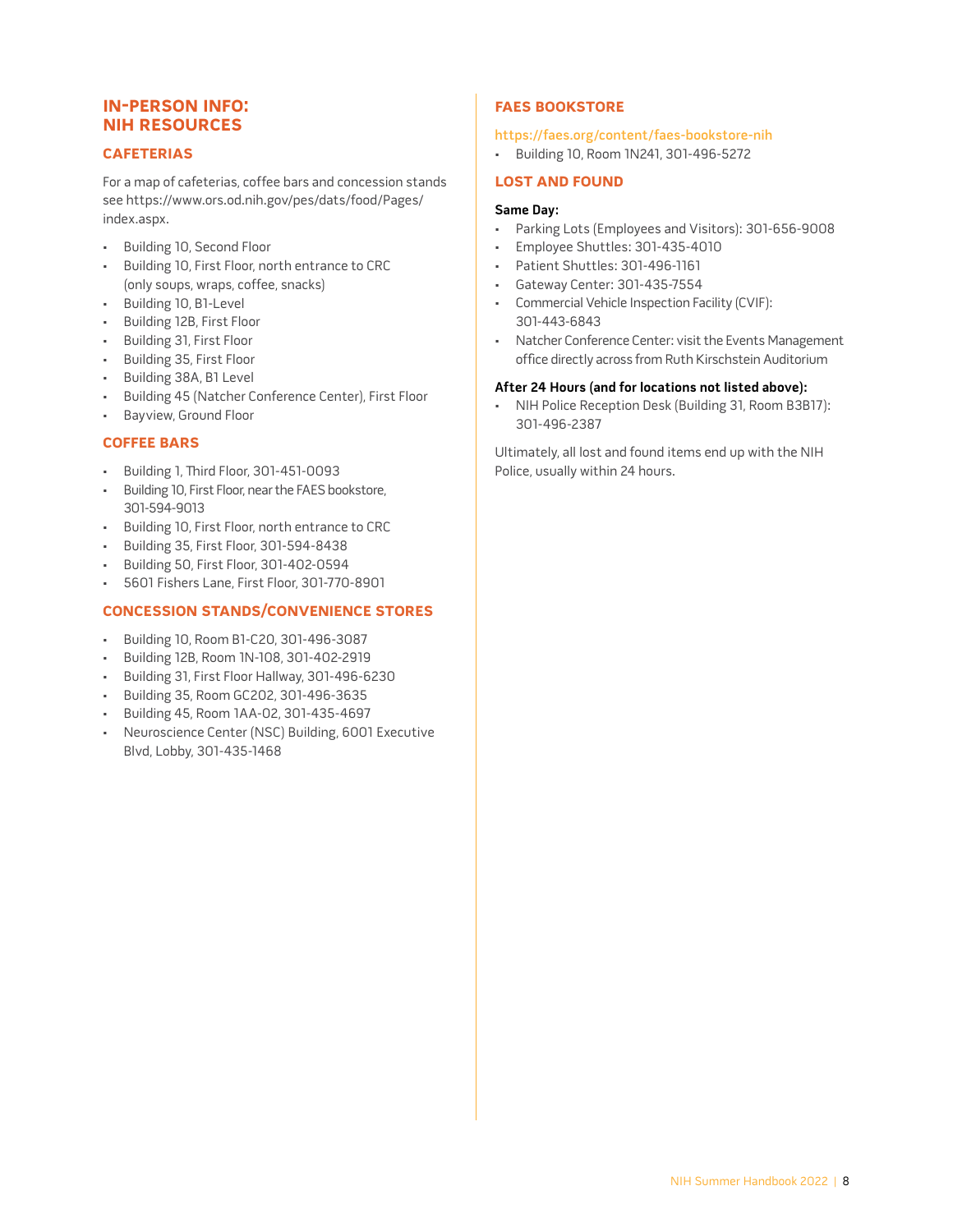

# <span id="page-13-0"></span>WELLNESS "AT" THE NIH

Life in a research group, and life in general, can be stressful. It's important to find time for yourself and your family, even when balancing work and life seems challenging. Recently, the virtual workplace, the turmoil in our country, and the stresses produced by the coronavirus pandemic have increased the stress we are all experiencing. The NIH has developed a collection of activities to help you manage your stress and cultivate mental health and well-being. Over the summer watch for workshop series on resilience, mental health and well-being with a focus on scientists, and diversity and inclusion. In addition, consider participating in small group discussions, facilitated by wellness advisors, that address situations you may be facing. Finally, remember that a large part of feeling comfortable in your work environment is having a community with whom to share the experience. The OITE supports several affinity groups that meet virtually for lunch and other activities. Please read more about all these opportunities below.

The OITE is happy to speak with you about your career progression, applications to graduate or professional school, and issues that are affecting your work while here for the summer.

- OITE Career Counselors are available for 1:1 meetings to discuss career decision making, resume reviews, and more; make an appointment here: [https://www.](https://www.training.nih.gov/career_services/appointments) [training.nih.gov/career\\_services/appointments](https://www.training.nih.gov/career_services/appointments)
- If you are interested in advice regarding medical or graduate school applications, please attend our weekly drop-in Q&A sessions; they are listed on the OITE events page: <https://www.training.nih.gov/events/upcoming>
- Our Wellness team offers opportunities to connect including resilience discussion groups, mindfulness meditation, and opportunities to journal. If you need additional help, please email [OITE-Wellness@nih.gov](mailto:OITE-Wellness@nih.gov)
- OITE can also refer you to other NIH wellness resources and, when appropriate, we will offer to help you speak with your mentors.

**Remember:** A summer research experience will have its challenging moments – trainees who take advantage of all the resources available to them deal more effectively with these challenges.

# **[oitE sUMMER WELLnEss REsoURCEs](https://www.training.nih.gov/summer_intern_wellness_at_the_nih)**

### **sUMMER WELLnEss WoRKshop sERiEs**

### **Becoming a Resilient Scientist.**

The OITE will offer this series (with related small group discussions) twice in summer 2022, once for SIP (June 7-28) and once for HS-SIP (July 5-25). Each series will consist of 4 workshops:

- Introduction to Resilience and Wellness
- Exploring Our Self-talk: Cognitive Distortions and Imposter Fears
- Self-advocacy and Assertiveness
- Feedback Resilience

These workshops are included in the complete summer intern schedule at [https://www.training.nih.gov/nih\\_](https://www.training.nih.gov/nih_summer_internship_curriculum) [summer\\_internship\\_curriculum](https://www.training.nih.gov/nih_summer_internship_curriculum).

### **sUMMER sMALL gRoUp DisCUssion oppoRtUnitiEs**

# **Check your email for upcoming topics, dates, times, and event links.**

### **Discussion Groups for Building Resilience**

The summer is an exciting and busy time for trainees, but it can also be challenging. Discussion groups are facilitated by trained wellness advisors and offer a welcoming and confidential space to explore life's ups and downs and work in a positive and proactive way to build resilience. Groups are offered weekly throughout the summer and take place via Zoom. You will find the Zoom links in the morning wellness email.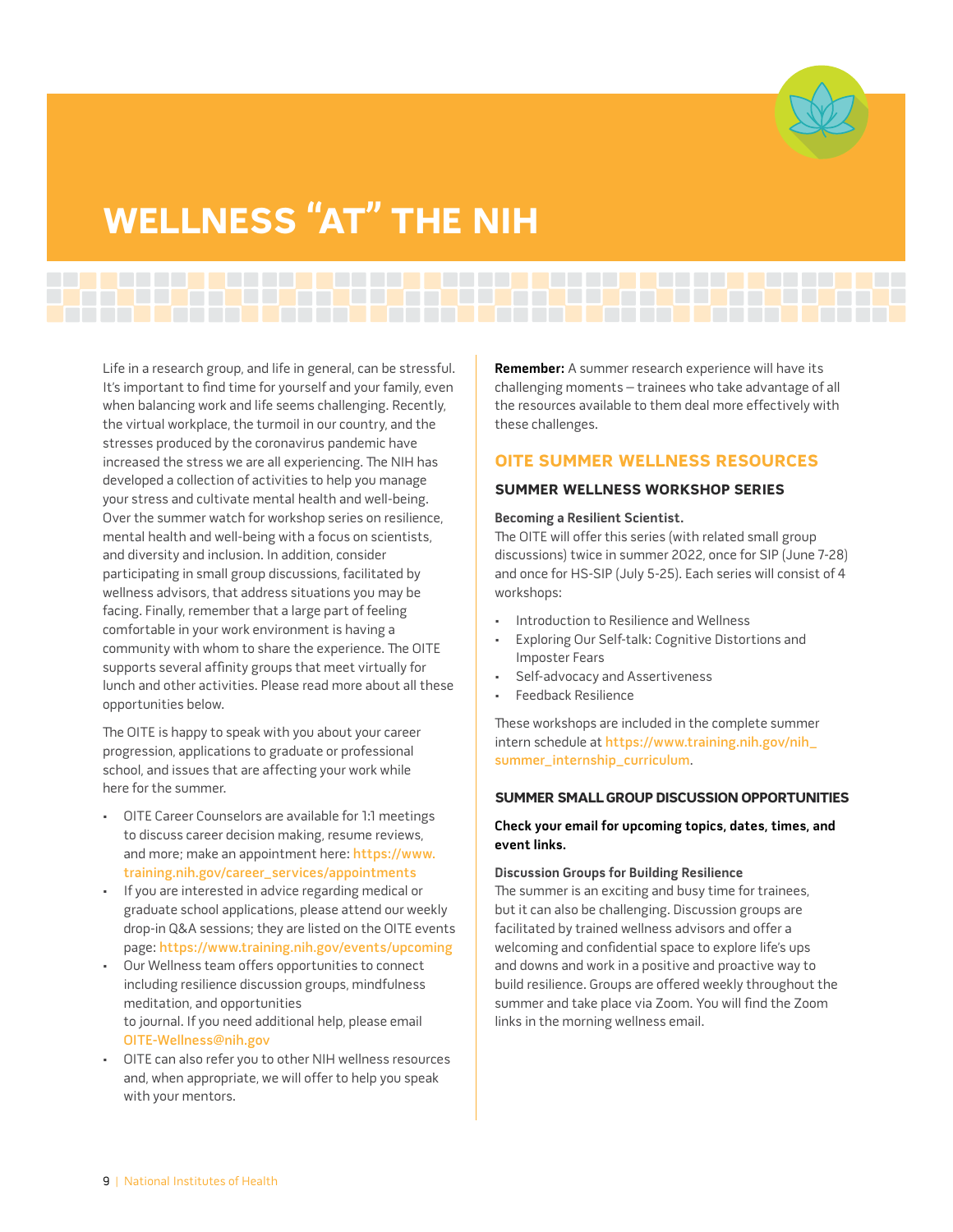### <span id="page-14-0"></span>**Mindfulness Meditation Groups**

Would you like at least one time a week when you could slow down and connect with yourself? OITE drop-in meditation groups are offered to trainees/fellows as a support for self-care and enhanced wellbeing. Each 30-minute session involves a few minutes of instruction followed by approximately 20-25 minutes of meditation practice. The facilitator will be available after the session for questions and brief discussions. These groups are open to both beginners and experienced meditators; attendance is on a drop-in basis - come as often as you like! Please arrive a few minutes prior to the start time to check in and get settled for practice. All trainees are welcome!

### **Thriving Thursdays**

Sessions cover specific aspects of physical, mental, emotional, and spiritual self-care with weekly topics announced in advance. Join us virtually on Thursdays at noon. The Zoom link will be provided in the morning wellness email. Feel free to bring your lunch.

#### **Journaling for Career Development and Personal Growth**

Journaling is a great way to tune into your thoughts and emotions, work through challenges, and support your goals. Research shows that it has both physical and mental health benefits, including better immune functioning, decrease in blood pressure, better sleep, decrease in depression and anxiety, and improved working memory. It can be particularly helpful in this challenging time of COVID-19. Please bring a journal/paper and pen!

#### **NIH Communities**

A large part of feeling comfortable in your work environment is having a community with whom to share the experience. The NIH is a big place; we can almost guarantee that you will be able to find a community that will make you feel at home. Communities at the NIH include an NIH chapter of SACNAS (the Society for the Advancement of Chicanos/ Hispanics and Native Americans in Science), LGBT Fellows and Friends, the Network of African American Fellows (NAAF), and Fellows of All Abilities (FAAb). You will find a list and contact information at [https://www.training.](https://www.training.nih.gov/you_are_not_alone) [nih.gov/you\\_are\\_not\\_alone](https://www.training.nih.gov/you_are_not_alone). The schedule of community lunches during the summer is posted at [https://www.](https://www.training.nih.gov/community_group_meeting_schedule) [training.nih.gov/community\\_group\\_meeting\\_schedule](https://www.training.nih.gov/community_group_meeting_schedule).

#### **Additional Resources**

The OITE Wellness webpage, [https://www.training.](https://www.training.nih.gov/wellness) [nih.gov/wellness](https://www.training.nih.gov/wellness) summarizes OITE wellness resources, including listing wellness-related blog posts. You will find YouTube videos of prior OITE resilience and wellness workshops on the OITE YouTube channel ([https://www.](https://www.youtube.com/c/NIHOITE) [youtube.com/c/NIHOITE](https://www.youtube.com/c/NIHOITE)). Some of them are collected in the following playlists.

- Mental Health and Well-being of Biomedical Researches: [https://www.youtube.com/playlist?list=](https://www.youtube.com/playlist?list=PLxnpU66KqCch9kL_e1m0D93yclRQhIQLW) [PLxnpU66KqCch9kL\\_e1m0D93yclRQhIQLW](https://www.youtube.com/playlist?list=PLxnpU66KqCch9kL_e1m0D93yclRQhIQLW)
- Becoming a Resilient Scientist: [https://www.youtube.com/playlist?list=](https://www.youtube.com/playlist?list=PLxnpU66KqCcj7jaeO7nzPNeZUJ0obXK-j) [PLxnpU66KqCcj7jaeO7nzPNeZUJ0obXK-j](https://www.youtube.com/playlist?list=PLxnpU66KqCcj7jaeO7nzPNeZUJ0obXK-j)

### **nih WELLnEss REsoURCEs**

### **othER nih offiCEs thAt sUppoRt WELLnEss**

**Civil**  301-402-4845 <https://hr.nih.gov/working-nih/civil>

The mission of Civil is to foster civility throughout the NIH community. Contact Civil if you experience or observe any of the following:

- harassment
- sexual harassment
- inappropriate conduct
- intimidation
- bullying or
- other unproductive, disruptive, and/or violent behaviors.

#### **NIH Employee Assistance Program (EAP)**  301-496-3164

### [https://www.ors.od.nih.gov/sr/dohs/HealthAndWellness/](https://www.ors.od.nih.gov/sr/dohs/HealthAndWellness/EAP/Pages/index.aspx) [EAP/Pages/index.aspx](https://www.ors.od.nih.gov/sr/dohs/HealthAndWellness/EAP/Pages/index.aspx)

The NIH EAP is a confidential service available to NIH trainees and their families. You can "visit" the EAP to discuss work or life concerns including life transitions, worklife balance, career progression, substance abuse, family dynamics, or any other issues that might affect your ability to succeed as a trainee. EAP is open 9:00 am to 5:00 pm, Monday through Friday; you can also call for immediate assistance or email to set up a virtual appointment.

### **Office of the Ombudsman, Center for Cooperative Resolution (CCR)**  301-594-7231

#### <https://ombudsman.nih.gov>

The NIH Office of the Ombudsman, CCR is a neutral, independent, and confidential resource providing assistance to NIH scientists, administrators, trainees, and support staff in addressing work-related issues such as authorship and other scientific disputes, employee-supervisor conflict, racial and ethnic tensions, and conflicts between peers. The CCR is open Monday through Friday, 8:00 am to 5:00 pm.

# **REsoURCEs to sUppoRt thE DistREssED tRAinEE**

**[https://www.training.nih.gov/assets/Bookmark\\_\\_](https://www.training.nih.gov/assets/Bookmark__Resources_to_Support_the_Distressed_Trainees_revised_2021.pdf) [Resources\\_to\\_Support\\_the\\_Distressed\\_Trainees\\_](https://www.training.nih.gov/assets/Bookmark__Resources_to_Support_the_Distressed_Trainees_revised_2021.pdf) [revised\\_2021.pdf](https://www.training.nih.gov/assets/Bookmark__Resources_to_Support_the_Distressed_Trainees_revised_2021.pdf)**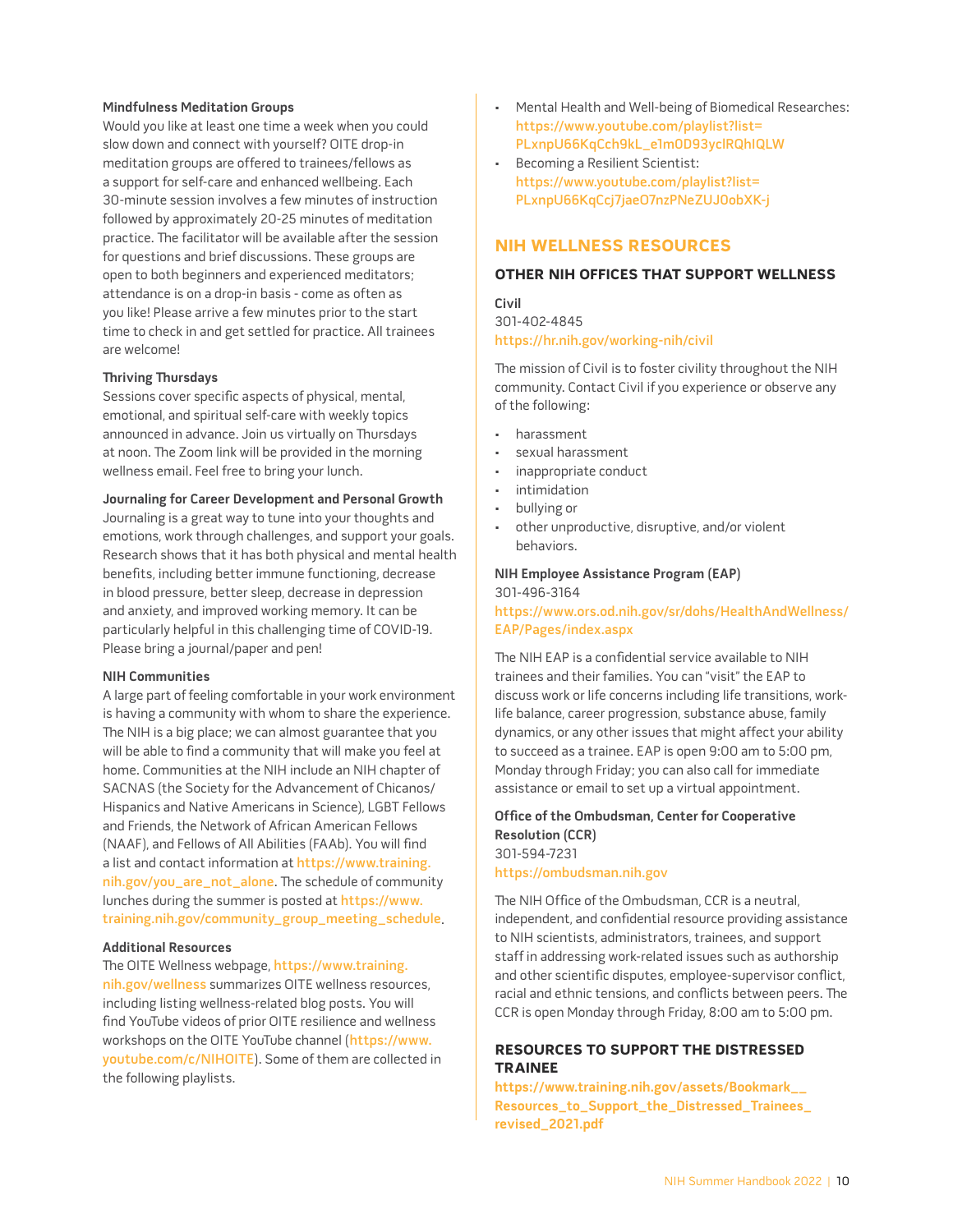# <span id="page-15-0"></span>**in-pERson info: fitnEss CEntERs**

### [https://www.ors.od.nih.gov/pes/dats/fitness/Pages/](https://www.ors.od.nih.gov/pes/dats/fitness/Pages/index.aspx) [index.aspx](https://www.ors.od.nih.gov/pes/dats/fitness/Pages/index.aspx)

NIH fitness centers are run by the NIH Recreation and Welfare (R&W) Association. Services include weight rooms, aerobics, yoga classes, weight watchers, and personal trainers. Centers are located in Building 31C, Room B4 C18, 301-496-8746; The Loft, Building T39, 301-496-8746; and Rockledge I, Room 5070, 301-435-0038. Students are eligible for a reduced rate: \$13-21 per month, depending on the plan you choose.

### **in-pERson info:**

# **nih RECREAtion & WELfARE AssoCiAtion (R&W)** R&W Office: 301-496-6061

<https://govemployee.com/nih>

The Recreation and Welfare Association (R&W) is an organization designed to provide trainees and employees at NIH with a variety of social, athletic, wellness, educational, and special interest activities. R&W publishes a monthly newsletter describing services on campus and also offers planned excursions and discounted tickets to various activities and events. Additionally, the Association runs the fitness centers and gift shops located throughout campus. R&W membership is free, but preferred membership (\$9.00 per year) is required for fitness center access and discounted tickets, etc.

If you are on the Frederick campus, check out the volunteerrun recreation and welfare group there by visiting their Facebook page: <https://facebook.com/RWClubFrederick>.

# **in-pERson info: oCCUpAtionAL MEDiCAL sERviCE (oMs)**

Building 10, 6C306, 301-496-4411 [https://www.ors.od.nih.gov/sr/dohs/HealthAndWellness/](https://www.ors.od.nih.gov/sr/dohs/HealthAndWellness/OccupationalMedical/Pages/oms_main.aspx) [OccupationalMedical/Pages/oms\\_main.aspx](https://www.ors.od.nih.gov/sr/dohs/HealthAndWellness/OccupationalMedical/Pages/oms_main.aspx)

Occupational Medical Service (OMS) provides NIH employees and trainees with information and occupationrelated medical care to help them perform their jobs in a safe and healthy work environment. OMS conducts preplacement evaluations to review job duties, provides work-related immunizations, and enrolls NIH employees in surveillance programs for public health hazards at their work site (for example, noise, animals, and M. tuberculosis). OMS provides clinical care for occupational injuries and illnesses and offers administrative assistance with claims for Federal Workers' Compensation benefits.

# **in-pERson info: WhAt if i gEt siCK?**

The hospital closest to the NIH is Suburban Hospital, located at 8600 Old Georgetown Road in Bethesda. The main hospital number is 301-896-3100. You can reach the on-call physician information and referral service at 301-896-3939 from 8:30 am to 5:00 pm, Monday through Friday.

How you select a physician will depend on your health insurance. It is best to figure this out before you need medical attention.

Make certain to carry proof of health insurance with you at all times, just in case you need access to emergency health services.

# **in-pERson info: WhAt if i nEED hELp?**

[https://www.ors.od.nih.gov/sr/dohs/](https://www.ors.od.nih.gov/sr/dohs/HealthAndWellness/EAP/Pages/index.aspx) [HealthAndWellness/EAP/Pages/index.aspx](https://www.ors.od.nih.gov/sr/dohs/HealthAndWellness/EAP/Pages/index.aspx)

Sometimes things happen: a parent passes away, you suspect a child is being abused, you have been abused, you want help stopping smoking, you are experiencing a mental health crisis. The NIH Employee Assistance Program (EAP) is available to assist summer interns with difficult transitions and situations that are negatively influencing their ability to work. You can call 301- 496-3164 to inquire about their services or make an appointment. EAP is located in Building 31, Room B2B57. It also maintains a list of helpful phone numbers that will connect you with Crisis Centers, smoking cessation centers, and self-help groups. You can also call 211 to find out about state resources.

### **in-pERson info: REpoRting UnsAfE oR UnhEALthfUL CONDITIONS**

[https://ors.od.nih.gov/sr/dohs/safety/incidents\\_](https://ors.od.nih.gov/sr/dohs/safety/incidents_accidents/Pages/Report-of-Unsafe-Condition.aspx) [accidents/Pages/Report-of-Unsafe-Condition.aspx](https://ors.od.nih.gov/sr/dohs/safety/incidents_accidents/Pages/Report-of-Unsafe-Condition.aspx)

If you believe that an unsafe or unhealthful working condition exists in the workplace you have the right and are encouraged to make a report (oral or written) of the condition to us. If you believe that there is immediate danger to life or health, make a report as quickly as possible by calling us at (301) 496-3457 or after hours by calling the Emergency Communication Center at (301) 496-5685.

If you have questions, please contact us at (301) 496- 3457 or your assigned [Safety and Health Specialist](https://ors.od.nih.gov/sr/dohs/safety/laboratory/Pages/safety_health_specialists.aspx).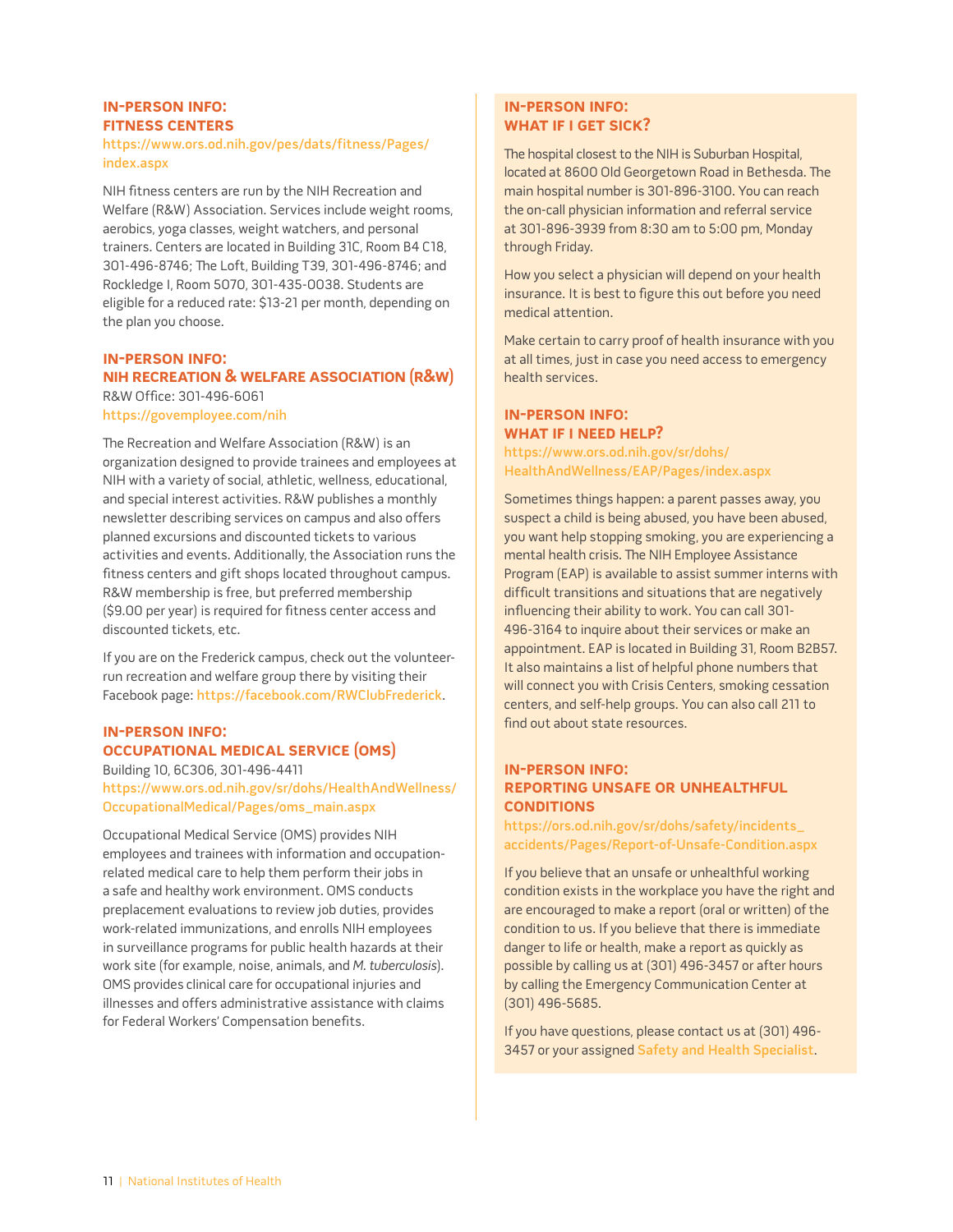

# <span id="page-16-0"></span>**in-pERson info: CoviD-19 AnD LAboRAtoRY sAfEtY tRAining foR sUMMER intERns**

# **CoviD-19 sAfEtY**

# **ovERviEW of sUMMER intERn LAboRAtoRY AnD CoviD-19 sAfEtY**

### [https://www.training.nih.gov/events/view/\\_2/6528/](https://www.training.nih.gov/events/view/_2/6528/)

This one-hour training will provide summer interns an overview of important safety-related topics, resources, and helpful contact information to prepare them for a safe learning experience this summer. It will be offered virtually twice: Wednesday, May 8th, 3:00-4:00 pm (ET) and Wednesday, June 1st, 11:30 am-12:30 pm, (ET). ALL in-person interns must attend one of these sessions before their starting date; virtual interns are also invited.

### **thE nih CoviD-19 sAfEtY pLAn**

### [https://ors.od.nih.gov/sr/dohs/safety/NIH-covid-19](https://ors.od.nih.gov/sr/dohs/safety/NIH-covid-19-safety-plan/Pages/default.aspx) [safety-plan/Pages/default.aspx](https://ors.od.nih.gov/sr/dohs/safety/NIH-covid-19-safety-plan/Pages/default.aspx)

This site lays out the expectations for NIH personnel working onsite. It is based on current guidance from the Centers for Disease Control and Prevention (CDC) and the Safer Federal Workforce Task Force (SFWT). It is updated each Friday to reflect the community levels of COVID-19 in the counties where NIH facilities are located, and the safety requirements for all campus personnel change based on community virus level.

When the community level increases from low to medium, for example, physical distancing in NIH buildings changes from being optional to requiring six feet and testing goes from being optional to being required for all non-vaccinated individuals on campus. When community level increases to high, masks are required rather than being optional.

You will also find information on the following important topics on the site:

- [Asymptomatic testing services](https://ors.od.nih.gov/sr/dohs/safety/NIH-covid-19-safety-plan/COVID-assessment-testing/Pages/covid-19-testing.aspx#testing)
- [Vaccinations](https://ors.od.nih.gov/sr/dohs/safety/NIH-covid-19-safety-plan/vaccine-requirements/Pages/vaccination-requirements.aspx)
- [Self-monitoring for COVID-19 symptoms](https://ors.od.nih.gov/sr/dohs/safety/NIH-covid-19-safety-plan/personal-safety-guidance/Pages/self-monitoring.aspx)
- [What to do if you test positive for COVID-19](https://ors.od.nih.gov/sr/dohs/safety/NIH-covid-19-safety-plan/COVID-assessment-testing/Pages/test-positive.aspx#tests-positive)
- [Facial coverings](https://ors.od.nih.gov/sr/dohs/safety/NIH-covid-19-safety-plan/personal-safety-guidance/Pages/facial-coverings.aspx)
- **[Staff wellness](https://ors.od.nih.gov/sr/dohs/safety/NIH-covid-19-safety-plan/personal-safety-guidance/Pages/staff-wellness.aspx)**
- [Tips on being safe while travelling](https://ors.od.nih.gov/sr/dohs/safety/NIH-covid-19-safety-plan/general-travel-guidance/Pages/travel-recommendations.aspx)

**Be certain to check the site regularly for information on the community COVID-19 level on your campus.**

# **LAboRAtoRY sAfEtY**

The NIH is responsible for the promotion of safe work practices for all who work in NIH research facilities, including summer students. The Division of Occupational Health and Safety offers several **required** laboratory safety courses that summer research trainees must complete within 30 days of beginning to work in a laboratory. The courses listed below provide training in the safe work practices and procedures to be employed when working in the NIH research environment. Laboratory supervisors are responsible for ensuring that their staff members attend the correct training prior to working with potentially hazardous materials. Note: Students will be allowed to complete laboratory safety training before they have received their NIH ID badges.

**NOTES:** The descriptions in this section apply only to the Bethesda campuses. If you are interning at a different campus, make certain you complete any required laboratory safety training.

### **intRoDUCtion to LAboRAtoRY sAfEtY**

The online introductory course in laboratory safety is **mandatory** for **all new laboratory research trainees**. It must be completed prior to attending any other courses or working in an NIH lab. The course introduces laboratory personnel to common hazards and exposure risks, including chemical, radiological, and biological hazards that are found in NIH research laboratories. It provides instruction on how to prevent exposure to these hazards and procedures for emergency response. The course also covers NIH wastehandling procedures as well as methods to ensure the research laboratory is free from common physical hazards. It provides information on NIH security policies and procedures. To access the online course, go to <https://www.safetytraining.nih.gov>. This course can be accessed from any computer, private or NIH owned.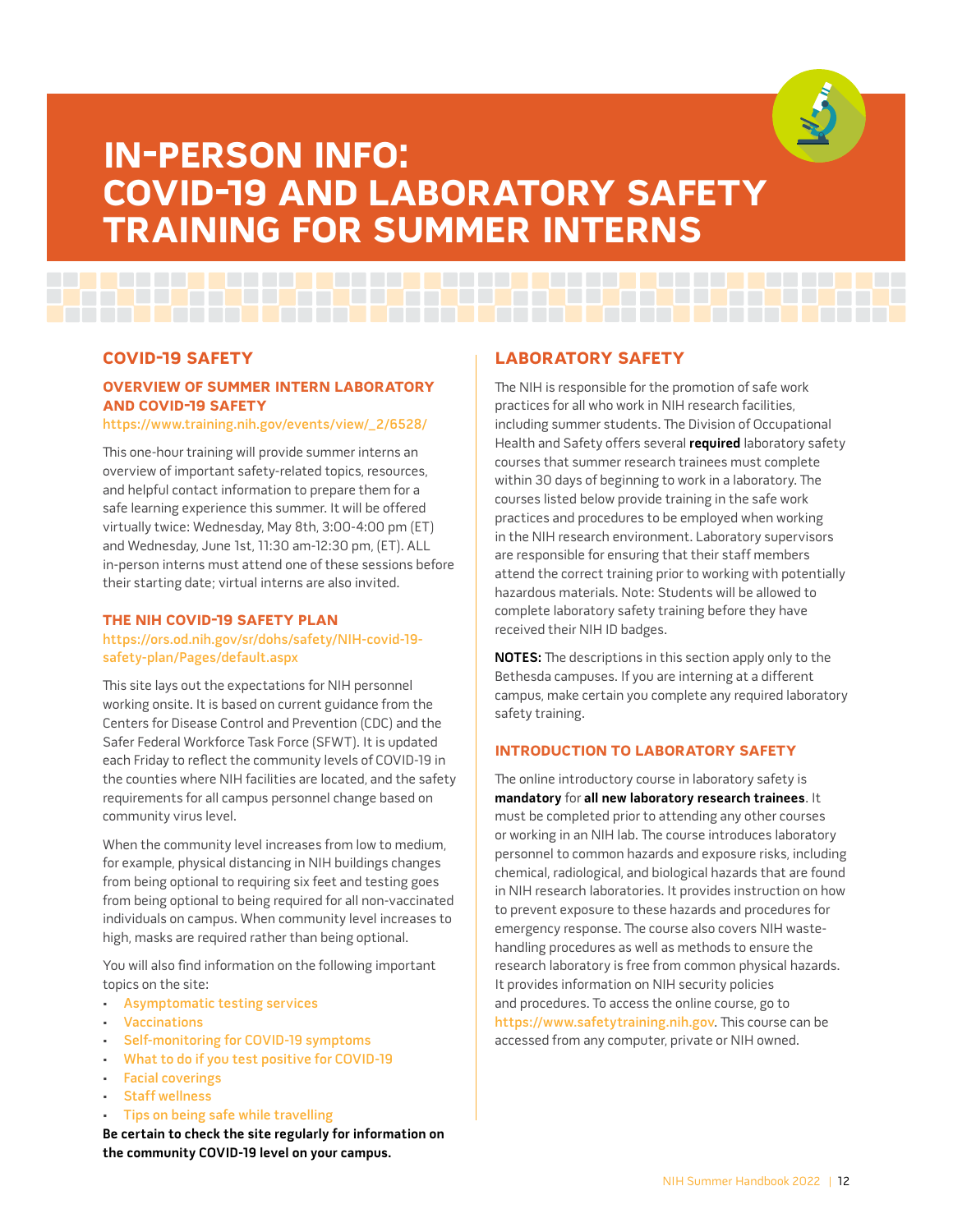# <span id="page-17-0"></span>**LAboRAtoRY sAfEtY REfREshER CoURsE (onLinE tRAining CoURsE)**

All **returning summer interns** must complete a one-hour mandatory computer-based **Laboratory Safety Refresher Course** that provides updates on safety procedures and policies that govern laboratory safety at the NIH. The refresher course should be completed online at: <https://www.safetytraining.nih.gov>.

Registration for all Division of Occupational Health and Safety Training can be completed at the same website.

# **bLooDboRnE pAthogEn tRAining**

# **WoRKing sAfELY With hiv AnD othER bLooDboRnE pAthogEns foR non-hospitAL pERsonnEL**

This online course is for all individuals working with bloodborne pathogens. Attendance at this program is mandatory for research personnel who work with or who may be exposed to

- human blood, body fluids, and/or tissues;
- human or nonhuman primate retroviruses;
- hepatitis B and C viruses;
- other bloodborne pathogens;
- animals or their housing.

The course provides research personnel with information on working safely with bloodborne pathogens in NIH research laboratories in accordance with the OSHA Bloodborne Pathogen Standard. This course specifically discusses work practices in Biosafety Safety Level 2 and 3 laboratories, common causes of exposure, and the use of controls to prevent exposure. The course outlines steps to take in case

of a potential exposure and reviews medical pathological waste disposal procedures.

#### **Working Safely with HIV and Other Bloodborne**

**Pathogens** will be offered several times a month during the summer. For the course schedule and to register, please see <https://www.safetytraining.nih.gov>.

Please note: Credit for attendance will not be given to late arrivals. Individuals who are late will be asked to reschedule.

### **bLooDboRnE pAthogEn REfREshER tRAining**

This online course provides annual refresher training for research laboratory personnel who may potentially be exposed to bloodborne pathogens during their work in the research laboratory and have previously attended **Working Safely with HIV and Other Bloodborne Pathogens**. The course provides researchers with the latest information on bloodborne pathogen risks in the research laboratory as well as information on means of protection from potential occupational exposures. Summer researchers who have completed the **Working Safely with HIV and Other Bloodborne Pathogens** course within the last three years can complete the refresher course instead of the full bloodborne pathogen course. Annual completion of a Bloodborne pathogen course is mandatory for all laboratory research personnel who work with or who may potentially be exposed to bloodborne pathogens.

To register for any Division of Occupational Health and Safety course, please use the online registration program available at <https://www.safetytraining.nih.gov>. This can be accomplished **from ANY computer, private or NIH owned**.

### **in-pERson sUMMER stUDEnt sAfEtY tRAining REQUiREMEnts At A gLAnCE**

| <b>NEW STUDENTS</b>                           |                                                                                                         |
|-----------------------------------------------|---------------------------------------------------------------------------------------------------------|
| <b>UNDER 18 YEARS OLD</b>                     | <b>18 YEARS OLD AND OVER</b>                                                                            |
| Introduction to Lab Safety (online training)  | Introduction to Lab Safety (online training)<br><b>Bloodborne Pathogen Training</b>                     |
| <b>RETURNING STUDENTS</b>                     |                                                                                                         |
| <b>UNDER 18 YEARS OLD</b>                     | <b>18 YEARS OLD AND OVER</b>                                                                            |
| <b>Lab Safety Refresher Training (online)</b> | <b>Lab Safety Refresher Training (online)</b><br><b>Bloodborne Pathogen Refresher Training (online)</b> |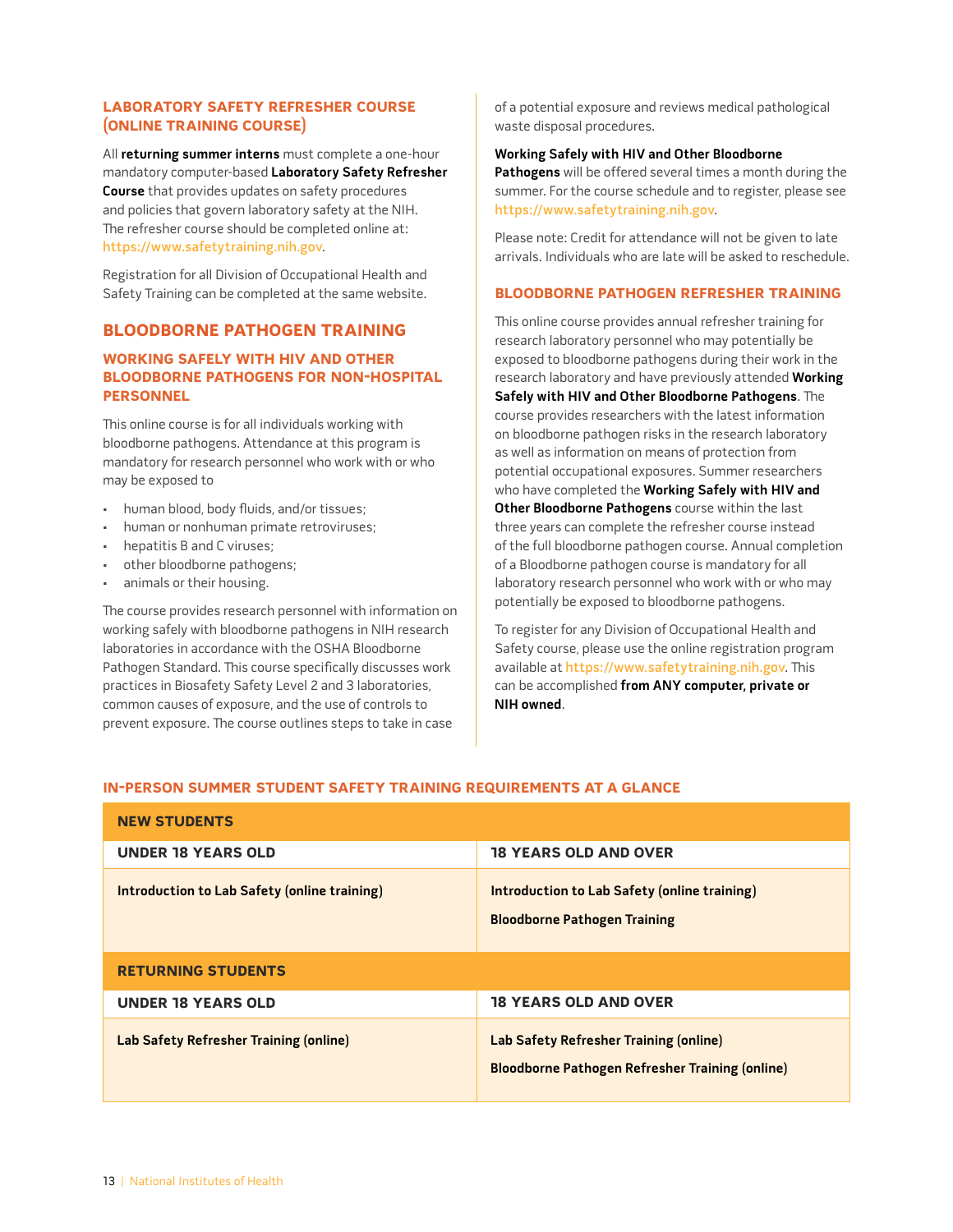# <span id="page-18-0"></span>**Radiation Safety**

We do not mandate that all summer students or trainees 18 years of age or older entering labs posted for radioactive material take the **Radiation Safety Orientation (RSOR)** online module [http://drsportal.ors.od.nih.gov/pls/](http://drsportal.ors.od.nih.gov/pls/onlinecourse/training/start_orientation.html) [onlinecourse/training/start\\_orientation.html](http://drsportal.ors.od.nih.gov/pls/onlinecourse/training/start_orientation.html), we simply recommend it for general awareness purposes. It is up to the posted lab's Authorized User (AU), usually the PI, to ensure that anyone entering the lab is properly trained (which could mean many things, depending on what that person is actually doing in the posted lab). Minors who are 17 years old can work with radioactive material ONLY AFTER receiving special permission from the NIH Radiation Safety Officer (RSO) via the RSO's signature on the application form (see requirements at [http://drs.ors.od.nih.](http://drs.ors.od.nih.gov/training/Pages/minor.aspx) [gov/training/Pages/minor.aspx](http://drs.ors.od.nih.gov/training/Pages/minor.aspx)). Minors who are simply working in a posted lab (and not working with or using radioactive material) should be trained. However, again, while we recommend they take the RSOR, it is up to the lab's AU/PI to require that training.

Anyone (including all Summer Interns) planning to handle radioactive materials must (1) register with Division of Radiation Safety (DRS) [http://drsportal.ors.od.nih.gov/](http://drsportal.ors.od.nih.gov/pls/onlinecourse/training/start_registration.html) [pls/onlinecourse/training/start\\_registration.html](http://drsportal.ors.od.nih.gov/pls/onlinecourse/training/start_registration.html), (2) complete a **dosimeter evaluation form (DEF),** [http://](http://drsportal.ors.od.nih.gov/pls/onlinecourse/training/dosimetry_form.html) [drsportal.ors.od.nih.gov/pls/onlinecourse/training/](http://drsportal.ors.od.nih.gov/pls/onlinecourse/training/dosimetry_form.html) [dosimetry\\_form.html](http://drsportal.ors.od.nih.gov/pls/onlinecourse/training/dosimetry_form.html), and (3) take the **Radiation Safety in the Laboratory (RSL)** course, prior to beginning research.

You can call 301-496-2255 to register for the RSL class or do so online at [http://drsportal.ors.od.nih.gov/pls/](http://drsportal.ors.od.nih.gov/pls/onlinecourse/training/start_registration.html) [onlinecourse/training/start\\_registration.html](http://drsportal.ors.od.nih.gov/pls/onlinecourse/training/start_registration.html). If you are a returning summer student, you do not need to repeat this course, as long as you have taken it within the last four years. You do, however, need to call 301-496-2255 to be reactivated in the Radiation Safety database (assuming you were inactivated when you left) and complete a revised DEF. The Division of Radiation Safety can also provide you with your DRS number at that time upon request. Individuals who have been away from the NIH for more than four years must retake the RSL course.

2020 RSL courses will be held online and can usually be completed in less than four hours.

Optional "Practical Exercise" training is now available

- Spill response and recovery drills are provided to help Users gain experience in the event that radioactive contamination escapes a working boundary.
- Drills are scenario-based and are tailored to the working environment of the student.
- Practical exercise training is required if a User plans to participate in activities covered under a DRS protocol.
- This additional training is required for minors age 17.

You will need to use a computer that has access to the NIH network to take the Radiation Safety courses and view the DRS website.

# **Animal Care and Use**

The Office of Animal Care and Use (OACU) offers a variety of training courses for NIH intramural personnel who work with animals. These courses are free and fulfill Federal training requirements for working with animals. Depending on what species you will be working with, different courses are required. You may register online at [https://oacu.oir.](https://oacu.oir.nih.gov/training-resources) [nih.gov/training-resources](https://oacu.oir.nih.gov/training-resources) or by calling the OACU at 301- 496-5424.

### **Using Animals in Intramural Research: Guidelines for Animal Users**

Students who will be working with animals under the direction of a senior scientist must complete **Guidelines for Animal Users** before beginning their work. The course is offered in an online, web-based format. It describes proper care and use of animals in a research laboratory. Additional discussion of animal handling, restraint, and breeding is presented to assure humane management of the animals.

The online course takes approximately 90 minutes to complete but does not have to be finished in one sitting.

## **Working Safely with Nonhuman Primates**

This course is required for all trainees who will be working with nonhuman primates (NHP). You will learn about the normal behavior of NHP to help prevent injury and exposure to pathogens, such as Herpes B-virus, that are transmissible to humans. The course, which consists of a video, handouts, and a quiz, is given on an individual basis at the animal facility.

### **HANDS-ON ANIMAL TECHNIQUES: RODENT Workshops**

The **Rodent Workshops** are optional opportunities to learn manual handling, sampling, and restraint techniques used in the laboratory with live animals. These half-day, small-group sessions provide an opportunity for individual instruction by certified laboratory animal technologists.

**Hands-on Mouse Workshops** are offered during the summer. See <https://oacutraining.od.nih.gov> to register. You can start registering six weeks in advance, but note that the registration closes two weeks before the scheduled date of each workshop. **Hands-on Rat Workshops** may be offered upon request.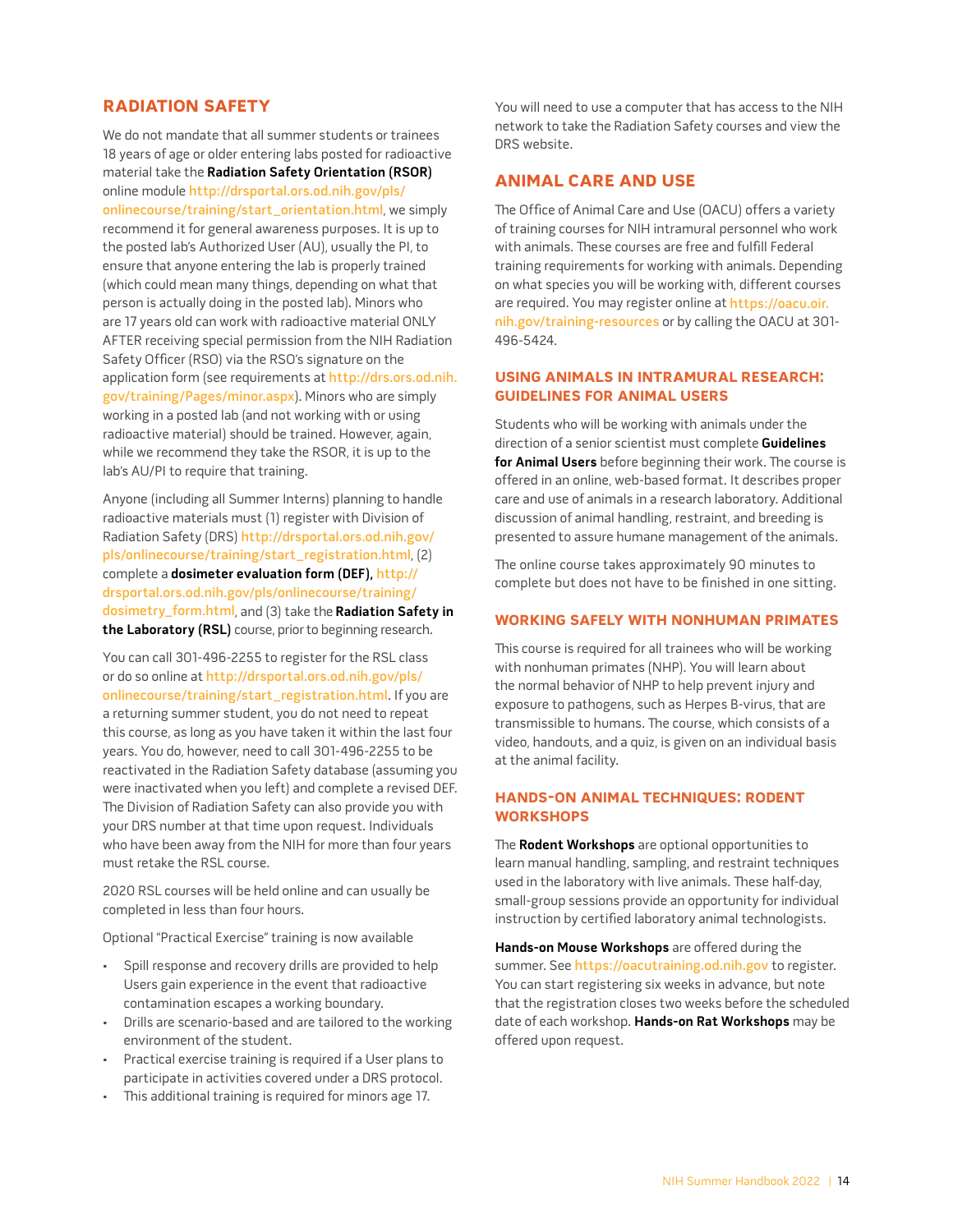

# <span id="page-19-0"></span>**thE 2022 sUMMER intERnship pRogRAM**

# **sUMMER intERnship pRogRAM ACtivitiEs**

The summer program plan will consist of multiple elements. Each intern will work with his/her mentor to create a summer plan that supplements the intern's project, virtual or in-person, with other career and scientific development activities to help the intern explore his/her interests and create a meaningful full-time experience. Here is a brief list of your summer options with links that will connect you to additional information.

### **REsEARCh pRojECt**

Most important: Each intern will focus a significant part of his/her effort and time on a **virtual or in-person summer project**. You will work on your project under the supervision of your summer mentor.

# **sUMMER intERnship CURRiCULUM**

The **summer intern curriculum**, provided by OITE, will include orientations for both HS-SIP and SIP interns in addition to series of workshops addressing becoming a resilient scientist (with associated discussion sessions), career development for high school students and graduate and/or professional school preparation for college students, and career development and science skills.

These workshops are scheduled for Tuesday, Wednesday, and Thursday afternoons to permit interns in the western time zones to participate. The workshops (but not the orientations or discussion groups) will also be available to interested students in the extramural community, as they were last year. You will find the detailed schedule for HS-SIP at [https://www.training.nih.gov/hs-sip\\_schedule\\_of\\_](https://www.training.nih.gov/hs-sip_schedule_of_events) [events](https://www.training.nih.gov/hs-sip_schedule_of_events) and a table summarizing the complete summer schedule at [https://www.training.nih.gov/nih\\_summer\\_](https://www.training.nih.gov/nih_summer_internship_curriculum) [internship\\_curriculum](https://www.training.nih.gov/nih_summer_internship_curriculum). Watch for the following:

#### **Monday**

**[HS-SIP] Becoming a Resilient Scientist (for high school students):** A series of workshops (4 weeks) that will cover wellness and resilience; self-talk (cognitive distortions and imposter fears); self-advocacy and assertiveness; and feedback resilience. Workshops will be presented on July 5 (NOTE: this is a Tuesday), 11, 18, and 25 and will be followed by small group discussions.

### **Tuesday**

**[HS-SIP] Career Development Series for High School Students and Recent Graduates**: (5 weeks, June 28 through August 2), topics include Applying to College, Leadership and Self-awareness, Career Exploration, Effective Communication, and Success in College. **Students who attend at least four workshops (or watch the recordings by August 15th) will be eligible to receive a certificate of completion**.

**Becoming a Resilient Scientist (for students in college**  and beyond): A series of workshops (4 weeks) that will cover wellness and resilience; self-talk (cognitive distortions and imposter fears); self-advocacy and assertiveness; and feedback resilience. Workshops will be presented on June 7, 14, 21, and 28; each will be followed by a small group discussion on **Thursday**.

### **Wednesday**

**[SIP] Graduate & Professional School Preparation**: Much of what you need to know to get into graduate school or professional (e.g., medical, dental, veterinary, pharmacy) school and do well.

### **Thursday**

**Career Development and Science Skills:** Sessions will cover topics such as creating CVs and resumes, leadership skills for scientists, job search strategies, talking science, and creating and presenting virtual posters.

Remember: All workshops will be available as [recordings on](https://www.youtube.com/channel/UCQQHo_QnuBxdfcsRy4INGGw)  [the OITE YouTube Channel](https://www.youtube.com/channel/UCQQHo_QnuBxdfcsRy4INGGw) after they have been captioned (NOTE: In cases where the workshop was presented in essentially the same form in 2020 or 2021,, that recording may be available instead of a 2022 recording).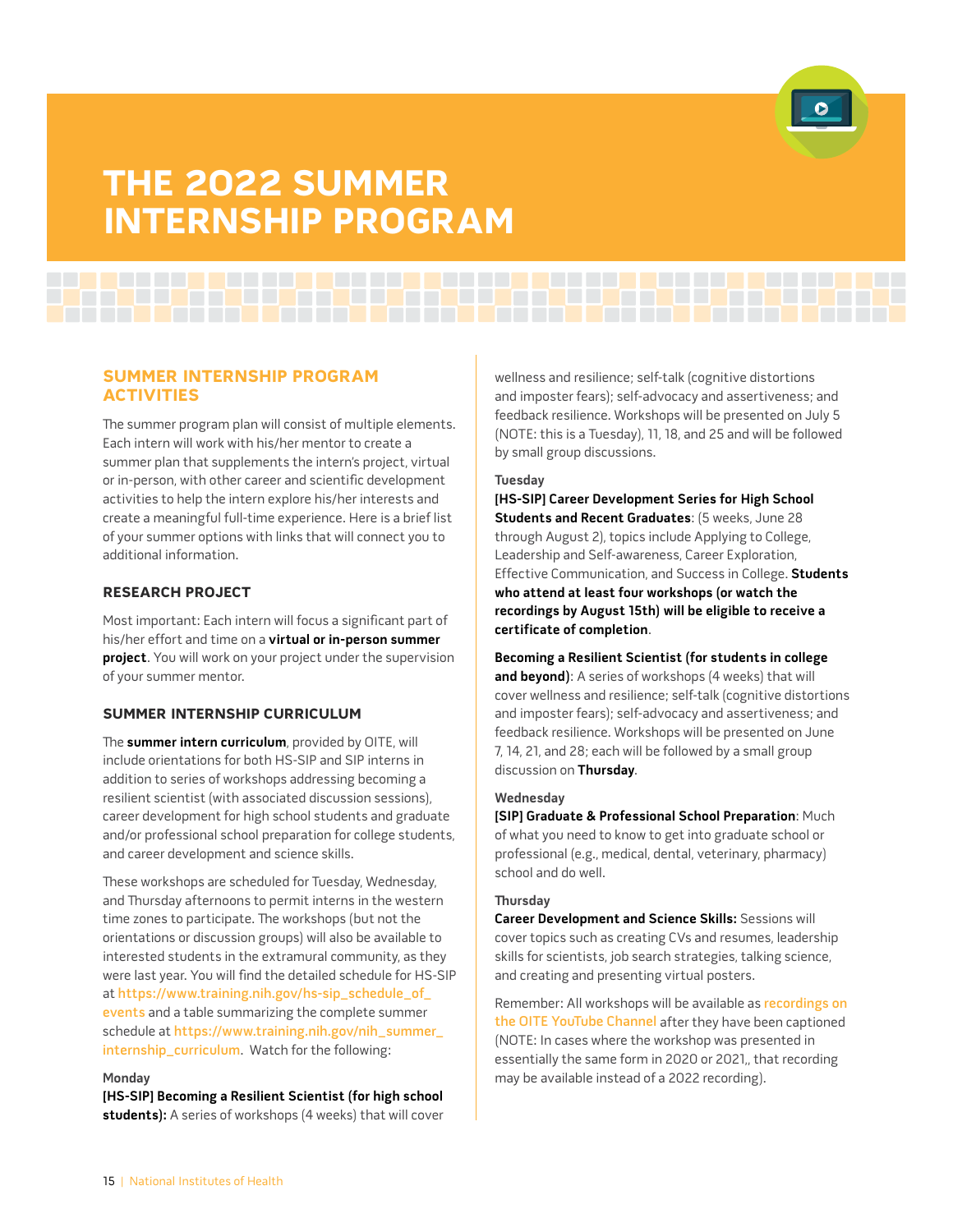### <span id="page-20-0"></span>**tWo iMpoRtAnt sUMMER tRAinng EvEnts**

**Overview of Summer Intern Laboratory and COVID-19 Safety**: This one-hour training will provide summer interns an overview of important safety-related topics, resources, and helpful contact information to prepare them for a safe learning experience this summer. It will be offered virtually twice: Wednesday, May 18th, 3:00-4:00 pm (ET) and Wednesday, June 1st, 11:30 am-12:30 pm, (ET). **ALL inperson interns must attend one of these sessions before their starting date**; virtual interns are also invited. **If you are unable to attend either of these sessions, you can watch a recording of the training by clicking on one of the registration links.**

**Ethics in Research Environments for Summer Interns**: This important training session is scheduled for Friday, July 1st, 10:00 am-12:00 pm. **We recommend that all summer interns, both in-person and virtual, attend**. After a discussion of the importance of the responsible conduct of research, the session will focus on the use of animals in research, human subjects research, identifying research misconduct, data and authorship, and how research misconduct is handled.

### **intEnsivE sUMMER sERiEs**

The Intensive Summer Series are described below; be certain to note the intended audience for each. [Check the](https://www.training.nih.gov/intensive_summer_series_descriptions)  [Summer Series webpage for dates and times](https://www.training.nih.gov/intensive_summer_series_descriptions).

**Note: Registration for the Intensive Summer Series will be open to interns in the 2022 Summer Internship Programs only. Before registering for either of these courses, please discuss your summer schedule and commitment to your research group with your supervisor. You will need permission from your supervisor to participate in the OITE curriculum.**

#### **Clinical Trials**

Clinical Trials are research studies in which human subjects are prospectively assigned to one or more interventions (which may include placebo or other control) to evaluate the effects of new treatments and therapies. This summer series will offer information about clinical trial design, analysis, and ethics, as well as the presentation of clinical protocols currently taking place at the NIH Clinical Center.

(This two-week summer series is for undergraduate, graduate, and professional school students.)

### **Health Disparities Summer Series**

This summer series will offer summer interns the opportunity to learn about health disparities, enhance their knowledge of gaps in health outcomes, explore the

relationship between biomedical science and society in addressing the elimination of health disparities, and highlight the important role science communications play.

The series will begin with an introduction to health disparities, which will provide an overview of the behavioral, social, and cultural factors related to individual and population health and health disparities throughout life. Weekly speaker-led seminars followed by journal club discussions in small groups will focus on health disparities in addiction, mental health, and sexual and gender minority health. Students will have the opportunity to discuss their questions with topic experts in breakout rooms. Throughout the series, students will be expected to participate in group projects, which will be presented at the end of the series.

(This six-week Summer Series is for undergraduate, graduate, and professional school students.)

### **sUMMER joURnAL CLUbs**

Journal clubs are small groups that get together to read scientific papers on a topic of joint interest. By participating, you can meet other summer interns, learn about new techniques and discoveries, and develop the ability to read papers critically. As in past years, we have offered more advanced NIH trainees the opportunity, working in pairs, to run a 4- to 6-week journal club during the period between June 13th and July 29th. NOTE: In summer 2022, all journal clubs will be meet virtually.

You can read more about the 2022 journal clubs and sign up at [https://www.training.nih.gov/summer\\_intern\\_](https://www.training.nih.gov/summer_intern_journal_clubs) journal clubs.

# **in thEiR oWn WoRDs: thE nih ExpERiEnCEs AnD CAREER pAths of pRioR AnD CURREnt nih tRAinEEs**

In this series, past and current NIH summer interns and postbacs from disadvantaged backgrounds and groups underrepresented in the sciences will talk about their research and share insights into what it's like to work at the NIH. They will also discuss their educational and career journeys, including their paths to the NIH and the challenges they faced along the way.

# **thE nih LibRARY <https://www.nihlibrary.nih.gov>**

Since the onset of the pandemic, the library has ensured that its services can be easily accessed virtually; now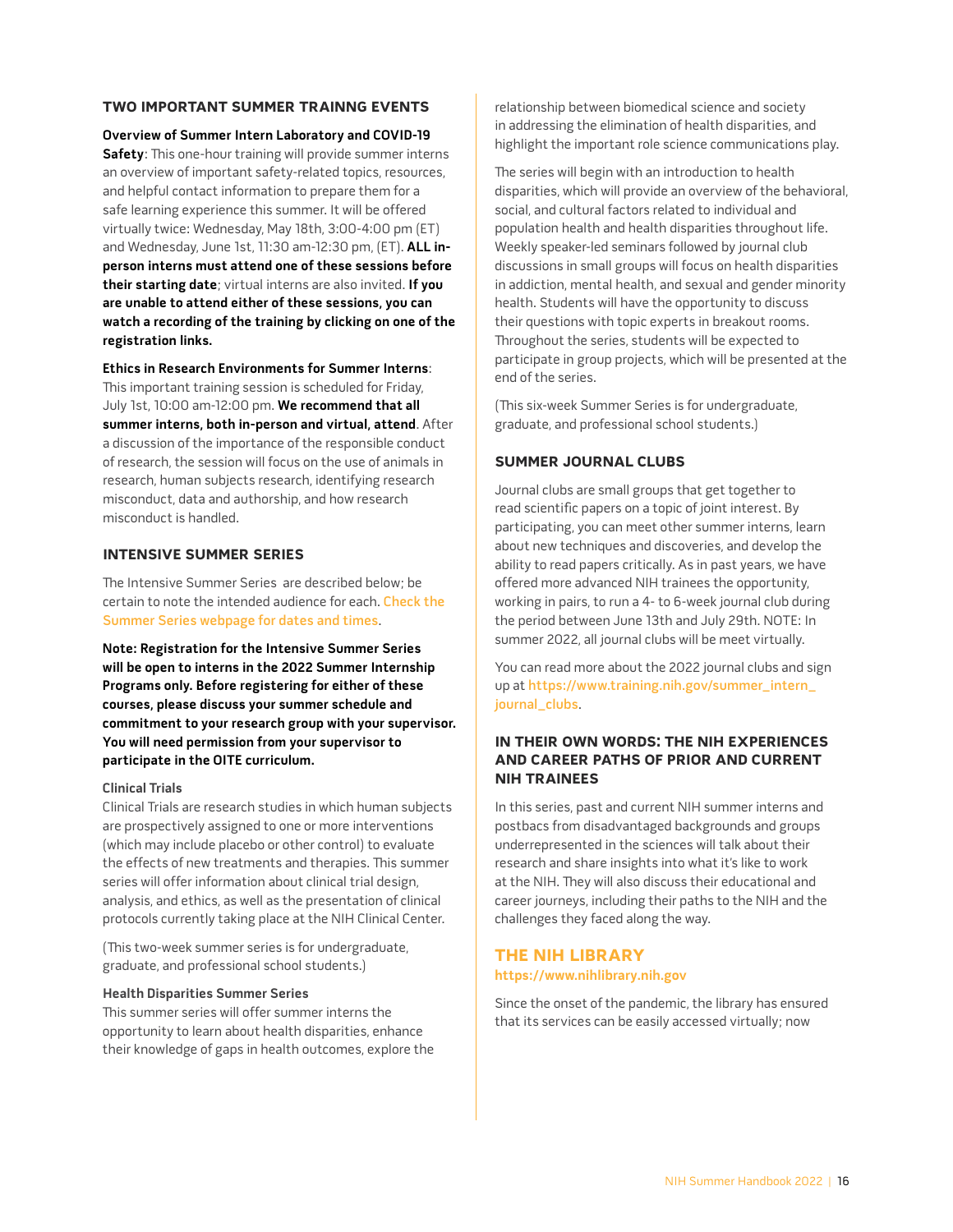in-person interns can also visit the library itself. Visit the library website, [https://www.nihlibrary.nih.gov/](https://www.nihlibrary.nih.gov) to check out its services.

The library provides access to the journals, databases, and ebooks on which you will depend as an intern. In addition, Library services include

- Comprehensive searches
- A systemic review service to assist you with all the steps involved in writing a review article, from identifying a question to publishing the results of your efforts
- Bioinformatics support
- Translations
- Bibliometrics
- Editing
- A busy schedule of courses (find the calendar at <https://www.nihlibrary.nih.gov/training/calendar>) that includes offerings in data science, scientific writing, genomics, and AI
- Online tutorials
- JOVE Science Education videos; online biomedical and life sciences lectures from HSTalks

Work with your summer mentor(s) to make certain you learn how to make good use of all these services and tools.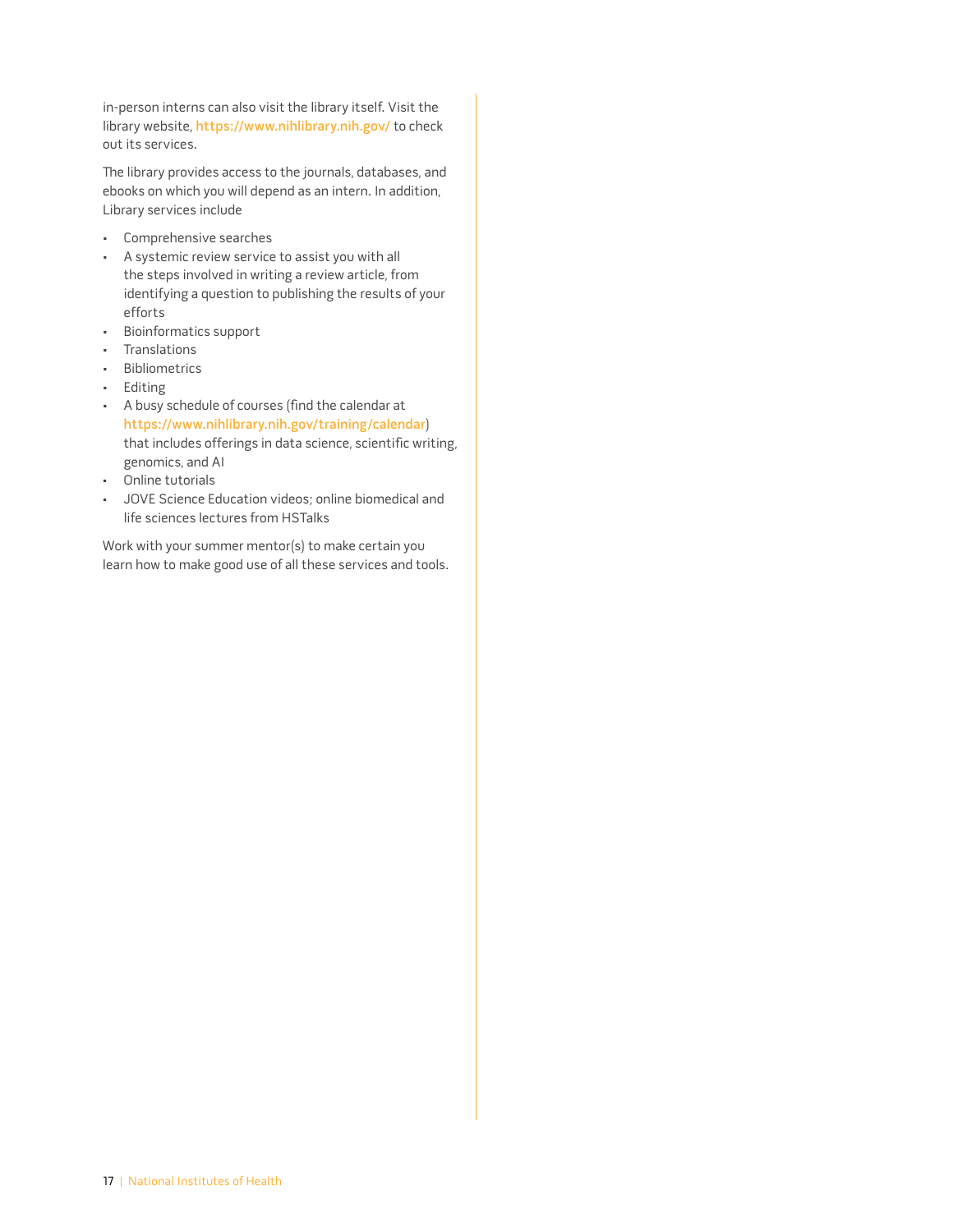

# <span id="page-22-0"></span>**spECiAL sUMMER EvEnts**

# **SAVE THE DATE!**

# **nih 2022 viRtUAL gRADUAtE & pRofEssionAL sChooL fAiR**

The Virtual NIH Graduate and Professional School Fair will provide an opportunity for attendees to prepare for the next step in their careers by exploring educational programs leading to the PhD, MD, DDS, MD/PhD, and other graduate and professional degrees. Last year, more than 300 programs from across the U.S. (graduate schools, medical and dental schools, schools of public health, and other biomedically relevant programs) participated in the Virtual Fair in the hopes of recruiting future students; this year, more than 300 institutions have again registered. In summer 2022, the fair will welcome all interested college students, postbacs, and other young scientists.

The 2022 Virtual NIH Graduate & Professional School Fair will consist of (1) live workshops on getting to graduate and/or professional school (July 18th, 2022) and (2) online exhibitor sessions - the opportunity for you to learn more about the participating institutions and programs (July 19th through 21st, 2022).

### **LIVE SESSIONS: Monday July 18th, 2022, all ET**

| 12:00-12:50 pm | Welcome from the NIH Office of<br>Intramural Training & Education |
|----------------|-------------------------------------------------------------------|
| $1:00-2:00$ pm | PANEL: Getting into a PhD<br>Program in the Biosciences           |
| 2:10-3:10 pm   | <b>PANEL: Getting to Medical School</b>                           |
| 3:20-4:20 pm   | PANEL: MD/PhD: Is It for You?                                     |
| 4:30-5:30 pm   | TRD                                                               |

For more information on the fair, go to [https://www.training.nih.gov/gp\\_fair](https://www.training.nih.gov/gp_fair).

### **MARK YoUR CALEnDAR!**

# **2022 SUMMER LECTURE SERIES**

### **June 24, 2022**

## **A Conversation with Dr. Larry Tabak Lawrence A. Tabak, DDS/PhD**  Acting Director, National Institutes of Health 2:00-3:00 pm (ET)

# **July 5, 2022**

# **A Conversation with Dr. Janine Clayton Janine Clayton, MD**

Associate Director for Research on Women's Health, NIH Director, NIH Office of Research on Women's Health 1:00-2:00 pm (ET)

### **July 14, 2022**

**A Conversation with Dr. Tony Fauci Anthony S. Fauci, MD**

Director, National Institute of Allergy and Infectious Diseases, NIH Chief Medical Advisor to the President of the United States 11:00-11:45 am (ET)

### **Accommodations**

American Sign Language interpreting services, CART services, and other reasonable accommodations are available upon request. Individuals who need interpreting services and/or other reasonable accommodations to participate in this event, should contact [OITE-](mailto:OITE-EventServices@od.nih.gov)[EventServices@od.nih.gov](mailto:OITE-EventServices@od.nih.gov) or the NIH Interpreting Office directly, via email, at [nih@ainterpreting.com](mailto:nih@ainterpreting.com). **Requests should be made at least five business days in advance, when possible, in order to ensure interpreter availability.**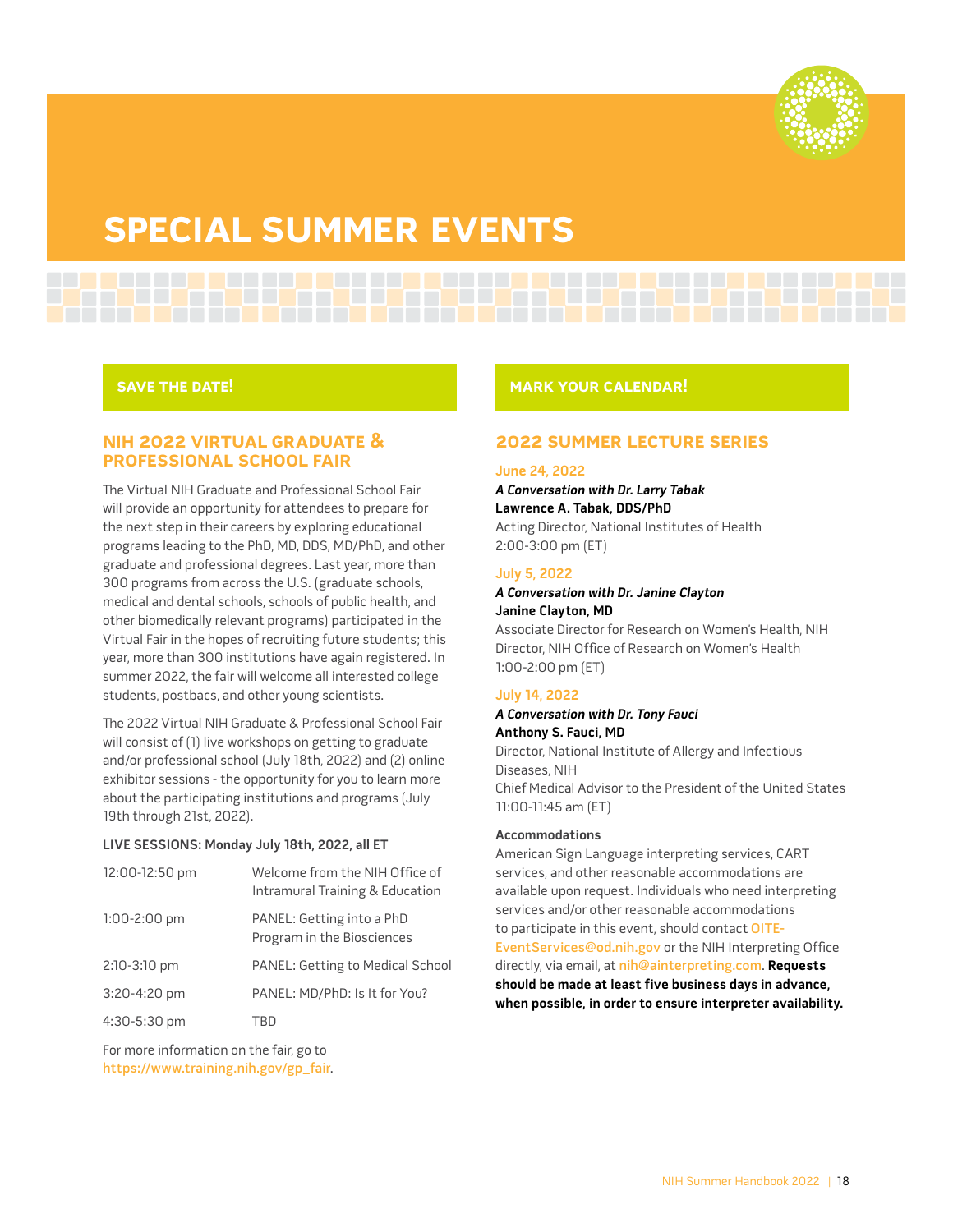

# <span id="page-23-0"></span>**viRtUAL sUMMER postER DAY 2022**

### **ovERviEW**

**Summer Poster Day 2022 will take place virtually on August 3rd and August 4th. Registration will open June 13th and close July 7th.**

**The event will be hosted on Fourwaves. All visitors and participants must register on the event website to attend.** 

If you are a summer intern, Summer Poster Day is your time to share the research and creative projects you have been conducting at the NIH with the broader NIH community and your family and friends! At the same time, you will develop your communication and networking skills.

Any student (high school, college, medical/dental, or graduate) working in an intramural research group this summer may present. You might not have results, but you can still present background information on your project, any data you may have collected, or a discussion of the technical problems you encountered. You can present ideas on and approaches to a project. Although your presentation will be virtual, we hope you will receive questions and comments about your work , just as you would at an in-person poster session. You can also practice communicating your scientific ideas and results with broader audiences. We hope this event will bring our mixed in-person and virtual community closer.

More information on Summer Poster Day is available on the [OITE Website](https://www.training.nih.gov/summer_poster_day).

# **REgistRAtion**

Please remember that publishing data anywhere has intellectual property implications. If you want to include data that might result in patentable ideas (or if you are uncertain) be sure you have the permission of your PI to share everything in your presentation. In fact, regardless of what you want to present, get your PI's permission before you submit.

When you register, you will be asked the title of your presentation. Be certain to discuss the title with your supervisor IN ADVANCE.

### **Registration Link: Registration will open June 13th and close July 7th.**

Note: To register for Summer Poster Day, you will need an **active** NIH email address and a MyOITE account with **User Type** = "NIH Trainee/Fellow" and **Trainee Type** = "Summer Interns" on the OITE website. Please wait until you have an NIH email account and can access it, then create a MyOITE account and register for Summer Poster Day.

If you register, confirmation of participation in the event will be emailed by July 15th. At that time, you will receive information regarding your poster assignment (number, session, and time) and instructions for preparing your presentation.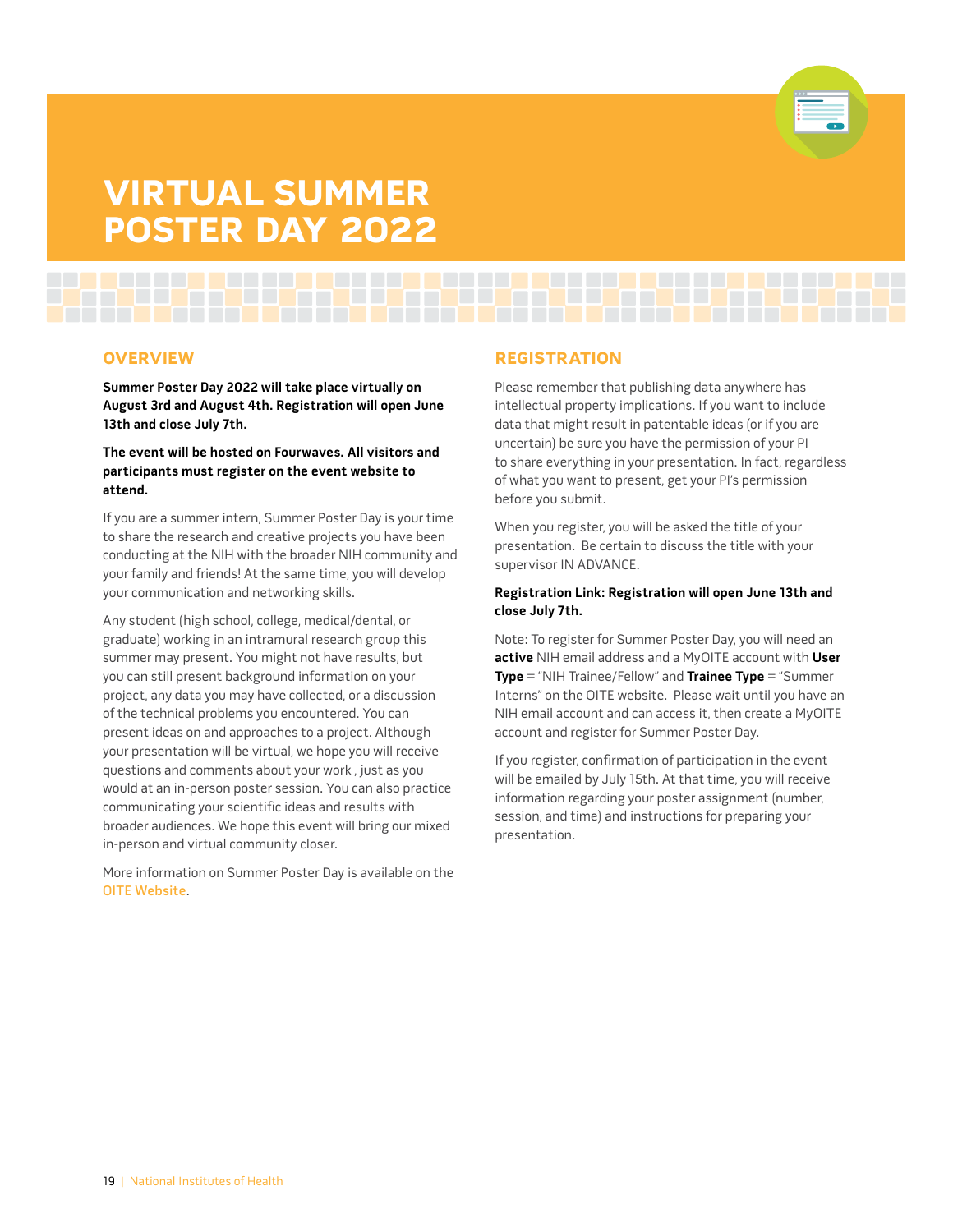# <span id="page-24-0"></span>**CREAting YoUR postER**

### **viRtUAL postER REQUiREMEnts: ContEnt AnD DEsign**

Include the following components in your poster presentation:

- Title and Author Information:
	- Title
	- Authors
	- Institute or Center names, logos
- Content:
	- an introduction (providing background information),
	- a brief statement of the purpose of the project,
	- a description of materials and methods used, and
	- a summary of results and conclusions.

Here are some other general guidelines for laying out your poster:

- A light background with dark text is easiest to read.
- Use one font and style to integrate all portions of your poster.
- Label graphics directly and use tables for small data sets.
- Keep your title simple and consider using it to state the conclusion or focus of your study.
- Figures, diagrams, and bullet points are better than paragraphs of text.
- A general rule of thumb is to allow 40% of your space for graphics, 20% for text, and 40% for white space.

Begin to write and proof-read your poster several weeks in advance. You should develop and practice a short (3 to 5 minute) verbal description of the work that you can present to colleagues who "attend" your poster session.

Resources to help you design your poster include

- "[Creating and Presenting Virtual Posters" workshop](https://www.training.nih.gov/events/view/_2/6535/): June 30, 1:00-2:30 pm, ET. If you are not able to attend, please [watch the video](https://www.youtube.com/watch?v=Llj7PmnJx9I) of an earlier workshop.
- Poster Preview Sessions: July 27-29 and August 1, 2:00- 4:00 pm, ET; we will answer all your questions
- Your research mentor/supervisor

Visit the [Poster Day webpage](https://www.training.nih.gov/summer_poster_day) for information on the Technical Requirements for your Virtual Poster.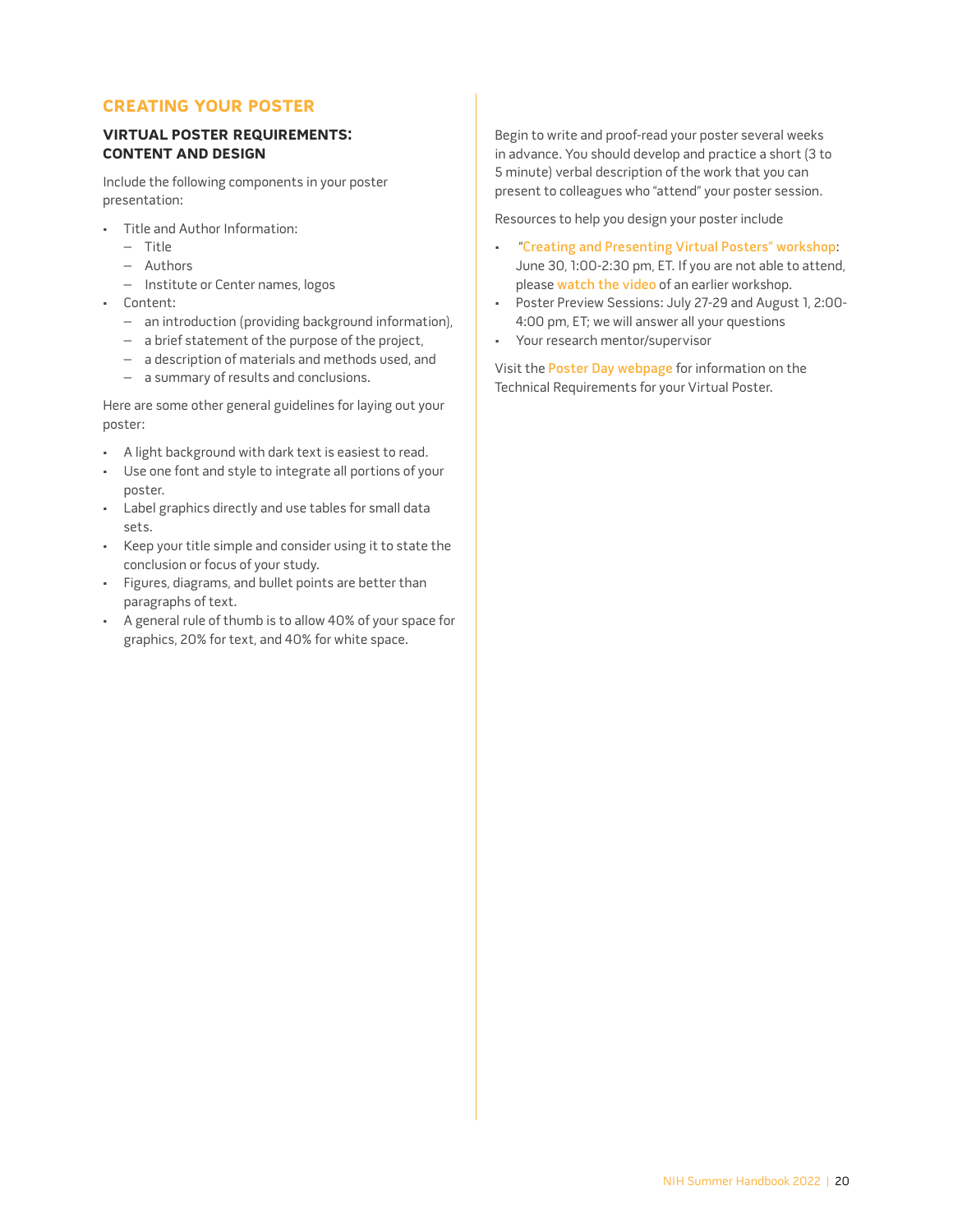# <span id="page-25-0"></span>**viRtUAL DEsKtop infRAstRUCtURE: hoW viRtUAL sUMMER intERns WiLL gEt things DonE**

# **WhAt is viRtUAL DEsKtop infRAstRUCtURE?**

VDI is a technology that allows a summer intern to access a virtual desktop environment from a **personal or government computer**. The NIH VDI solution you will be using will provide you access to

- NIH email and standard NIH applications (Microsoft 365, web browsers, Adobe Reader)
- Web conferencing tools (e.g., Webex, Zoom)
- File-storage and -sharing tools like OneDrive and SharePoint
- Scientific applications through Biowulf or an IC computer (e.g., Matlab, graphpad, python)
- NIH enterprise systems including Biowulf, QVR, nVision, and the NIH Library

# **hoW Do i gEt ACCEss to vDi?**

Accessing VDI is a four-step process: (1) you need to get an Active Directory account in the NIH Enterprise Directory and the associated username and password, (2) your Active Directory account must be added to your IC's VDI security group, (3) you must set up multi-factor authentication so that you can use your personal computer to access the VDI, and (4) you will download/login to the VDI.

# **gEtting An ACtivE DiRECtoRY (AD) ACCoUnt in nED, thE nih EntERpRisE DiRECtoRY**

Your Administrative Officer (AO) will create a NED entry for you. The system will automatically generate a request (email) that you enter your own Personally Identifiable Information (PII) into NED.

**If you are under age 18**, the AO will request that you complete a paper copy of Form HHS 745 and mail it to your IC. This reflects the fact that minors must also provide parental/legal guardian consent for them to undergo the necessary security screening, and the consenting process is not supported by the secure NED portal. TWO IMPORTANT NOTES: (1) The parent/legal guardian's signature on Form HHS 745 **must be notarized**. (2) **Do not send the form** 

**via email!** Unencrypted email is not sufficiently secure for transmission of PII. Instead use the US Postal Service.

When your AO approves your NED record, three things happen: (1) A NED ID number and NIH Active Directory (AD) account are created for you. (2) The Office of Research Services, specifically the Division of Police Services, at the NIH is notified to conduct a security check against the NCIC (National Crime Information Center) database maintained by the FBI. (3) A list of required computer security courses you must complete (NIH Information Security Awareness Course and Securing Remote Computing) is sent to you.

When your NCIC check and required training are completed, your AD credentials (user ID and temporary password) are authorized. Someone in your IC will conduct **Virtual Identity Proofing (VIP)**. You will be asked to display 2 forms of acceptable identification during a video interview. Acceptable forms of identification include

- Driver's license
- Social security card
- Passport
- Birth certificate
- School ID card with photograph

All documents must be unexpired, and at least one must be a photo ID. For a full list of acceptable identification documents see: [https://www.uscis.gov/i-9-central/form](https://www.uscis.gov/i-9-central/form-i-9-acceptable-documents)[i-9-acceptable-documents](https://www.uscis.gov/i-9-central/form-i-9-acceptable-documents).

After your identity is verified, your IC will provide you the user ID and temporary password for your AD account and enroll the you in multi-factor authentication (MFA).

# **MULti-fACtoR AUthEntiCAtion (MfA) DoWnLoADing/Logging into vDi**

Find detailed descriptions of these processes, developed by our colleagues in the Center for Information Technology (CIT), at [https://www.training.nih.gov/introduction\\_to\\_](https://www.training.nih.gov/introduction_to_vdi#CIT%20Documentation) [vdi#CIT%20Documentation](https://www.training.nih.gov/introduction_to_vdi#CIT%20Documentation).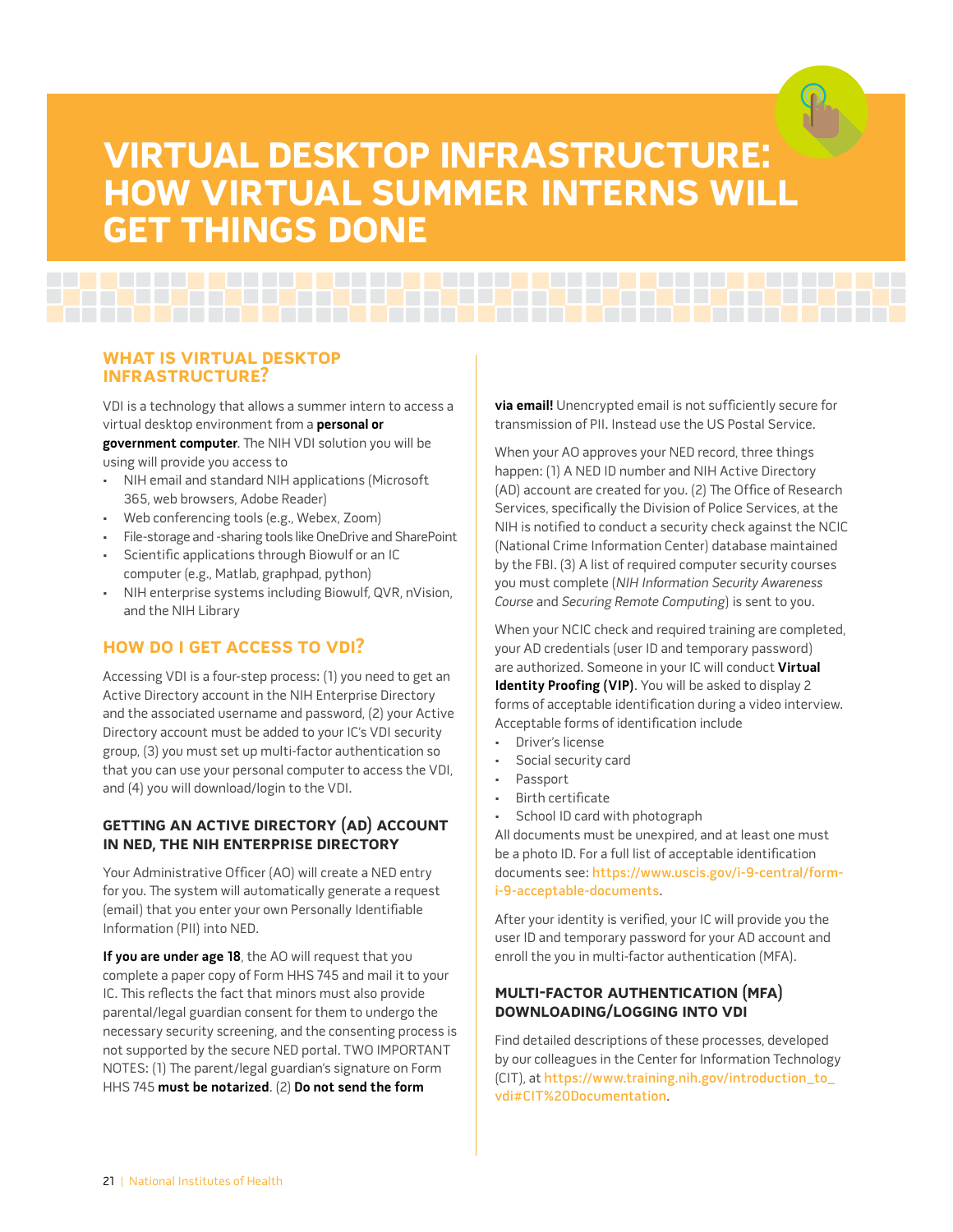# <span id="page-26-0"></span>**WhAt WiLL i nEED to MAKE this WoRK?**

You will need

- A Windows or Mac computer to access your VDI instance (NOTE: The desktop will be a Windows 10 machine.)
- An iOS or Android device (tablet or phone) for the MFA process
- Internet connectivity

Please notify your Summer Coordinator immediately if you do not have access to these resources. You will find a list of Summer Coordinators later in this handbook.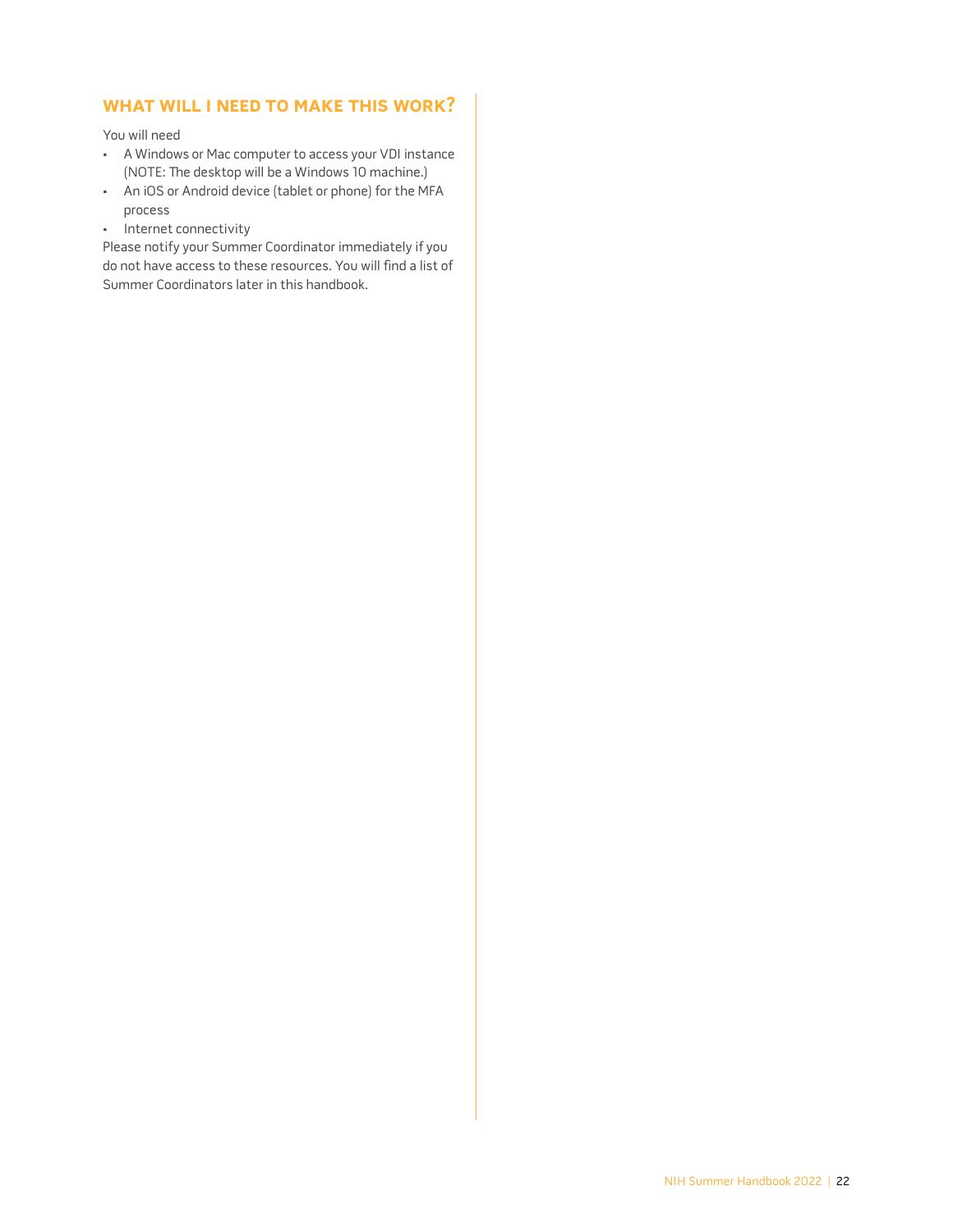

# <span id="page-27-0"></span>**in-pERson info: gEtting sEttLED into YoUR nih CAMpUs**

# **nih sECURitY**

The National Institutes of Health is the Federal focal point for biomedical research in the United States. The main campus in Bethesda, MD is surrounded by a perimeter fence designed to keep the campus safe and secure.

Individuals wishing to enter must either present an NIH ID badge or be checked in each day as Visitors. The NIH requires a security investigation on all summer students prior to issuance of their NIH ID badges. The Division of Personnel Security and Access Control (DPSAC) is the principal component within NIH responsible for managing access onto campus.

# **WhAt YoU CAn Do bEfoRE ARRiving At thE nih**

All summer interns at the NIH will require a fingerprint check against the FBI database to receive an NIH Restricted Local Access (RLA) ID Badge. You can get this process started before coming to the NIH by requesting that your Summer Coordinator enter your information into NED, the NIH Enterprise Directory. The system will generate a request that you enter your own Personally Identifiable Information (PII) into NED.

If you do not enter your information into NED, you will be required to fill out a PIV (Personal Identity Verification) Badge Request Form (HHS-745), which the Summer Coordinator for your Institute will provide you, and turn the form in to Building 31, Room 1B03. However, not taking care of entering your information into NED before you arrive will significantly increase the time it takes to get your NIH ID badge and computer access, so we recommend that you take care of this in advance.

Note: Summer students under the age of 18 must also provide parental / legal guardian consent to undergo the necessary security screening. Parental / legal guardian consent is not available using the secure NED portal. These students must complete a **paper copy** of the HHS 745.

IMPORTANT NOTE: the parent/legal guardian's signature on the FORM HHS 745 **must be notarized**.

If you submitted your Badge Request Form in a timely fashion and have been entered into NED by your Institute, you will receive an email with instructions on how to make an appointment to be fingerprinted and photographed for your badge. For more information about the fingerprint process please visit: [https://ors.od.nih.gov/ser/dpsac/](https://ors.od.nih.gov/ser/dpsac/services/enrollment-services/Pages/default.aspx) [services/enrollment-services/Pages/default.aspx](https://ors.od.nih.gov/ser/dpsac/services/enrollment-services/Pages/default.aspx).

You will need to bring 2 Forms of acceptable identification to the fingerprinting appointment such as a:

- Driver's license
- Social security card
- Passport
- Birth certificate
- School ID card with a photograph

All documents must be unexpired, and one must be a photo ID. For a full list of acceptable identification documents see: [https://www.uscis.gov/i-9-central/form](https://www.uscis.gov/i-9-central/form-i-9-acceptable-documents)[i-9-acceptable-documents](https://www.uscis.gov/i-9-central/form-i-9-acceptable-documents).

The fingerprint results will be sent to the NIH within one to two days. DPSAC will receive the fingerprint results from Office of Personnel Management (OPM) and update your record. Individuals with a successful fingerprint check will then be notified via email that they have been authorized for an RLA ID badge. The email will contain instructions on how to schedule an appointment to pick up the badge. For a view of the step-by-stop process see: [https://ors.od.nih.](https://ors.od.nih.gov/ser/dpsac/services/know-before-you-go/Pages/getting-your-badge.aspx) [gov/ser/dpsac/services/know-before-you-go/Pages/](https://ors.od.nih.gov/ser/dpsac/services/know-before-you-go/Pages/getting-your-badge.aspx) [getting-your-badge.aspx](https://ors.od.nih.gov/ser/dpsac/services/know-before-you-go/Pages/getting-your-badge.aspx).

In summary, you can receive your badge as soon as (1) your contact information has been entered in NED and (2) the fingerprint check has been successfully completed. Your ID badge will be valid for the duration of the summer and should be turned in when you leave NIH.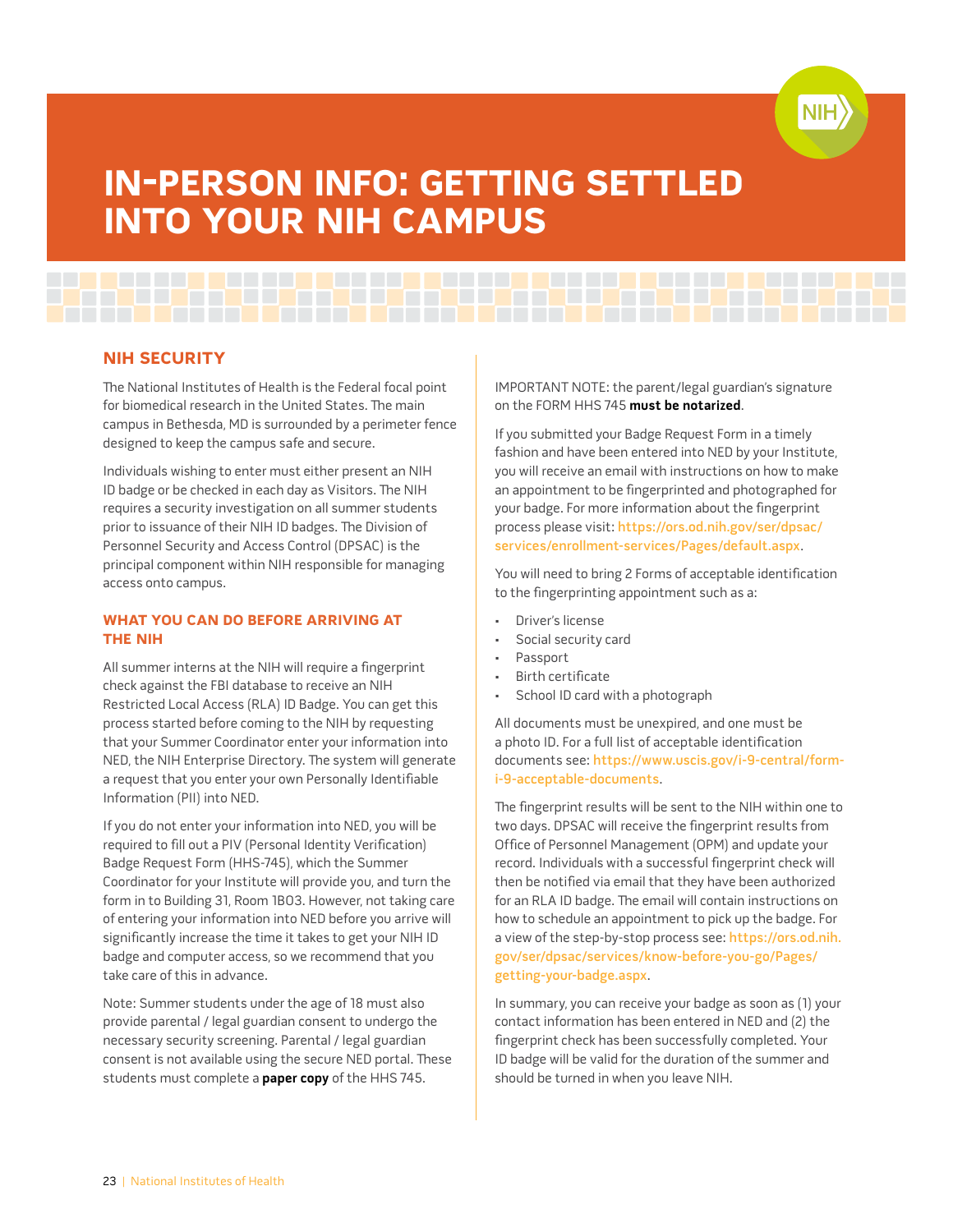<span id="page-28-0"></span>**BACKGROUND CHECK:** To be approved for logical and physical access to NIH facilities and systems, candidates must be able to pass a Federal background check using Standard Form-85 ([https://www.opm.gov/forms/pdf\\_fill/](https://www.opm.gov/forms/pdf_fill/sf85.pdf) [sf85.pdf](https://www.opm.gov/forms/pdf_fill/sf85.pdf)). NOTE: Section 14 of the form asks "In the last year, have you used, possessed, supplied, or manufactured illegal drugs?" The question pertains to the illegal use of drugs or controlled substances in accordance with Federal laws, even though permissible under state laws.

# **sUMMER stUDEnts At REMotE LoCAtions**

Summer interns who will be reporting to NIH locations outside of Bethesda, like Rocky Mountain Laboratories (RML), NIEHS-Research Triangle Park (RTP), Baltimore, or Frederick, will receive fingerprint checks administered by appropriate local security staff. DPSAC will review the results of the fingerprint check and notify the students when they have been authorized for a RLA ID Badge. These remote locations will have local badging stations. Summer interns working at these locations should contact their local security office for information on where to obtain an RLA ID Badge and/or schedule an appointment. For contact information on all campuses see: [https://ors.od.nih.gov/](https://ors.od.nih.gov/ser/dpsac/services/badge-issuance/Pages/getting-your-badge.aspx#summer_remote) [ser/dpsac/services/badge-issuance/Pages/getting-your](https://ors.od.nih.gov/ser/dpsac/services/badge-issuance/Pages/getting-your-badge.aspx#summer_remote)[badge.aspx#summer\\_remote](https://ors.od.nih.gov/ser/dpsac/services/badge-issuance/Pages/getting-your-badge.aspx#summer_remote).

# **YoUR nih iD bADgE AnD EMAiL ACCoUnt**

For your convenience, the NIH will issue you an ID badge and, perhaps, an NIH email account. You should use them only in your official dealings with the NIH. **IMPORTANT NOTE: Do not use your NIH email account outside the NIH or in social (or social media) situations. It is extremely important that you not give the impression that you speak for or represent the NIH.**

# **pREpLACEMEnt MEDiCAL EvALUAtion**

[https://www.ors.od.nih.gov/sr/dohs/HealthandWellness/](https://www.ors.od.nih.gov/sr/dohs/HealthandWellness/OccupationalMedical/Pages/Summer-Student-Evaluations.aspx) [OccupationalMedical/Pages/Summer-Student-](https://www.ors.od.nih.gov/sr/dohs/HealthandWellness/OccupationalMedical/Pages/Summer-Student-Evaluations.aspx)[Evaluations.aspx](https://www.ors.od.nih.gov/sr/dohs/HealthandWellness/OccupationalMedical/Pages/Summer-Student-Evaluations.aspx)

# **Who nEEDs A pREpLACEMEnt MEDiCAL EVALUATION?**

Summer trainees are required to complete a preplacement medical evaluation **before beginning laboratory work ONLY** if they will be working

- in Building 10 (all areas),
- with human blood, body fluids, or tissues,
- with human pathogens (infectious agents),
- with patients, (i.e., have any patient contact or work in patient care areas)
- with hazardous chemicals, (select carcinogens, reproductive toxins, or acutely toxic chemicals) or
- with animals (specifically, live vertebrates).

If one of these conditions applies to you, you should receive the evaluation prior to starting work or no later than two weeks after your start date. The OMS hopes to complete all these evaluations before July 1st.

# **hoW is A MEDiCAL EvALUAtion ARRAngED?**

Preplacement medical evaluations are provided by the [Occupational Medical Service \(OMS\)](https://ors.od.nih.gov/sr/dohs/HealthAndWellness/OccupationalMedical/Pages/oms_main.aspx). OMS is also where you go if you have a work-related health emergency while at the NIH.

OMS is located on the Bethesda campus in Building 10, Room 6C306, and the main phone number is 301-496-4411. Summer interns working in Baltimore at the Biomedical Research Center (BRC) should visit the OMS clinic at 251 Bayview Blvd, Suite 200, BRC Building Room 01B210. The phone number in Baltimore is 443-740-2308. In Frederick, trainees should visit the clinic at 8200 Research Plaza Room 1B116 on the Integrated Research Facility (IRF) campus of Fort Detrick. The number there is 301-631-7233.

There is no charge for this visit. You should schedule your appointment within two weeks of your start date. [Read](https://ors.od.nih.gov/sr/dohs/HealthAndWellness/OccupationalMedical/Pages/Summer-Student-Evaluations.aspx)  [more about this process](https://ors.od.nih.gov/sr/dohs/HealthAndWellness/OccupationalMedical/Pages/Summer-Student-Evaluations.aspx).

The appointment will take approximately 20 minutes. OMS has tailored the evaluations to meet interns' individual needs as well as the requirements of the NIH. Please take the following steps to expedite your evaluation:

- Have your personal health care provider (HCP) complete a **Documentation of Immunization form** (this will help prevent your receiving an unnecessary immunization);
- If you cannot document your response to a tuberculin skin test within the past twelve months, have your HCP place and read a tuberculin skin test prior to your appointment in OMS (this will eliminate a second visit to OMS);
- If you are not yet 18 years old, have your parent or guardian complete the **Authorization for Treatment of a Minor** form;
- Please submit the required forms to OMS, either in person to Building 10, Room 6C306, by fax (301-402 0673), or by email: [oms@mail.nih.gov](mailto:oms@mail.nih.gov).

Once OMS has received your completed forms, they will contact you to schedule the preplacement medical evaluation. It is very important that you provide OMS with the best way to contact you.

If you will work with nonhuman primates, or be in their presence, please mention this to OMS prior to your preplacement medical evaluation, as they may need to conduct additional tests. Minors who arrive at OMS without the **Authorization for Treatment of a Minor** form will not be seen.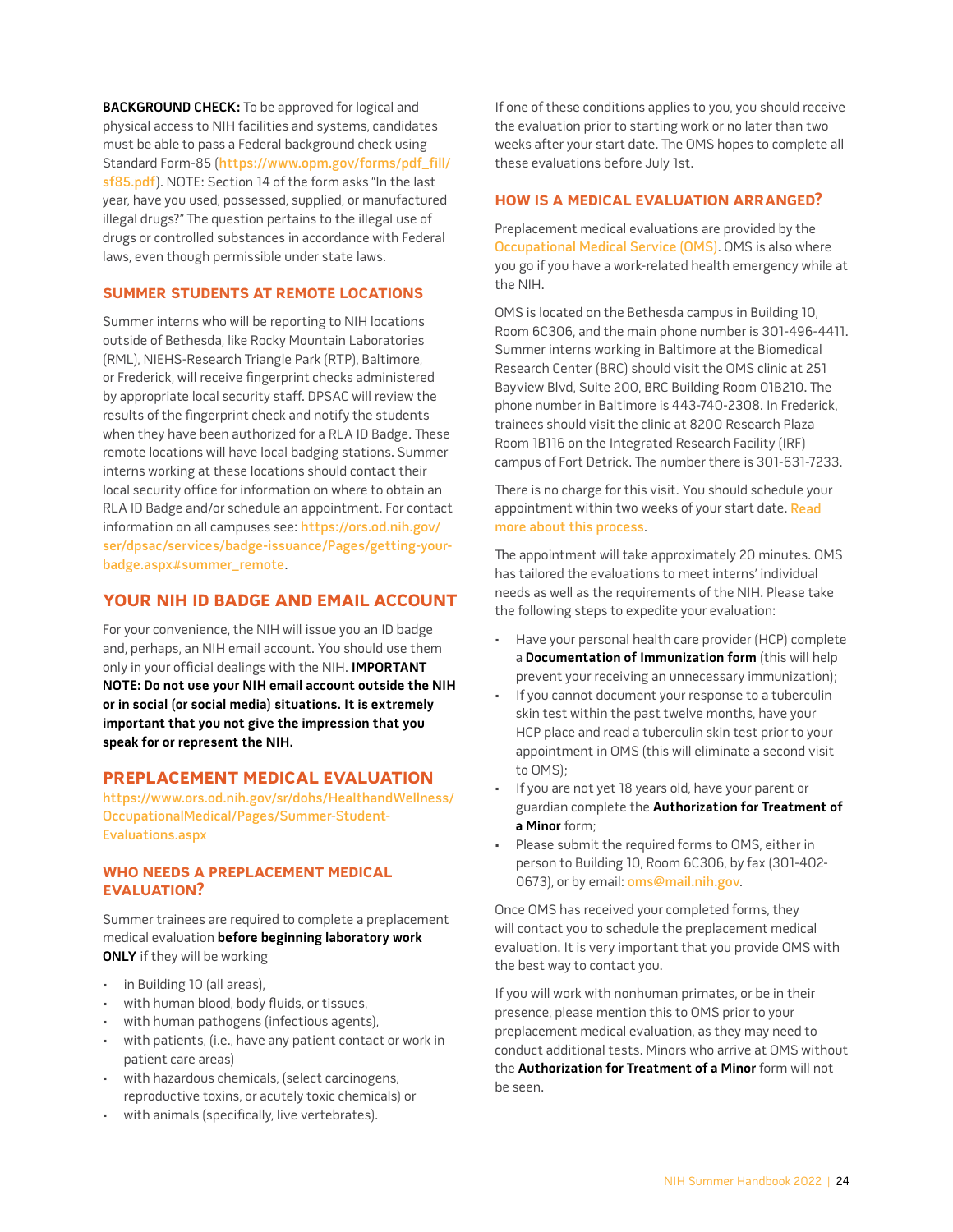# <span id="page-29-0"></span>**LiMitAtions on thE ACtivitiEs of MinoRs**

If you are under eighteen years of age at the time that you participate in the Summer Internship Program, you will be considered a minor, and the activities in which you can participate will be restricted. The following limitations will apply.

Minors may not work with

- radioactive isotopes;
- nonhuman primates;
- select agents (for example, Ebola and anthrax);
- human and nonhuman primate blood, body fluids, or tissues;
- human and nonhuman primate retroviruses; or
- select carcinogens, reproductive toxins, and acutely toxic chemicals as outlined in the NIH Chemical Hygiene Plan.

In addition, minors may not work in laboratories designated Biosafety Level 3 or Biosafety Level 4.

# **sUpERvision of stUDEnts in LAboRAtoRiEs**

It is the responsibility of your principal investigator to ensure your safety at the NIH. You can assist in this endeavor by making certain that the following principles are applied:

- You must be directly supervised at any time you are working with potentially hazardous materials.
- You must be appointed under a hiring authority (as an IRTA/CRTA or FTE) or as a Special Volunteer so that proper insurance coverage applies.
- If you are a minor, your parents should sign a consent form that correctly describes your activities, to permit you to work in the lab.
- You must complete laboratory safety training.

# **tRAnspoRtAtion to thE nih AnD pARKing**

Summer Coordinators will be furnished with one-day parking passes for your first day. This one-day dashboard permit (only available between May 1 and June 30) will authorize you to park in Multi Level Parking 11, which is located on Rockville Pike at Gateway Drive. After you park, proceed to the Gateway Center (Building 66) to get a Visitor's badge. At the end of the day you will be required to surrender the one-day permit to the attendant at the parking booth.

Once you have been entered into NED (see above) and you have a NED ID number, you may apply for Transhare. You are encouraged to apply for Transhare soon after you arrive to the NIH campus by going to the NIH Parking Office (see below).

You can commute to the NIH in several ways:

### **tRAnshARE**

The NIH Transhare Program provides commuter subsidies to qualified individuals who use mass transit to and from work. Summer interns, volunteers, and fellows are eligible. Subsidies are issued in the form of a SmartTrip card – similar to a credit card with a magnetized strip – that is used for transit payments. This subsidy is valid on Metro, local DC area buses, MARC/VRE trains, commuter buses, and vanpools.

Individuals who live in the National Capital Region and agree to use mass transportation for commuting between home and the work place are eligible for a transit subsidy. Complete information on the program can be found at [http://www.ors.od.nih.gov/pes/dats/Transhare/Pages/](http://www.ors.od.nih.gov/pes/dats/Transhare/Pages/transhare.aspx) [transhare.aspx](http://www.ors.od.nih.gov/pes/dats/Transhare/Pages/transhare.aspx).

To apply for the NIH Transhare Program, you must fill out a "NIH Transhare Program Application" form in the Employee Transportation Services Office (ETSO), commonly known as the NIH Parking Office (Building 31, Room 1A11). The form has a commuting cost declaration process to assist you in calculating your monthly Transhare benefit, which is based on the distance you travel. Misrepresentation of your cost declaration could lead to criminal, civil, and/or administrative penalties. To ensure correct cost declaration, the Division of Amenities and Transportation Services (DATS) uses the WMATA (Metro) Trip Planner found at <https://wmata.com>.

Transhare subsidies will be available for the length of your internship.

The following links provide more detailed information on public transportation in the NIH area:

- Parking Office
	- Hours: 8:00-11:00 am and 12:00-4:00 pm, Monday through Friday (closed for lunch)
	- Location: Building 31/Room 1A11
	- Phone number: 301-496-5050
	- Email: [nihparkingoffice@ors.od.nih.gov](mailto:nihparkingoffice@ors.od.nih.gov)
- NIH Transportation website: [http://www.ors.od.nih.](http://www.ors.od.nih.gov/pes/dats/Pages/index.aspx) [gov/pes/dats/Pages/index.aspx](http://www.ors.od.nih.gov/pes/dats/Pages/index.aspx)
- Woodglen Park and Ride Commuter Lot, Rockville, MD: [http://www.ors.od.nih.gov/pes/dats/parking/Pages/](http://www.ors.od.nih.gov/pes/dats/parking/Pages/montrose.aspx) [montrose.aspx](http://www.ors.od.nih.gov/pes/dats/parking/Pages/montrose.aspx)
- NIH Main Campus Map: [http://www.ors.od.nih.gov/](http://www.ors.od.nih.gov/maps/Pages/NIH-Visitor-Map.aspx) [maps/Pages/NIH-Visitor-Map.aspx](http://www.ors.od.nih.gov/maps/Pages/NIH-Visitor-Map.aspx)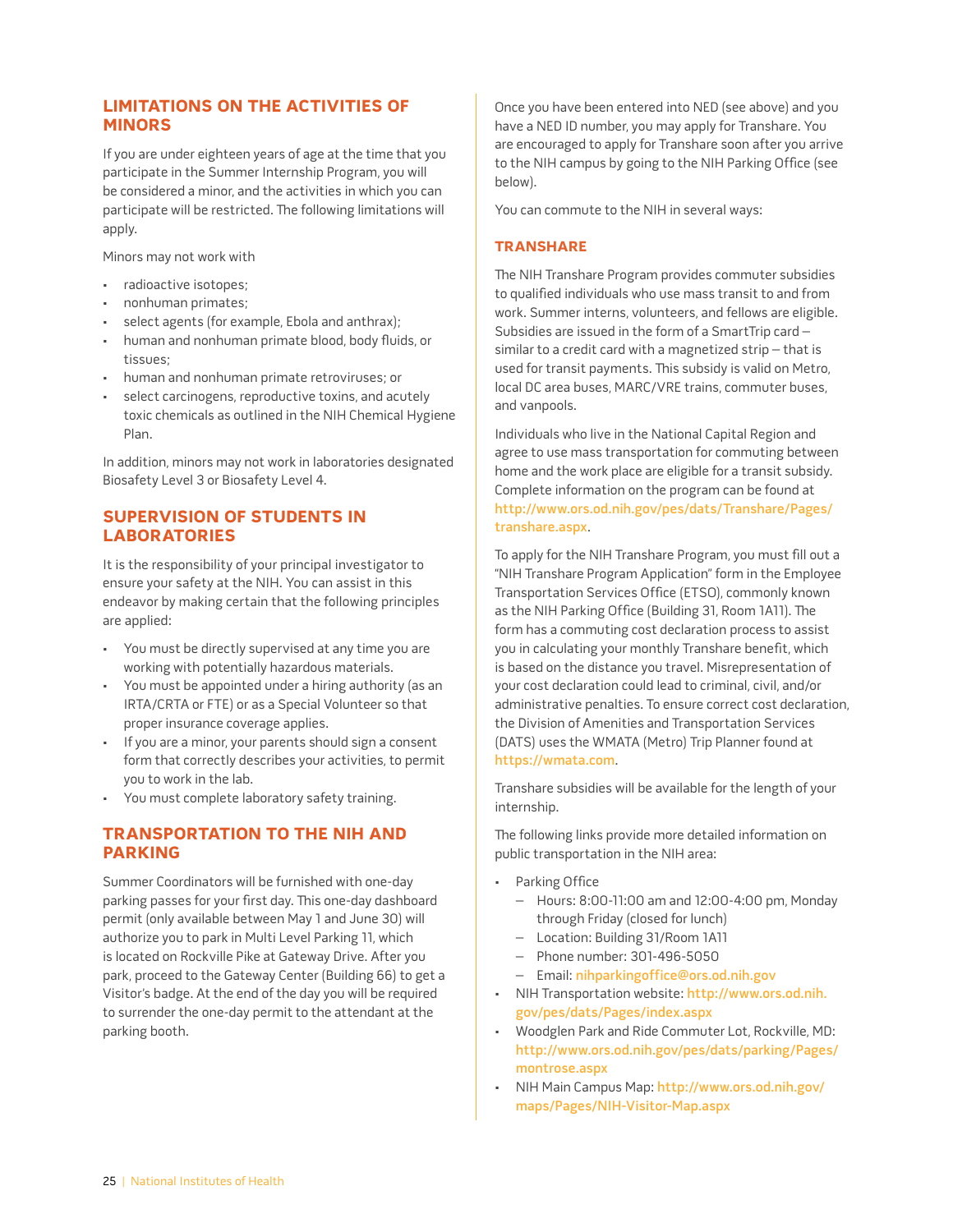- <span id="page-30-0"></span>• Metro Bus and Rail: <http://www.wmata.com>
- Employee Travel: Trains, MARC (Maryland Rail Commuter Service) and VRE (Virginia Rail Express): <http://www.commuterpage.com/rail.htm>
- MetroAccess, curb-to-curb service for those unable to use public transportation: [http://www.wmata.com/](http://www.wmata.com/service/accessibility/metro-access/index.cfm) [service/accessibility/metro-access/index.cfm](http://www.wmata.com/service/accessibility/metro-access/index.cfm)
- Maryland Transit Authority, subway, bus, and train systems in Maryland: <https://www.wmata.com>

# **pARKing At WooDgLEn pARK AnD RiDE Lot in RoCKviLLE, MD**

Students may apply for Parking Permits at the NIH Parking Office located in Building 31/Room 1A11. The temporary "Summer Parking Permit" is a dashboard placard for satellite parking. Students must present their NIH ID and vehicle registration to obtain a permit. NIH To view a map detailing the satellite parking location visit: [http://www.ors.od.nih.](http://www.ors.od.nih.gov/pes/dats/parking/Pages/montrose.aspx) [gov/pes/dats/parking/Pages/montrose.aspx](http://www.ors.od.nih.gov/pes/dats/parking/Pages/montrose.aspx). There is no fee to park at the satellite lot; however, failure to display a proper permit could result in your vehicle being towed at the owner's expense. NIH offers free shuttle services for the parking lot, the Woodglen Shuttle Route. Information on the schedule and route of the Woodglen Park and Ride Lot (Yellow Line) Shuttle can be found at [https://ors.](https://ors.od.nih.gov/pes/dats/NIHShuttleServices/Documents/WoodglenYellow.pdf) [od.nih.gov/pes/dats/NIHShuttleServices/Documents/](https://ors.od.nih.gov/pes/dats/NIHShuttleServices/Documents/WoodglenYellow.pdf) [WoodglenYellow.pdf](https://ors.od.nih.gov/pes/dats/NIHShuttleServices/Documents/WoodglenYellow.pdf).

Note: Summer interns are not permitted to park on the main NIH campus. Those working at satellite locations may have access to parking at those locations. Ask your summer program coordinator.

Summer students who are handicapped and have handicap tags/hangers may park in any handicapped space on the campus that is not reserved for a specific NIH handicapped employee. Anyone who has handicap tags/hangers may also park at any metered space without paying.

### **biCYCLing**

Those interested in bicycling to the NIH may find some links of interest here: [http://www.ors.od.nih.gov/pes/dats/](http://www.ors.od.nih.gov/pes/dats/nihbicycleprogram/Pages/default.aspx) [nihbicycleprogram/Pages/default.aspx](http://www.ors.od.nih.gov/pes/dats/nihbicycleprogram/Pages/default.aspx).

NIH Bicyclists can transport their bicycles on three (3) of the NIH shuttles. We are ecstatic to announce that Campus Shuttles #32, #41 and Montrose Shuttle #34 are equipped with the same bike racks as Metro buses. For instructions on how to use the bike racks visit WMATA: [https://www.](https://www.wmata.com/service/bikes/) [wmata.com/service/bikes/](https://www.wmata.com/service/bikes/).

### **shUttLEs**

The NIH runs several shuttle lines. All summer students can ride any NIH employee shuttle. Shuttles are available Monday through Friday, except Federal holidays. Some circle the Bethesda campus at regular intervals, while others connect the Bethesda campus with nearby NIH laboratories and offices such as those on Executive Boulevard and at Rockledge. You can find shuttle routes and schedules at [http://www.ors.od.nih.gov/pes/dats/nihshuttleservices/](http://www.ors.od.nih.gov/pes/dats/nihshuttleservices/Pages/shuttle.aspx) [Pages/shuttle.aspx](http://www.ors.od.nih.gov/pes/dats/nihshuttleservices/Pages/shuttle.aspx). Information on the NCI-Frederick Shuttle is posted at [http://ncifrederick.cancer.gov/Staff/](http://ncifrederick.cancer.gov/Staff/Shuttle.aspx) [Shuttle.aspx](http://ncifrederick.cancer.gov/Staff/Shuttle.aspx).

Note: Real time updates on shuttle arrivals are now available: <http://wttsshuttle.com>.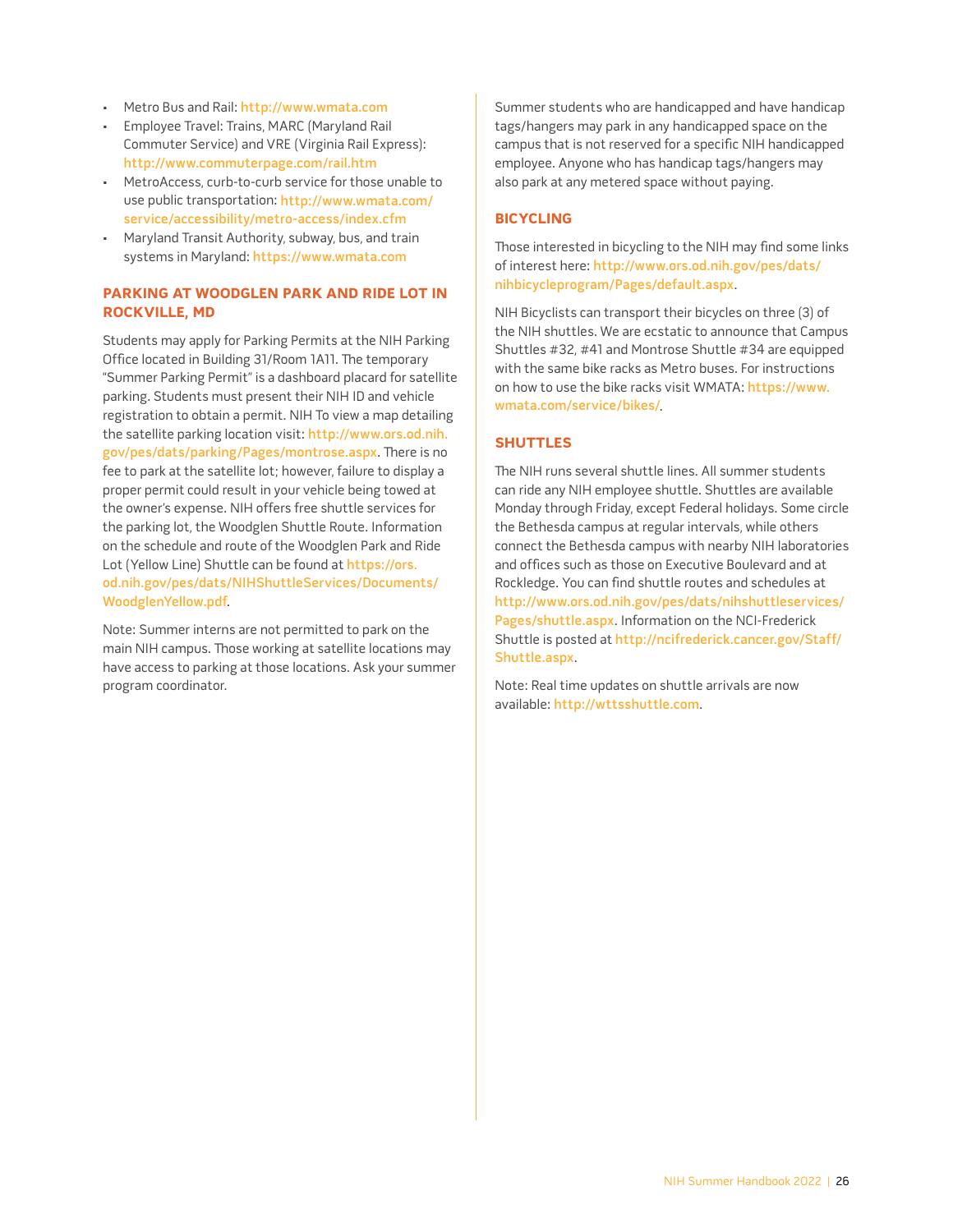

# <span id="page-31-0"></span>**foLLoWing nih RULEs**

**pAYing tAxEs on YoUR sUMMER inCoME**

Summer interns are generally appointed in one of two ways, as Student IRTAs/CRTAs (recipients of Intramural Research Training Awards; Cancer Research Training Awards in the NCI) or FTEs (Full-Time Equivalents or employees).

If you are paid as a Student IRTA/CRTA,

- you are considered a trainee, not an employee,
- social security taxes are not deducted from your stipend,
- no income taxes are withheld from your stipend,
- your "income" is reported on a Form 1099G as a **taxable grant**,
- if you earned enough during the year to be liable for income taxes, you must report the income shown on your 1099G on Form 1040 on line 21, "other income,"
- you should not indicate that you are self-employed or file a Schedule C.

If you are appointed as an FTE,

- you are considered an NIH employee,
- social security taxes are deducted and income taxes are withheld from your stipend,
- your income is reported on a Form W2 as **wages, tips, and other compensation**,
- if you earned enough during the year to be liable for income taxes, or if you are due a refund, you should report the income shown on your W2 on line 7 of Form 1040 or the equivalent line on Form 1040EZ or 1040A.

Before you leave the NIH, make sure the Office of Financial Management has your current address so they can forward tax information.

You should receive your Form 1099G or W2 by February 15. If you do not, or if your address has changed, contact the **NIH Office of Financial Management at 301-496-5635**.

If you are paid by the NIH via some other mechanism or by another agency, please contact the Administrative

Officer at the NIH responsible for your laboratory or the responsible administrator at the other agency for tax information. It would be best to do this before you leave the NIH at the end of the summer.

Remember, whoever pays you sends a copy of your Form 1099G or W2 to the Internal Revenue Service. If you have a tax liability, you must file a Federal Income Tax Return. If the government owes you money, it's in your own best interest to file.

# **nih Anti-hARAssMEnt gUiDELinEs AnD REsoURCEs**

- Preventing and Addressing Harassment and Inappropriate Conduct: [https://policymanual.nih.](https://policymanual.nih.gov/1311) [gov/1311](https://policymanual.nih.gov/1311)
- Harassment Doesn't Work Here: [https://www.training.](https://www.training.nih.gov/harassment_doesnt_work_here) [nih.gov/harassment\\_doesnt\\_work\\_here](https://www.training.nih.gov/harassment_doesnt_work_here)
- [NIH Policy Statement: Personal Relationships in the](https://hr.nih.gov/working-nih/civil/nih-policy-statement-personal-relationships-workplace)  Workplace: [https://hr.nih.gov/working-nih/civil/nih](https://hr.nih.gov/working-nih/civil/nih-policy-statement-personal-relationships-workplace)[policy-statement-personal-relationships-workplace](https://hr.nih.gov/working-nih/civil/nih-policy-statement-personal-relationships-workplace)

The National Institutes of Health (NIH) does not tolerate pervasive or severe harassment of any kind, including sexual harassment. Only in safe and respectful work environments can individuals grow and learn while carrying out the important work that supports the NIH mission. To foster a work environment free from sexual harassment, we want to ensure that individuals know their rights, where to report incidents of sexual harassment, and the resources available to them.

We appreciate that being a trainee complicates the process of reporting harassment. You may be worried about how your PI (or others in a position to influence your career) will respond; you may be concerned that you will have to change research groups; or you may fear that the process will affect your applications for school or jobs. Please note that the NIH Anti-harassment Policy prohibits supervisors or others in positions of power from retaliating against individuals who report harassment or report witnessing harassment.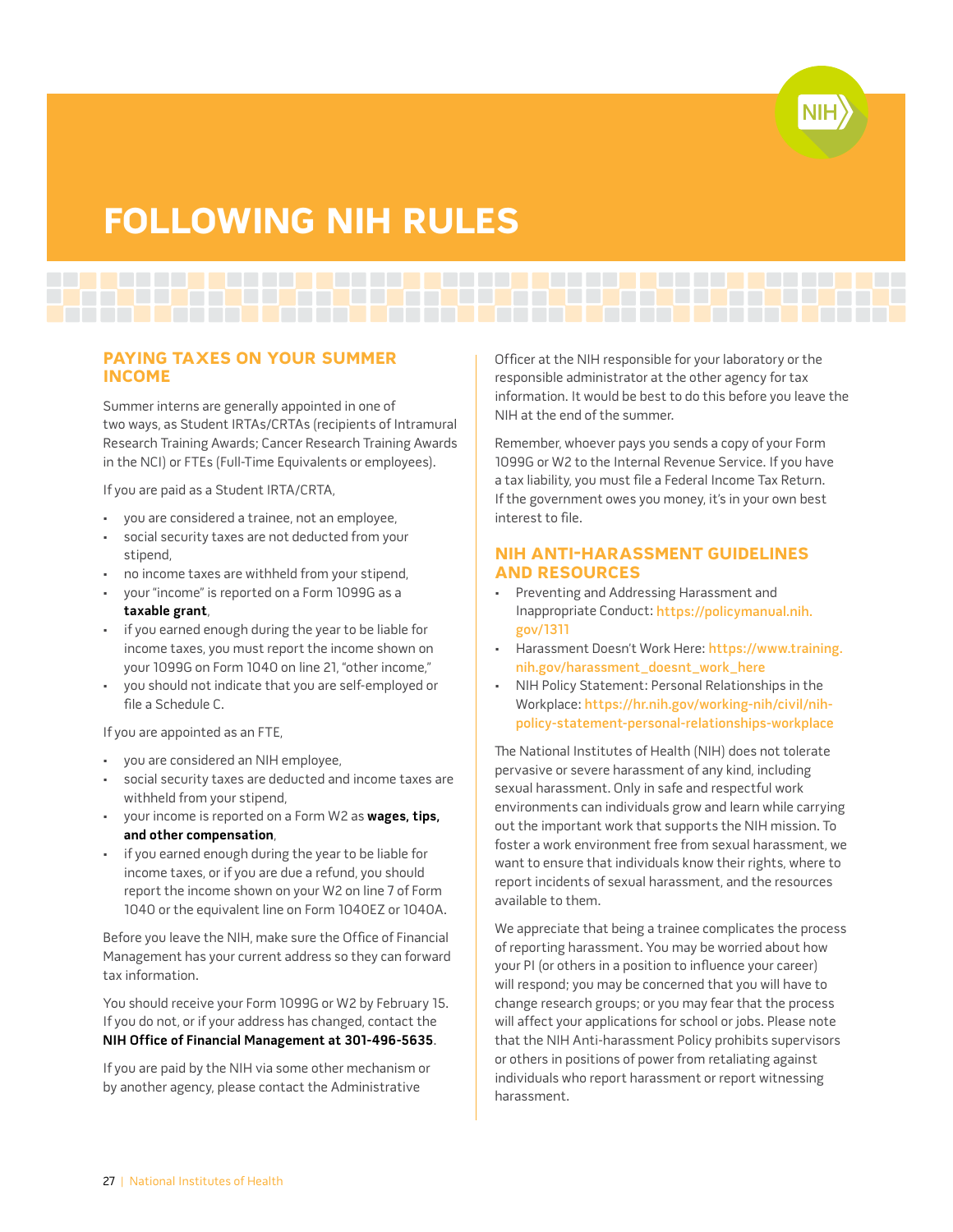Please visit Civil (<https://hr.nih.gov/working-nih/civil>) to learn more about the NIH Anti-harassment Policy and the procedures for reporting harassment at the NIH.

Please read the Civil Tool Kit for Trainees carefully ([https://ohr.od.nih.gov/intrahr/Documents/civil/](https://ohr.od.nih.gov/intrahr/Documents/civil/ManualChapter1311ToolkitforTraineesandFellows_508.pdf) [ManualChapter1311ToolkitforTraineesandFellows\\_508.](https://ohr.od.nih.gov/intrahr/Documents/civil/ManualChapter1311ToolkitforTraineesandFellows_508.pdf) [pdf](https://ohr.od.nih.gov/intrahr/Documents/civil/ManualChapter1311ToolkitforTraineesandFellows_508.pdf)). It describes options for reporting harassment including options for that allow you to remain anonymous. If you wish to discuss the situation confidentially, you can reach out to the NIH Employee Assistance Program ([https://www.ors.od.nih.gov/sr/dohs/](https://www.ors.od.nih.gov/sr/dohs/HealthAndWellness/EAP/Pages/index.aspx) [HealthAndWellness/EAP/Pages/index.aspx](https://www.ors.od.nih.gov/sr/dohs/HealthAndWellness/EAP/Pages/index.aspx)) or the NIH Office of the Ombudsman (<https://ombudsman.nih.gov/>).

The NIH Office of Intramural Training & Education (OITE) is committed to working with trainees who make harassment allegations, who report witnessing harassment, or who are implicated in harassing behavior. We will coordinate with NIH Civil and provide trainees guidance and support throughout the process.

Note that OITE staff are required to report allegations of harassment to the NIH Civil Program. However, OITE can make an anonymous report on your behalf. You can also make an anonymous report by calling the Civil Antiharassment Hotline at 833-224-3829 or by completing an online form.

You can contact Dr. Sharon Milgram, OITE Director, to discuss reporting allegations of harassment or the related issue of workplace relationships (you can find the NIH policy statement on Workplace Relationships at [https://hr.nih.](https://hr.nih.gov/working-nih/civil/nih-policy-statement-personal-relationships-workplace) [gov/working-nih/civil/nih-policy-statement-personal](https://hr.nih.gov/working-nih/civil/nih-policy-statement-personal-relationships-workplace)[relationships-workplace](https://hr.nih.gov/working-nih/civil/nih-policy-statement-personal-relationships-workplace)). Dr. Milgram can be reached at 301-594-2053 or [milgrams@od.nih.gov](mailto:milgrams@od.nih.gov).

We all play a role in assuring that the NIH is free of harassing behavior. Harassment doesn't work here!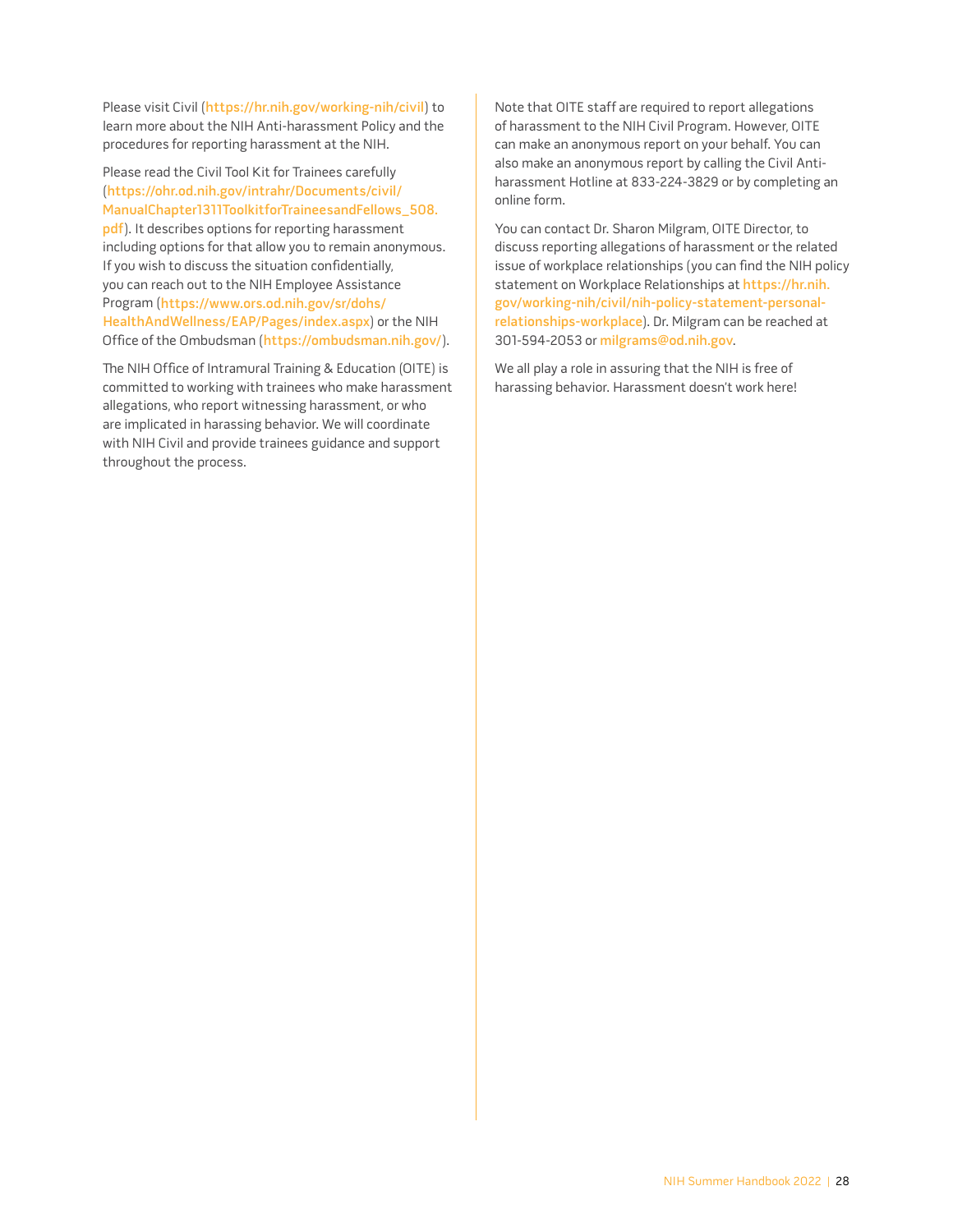

# <span id="page-33-0"></span>**thinK AboUt thE fUtURE**

# **iMpoRtAnt pApERWoRK**

Six to ten years from now you might be applying for a position that requires security clearance, for hospital privileges, or for a government job. Keep a copy of your IRTA/CRTA or other award letter in a safe place for when that day comes. The OITE does not keep records of who has been a trainee at the NIH. Before you leave, make sure the Office of Financial Management has your current address so they can forward tax information.

# **JOIN THE ALUMNI DATABASE** https://www.training.nih.gov/alumni/register

Former trainees are a huge resource! Regardless of where you go next, we would love to know what you are doing. Why should you consider joining the Alumni Database? Here are several reasons:

- First, what's in it for YOU? Networking! You will be helping to create a searchable database of potential colleagues that you can mine to meet your own needs and those of your students and friends.
- The OITE invites former NIH trainees to speak at events like the Career Symposium. The success of those ventures depends on our keeping in contact with a diverse group of NIH alumni that could include you.
- Applicants to NIH training programs often want to know where program participants go next. Where do NIH postbacs go to graduate or professional school? Where do NIH postdocs find jobs? You can help us provide those data.
- If you wish, you can become part of a worldwide network of NIH alumni who are willing to answer current trainees' questions about schools and jobs.

How does the database work?

- Information that you enter into the database will be made public, e.g., to applicants to NIH programs or in publications describing NIH programs, only in the aggregate; no personally identifiable information will be published.
- Your personally identifiable information (see below) will be included in the searchable database only if you authorize the OITE to include it. You can change your mind at any time.

• Only former NIH trainees with entries in the Alumni Database, current NIH trainees, and NIH staff will be able to search the Database.

You can update your educational and/or employment history and preferences at any time.

# **AftER YoUR intERnship: CoMing "bACK" to thE nih**

# **nih UnDERgRADUAtE sChoLARship pRogRAM (Ugsp)**

The NIH Undergraduate Scholarship Program (UGSP) offers scholarship awards to undergraduate students from disadvantaged backgrounds who are committed to careers in biomedical, behavioral, and/or social science health-related research. The financial benefits of up to \$20,000 per year can be used to cover tuition, plus reasonable educational and living expenses. In addition to the scholarship, awardees are required to complete internships on the NIH campus during the summer and after graduation.

For more details regarding eligibility and to apply, visit the UGSP website, [https://www.training.nih.gov/programs/](https://www.training.nih.gov/programs/ugsp) [ugsp](https://www.training.nih.gov/programs/ugsp). To request additional information, email [ugsp@nih.](mailto:ugsp@nih.gov) [gov](mailto:ugsp@nih.gov).

# **postbACCALAUREAtE intRAMURAL REsEARCh tRAining AWARD (iRtA)**

The Postbaccalaureate Intramural Research Training Award (IRTA) is a program for US citizens or permanent residents who have (1) been awarded a bachelor's degree no more than 3 years prior to the activation date of the Traineeship or (2) completed a masters's degree less than 6 months prior to the activation date of the Traineeship and who intend to apply to graduate school in a biomedical program or to professional (medical, dental, pharmacy, etc.) school during their tenure at the NIH or (3) eligible students who have been accepted into graduate or professional school and have written permission from their school to delay entrance for up to 1 year. The program includes more than 1600 students.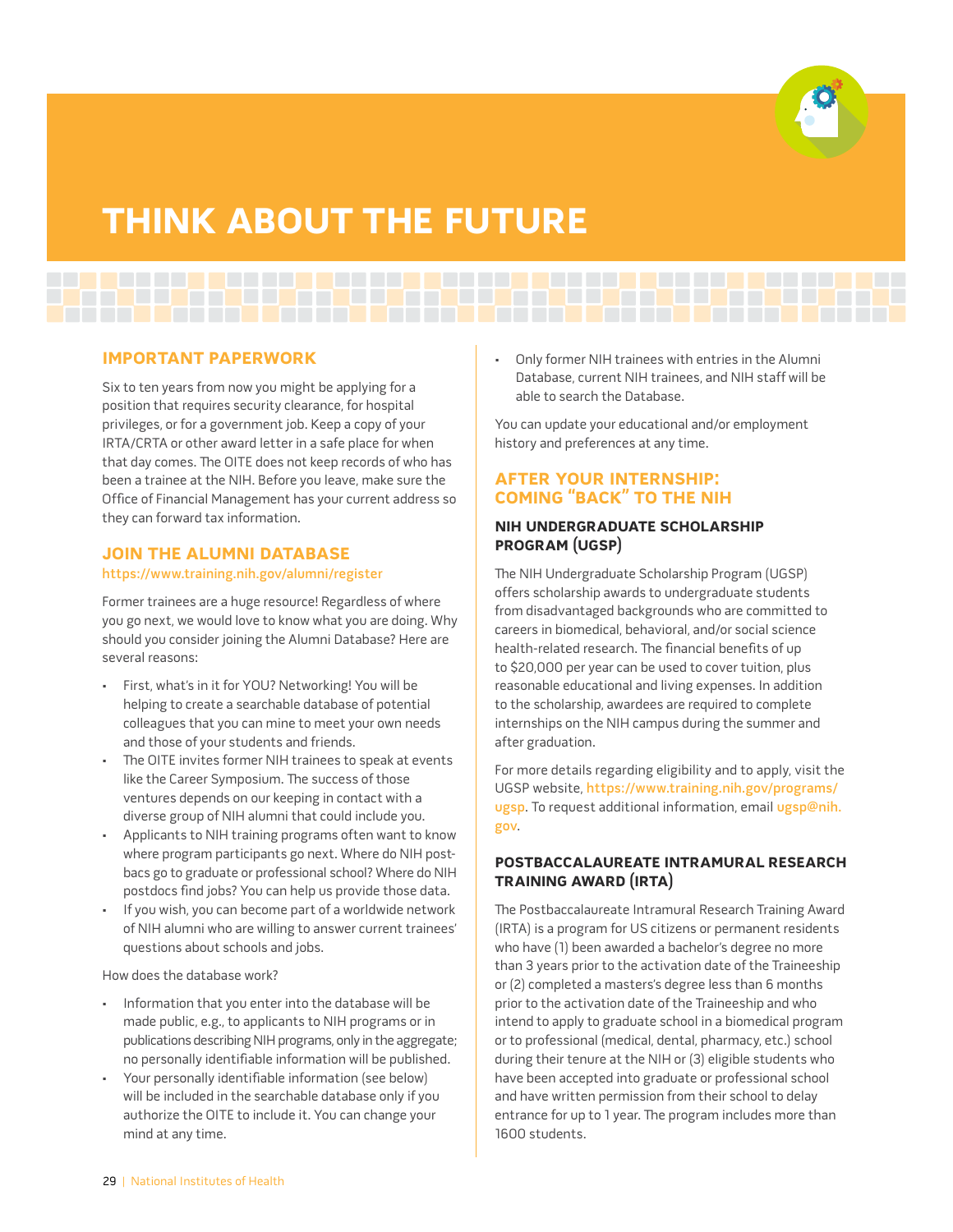<span id="page-34-0"></span>The program features

- the option of applying to the NIH Academy on Health Disparities ([https://www.training.nih.gov/programs/](https://www.training.nih.gov/programs/academy) [academy](https://www.training.nih.gov/programs/academy));
- a Postbac Committee that plans social and community service activities;
- a monthly seminar series: three postbacs present their work in each session;
- workshops on applying to and interviewing for graduate or medical school, talking science, presenting a poster, preparing for the MCAT, etc.;
- workshops on career exploration, resilience, wellness, and leadership;
- access to the OITE Career Services Center, pre-graduate and pre-professional advising, and wellness advising;
- Postbac Poster Day in the spring;
- the Graduate & Professional School Fair in the summer;
- an official listserv (OITE-POSTBACS); and
- community service activities.

For more information, visit [https://www.training.nih.gov/](https://www.training.nih.gov/programs/postbac_irta) [programs/postbac\\_irta](https://www.training.nih.gov/programs/postbac_irta).

### **gRADUAtE pARtnERships pRogRAM (gpp)**

The Graduate Partnerships Program (GPP) links the National Institutes of Health (NIH) to national and international universities in the training of graduate students. Participants get the best of both worlds – the academic environment of a university and the breadth and depth of research at the NIH. The program focuses on training the next generation of scientific leaders by accelerating communication and collaboration skills. Over 350 graduate students, representing more than 100 universities worldwide, work and study at the NIH.

Graduate students come to the NIH in one of two ways: 1) If you have an undergraduate degree and you would like to pursue a PhD in the biomedical sciences, you can apply to one or more of the GPP Institutional Partnerships. Students apply concurrently to the GPP and to a partner university. Enrollment is limited to US citizens and US permanent residents. 2) If you are currently enrolled in a PhD program and you would like to perform part or all of your dissertation research at the NIH, consider developing an individual agreement between an NIH investigator and your graduate university. Individual agreements are open to US Citizens, US permanent residents, and foreign nationals currently enrolled in a PhD or equivalent program.

All graduate students at the NIH are part of the GPP and can take advantage of the graduate student community and career and professional development services supported by the Office of Intramural Training & Education (OITE). For more information, visit [https://www.training.](https://www.training.nih.gov/programs/gpp) [nih.gov/programs/gpp](https://www.training.nih.gov/programs/gpp).

### **pRogRAMs foR MEDiCAL, DEntAL, AnD vEtERinARY stUDEnts**

### **The NIH Medical Research Scholars Program (MRSP)**

The MRSP is a comprehensive, year-long research enrichment program designed to attract the most creative, research-oriented medical, dental, and veterinary students to the intramural campus of the NIH in Bethesda, MD. Scholars engage in a mentored basic, clinical, or translational research project in an area that matches their professional interests and career goals. MRSP Scholars witness, participate in, and collaborate on rigorous, handson research, with offerings across the full continuum of biomedical research—the bench, the bedside, and in between—including computational biology, medical informatics, and other emerging areas of contemporary science. Scholars augment their research experiences through journal clubs with peers and a lecture series to learn more about the scientific discovery process, as well as science policy, issues in bioethics, and emerging technologies. For more information about the MRSP, see <https://www.cc.nih.gov/training/mrsp/index.html>.

### **The NIH Clinical Electives Program (CEP)**

The CEP provides opportunities for allopathic or osteopathic medical students and dental students to care for patients and explore clinical investigation during short-term elective rotations in more than 30 subspecialty areas. CEP is open to senior level students or MD-DO/PhD students in good academic standing who have completed (or are in the process of completing) their core clerkships in medicine, obstetrics and gynecology, pediatrics, psychiatry, and surgery. Most elective rotations in the specialty areas are offered for periods of four to twelve weeks, beginning usually on the first Monday of each month. Participants learn about the design and conduct of natural disease history studies, phase 1 or 2 clinical trials, and fundamental principles of translational medicine while evaluating or treating patients who are enrolled in investigational protocols in the clinics or on the wards of the NIH Clinical Center, the world's largest hospital devoted to human subject research. For more information, see [https://www.](https://www.cc.nih.gov/training/students/clinical_electives.html) [cc.nih.gov/training/students/clinical\\_electives.html](https://www.cc.nih.gov/training/students/clinical_electives.html).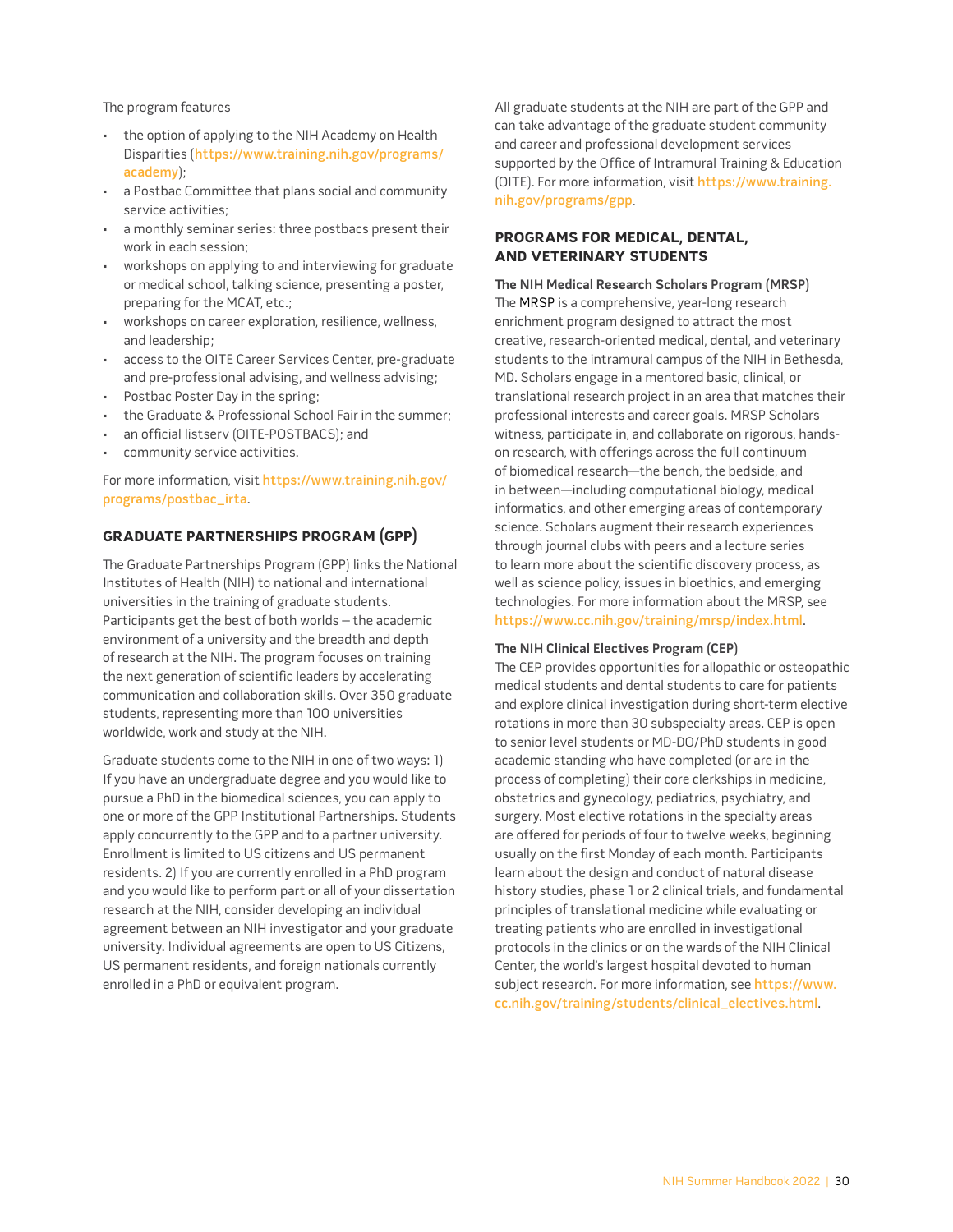# <span id="page-35-0"></span>**ContACts**



# **CEntRAL sUMMER intERnship pRogRAM (sip) CooRDinAtoR**

Dr. Yewon Cheon Director, Postbaccalaureate & Summer Research Program Office of Intramural Training & Education [cheony@mail.nih.gov](mailto:cheony@mail.nih.gov) 301-451-2018 Room 2W17, Building 2

Summer Internship Program (SIP) Coordinators and Subprogram Coordinators are listed in the table below and on the following pages.

If you need additional information for a contact, such as phone number or address, you can look the individual up in NED, the NIH Enterprise Directory ([https://ned.nih.gov/](https://ned.nih.gov/search/search.aspx) [search/search.aspx](https://ned.nih.gov/search/search.aspx)).

| Institute/Center                                                                                                    | <b>SIP Coordinator</b>                           | <b>HS-SIP Coordinator</b>  |
|---------------------------------------------------------------------------------------------------------------------|--------------------------------------------------|----------------------------|
| <b>Summer Internship Program (SIP) Coordinators</b>                                                                 |                                                  |                            |
| Clinical Center (CC)                                                                                                | <b>Deborah Aning;</b><br><b>Jennifer Simmons</b> | <b>Jennifer Simmons</b>    |
| National Center for Advancing Translational<br>Sciences (NCATS)                                                     | <b>Carrie Watkins</b>                            | <b>Dr. Brittany Haynes</b> |
| National Center for Complementary and<br>Integrative Health (NCCIH)                                                 | Dr. Helena Ahn:<br><b>Belinda Davis</b>          | N/A                        |
| National Cancer Institute-Center for Cancer<br>Research (NCI-CCR)                                                   | <b>Vi Black</b>                                  | Dr. Chanelle Case Borden   |
| National Cancer Institute -Division of Cancer<br>Control and Population Sciences (NCI-DCCPS)                        | Dr. Richard P. Moser                             | Dr. Richard P. Moser       |
| National Cancer Institute-Division of Cancer<br>Epidemiology and Genetics (NCI-DCEG)                                | <b>Diane Wigfield</b>                            | Dr. Jackie Lavigne         |
| National Cancer Institute-Division of Cancer<br>Treatment and Diagnosis (NCI-DCTD)                                  | Paula Itnyre                                     | Paula Itnyre               |
| National Cancer Institute- Frederick National<br>Laboratory for Cancer Research (FNLCR),<br><b>Frederick Campus</b> | <b>Cathy Cullen</b>                              | <b>Cathy Cullen</b>        |
| National Eye Institute (NEI)                                                                                        | Dr. Cesar Perez-Gonzalez                         | Dr. Cesar Perez-Gonzalez   |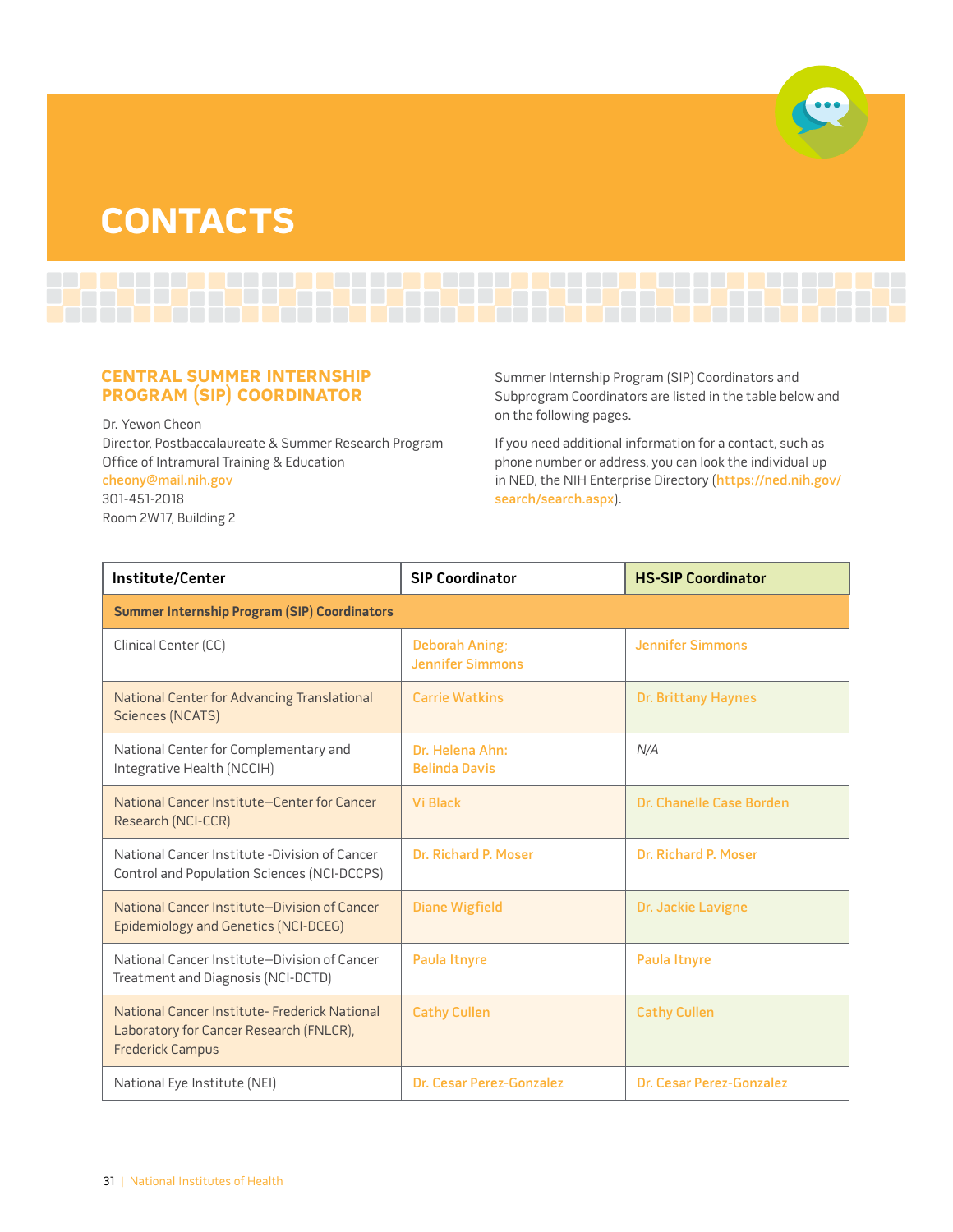| Institute/Center                                                                              | <b>SIP Coordinator</b>                                       | <b>HS-SIP Coordinator</b>                                    |
|-----------------------------------------------------------------------------------------------|--------------------------------------------------------------|--------------------------------------------------------------|
| National Human Genome Research Institute<br>(NHGRI)                                           | <b>Dr. Faith Harrow:</b><br>Dr. Belen Hurle                  | Dr. Belen Hurle                                              |
| National Heart, Lung, and Blood Institute<br>(NHLBI)                                          | <b>Justine Dawes:</b><br><b>Hannah Ku</b>                    | <b>Justine Dawes:</b><br>Hannah Ku                           |
| National Institute on Aging (NIA)                                                             | <b>Arlene Jackson</b>                                        | <b>Lizzy Jackson Fleischman</b>                              |
| National Institute on Alcohol Abuse and<br>Alcoholism (NIAAA)                                 | <b>Richard Doucette</b>                                      | <b>Richard Doucette</b>                                      |
| National Institute of Allergy and Infectious<br>Diseases (NIAID)                              | <b>Angela Harris</b>                                         | <b>Angela Harris</b>                                         |
| National Institute of Arthritis and<br>Musculoskeletal and Skin Diseases (NIAMS)              | <b>Dr. Robert Walker</b>                                     | N/A                                                          |
| National Institute of Biomedical Imaging and<br><b>Bioengineering (NIBIB)</b>                 | <b>Marcella Canada:</b><br><b>Michelle Ware</b>              | Marcella Canada;<br>Dr. Nicole Morgan                        |
| Eunice Kennedy Shriver National Institute<br>of Child Health and Human Development<br>(NICHD) | Katherine Lamb;<br>Dr. Erin Walsh;<br><b>Veronica Harker</b> | Katherine Lamb:<br>Dr. Erin Walsh:<br><b>Veronica Harker</b> |
| National Institute on Drug Abuse (NIDA)                                                       | Dr. Stephen Heishman                                         | <b>Christie Brannock</b>                                     |
| National Institute on Deafness and Other<br>Communication Disorders (NIDCD)                   | <b>Karen Fischer</b>                                         | Karen Fischer;<br>Dr. Elyssa Monzack                         |
| National Institute of Dental and Craniofacial<br>Research (NIDCR)                             | Dr. Belinda Hauser                                           | <b>Dr. Belinda Hauser</b>                                    |
| National Institute of Diabetes and Digestive<br>and Kidney Diseases (NIDDK)                   | <b>Lorraine Moore</b>                                        | <b>Lorraine Moore</b>                                        |
| National Institute of Environmental Health<br><b>Sciences (NIEHS)</b>                         | <b>Katherine Hamilton</b>                                    | <b>Katherine Hamilton</b>                                    |
| National Institute of Mental Health (NIMH)                                                    | <b>Aneka Reid;</b><br><b>Sandy Gomez</b>                     | <b>Aneka Reid</b>                                            |
| National Institute on Minority Health and<br><b>Health Disparities (NIMHD)</b>                | Dami Kim                                                     | <b>Dami Kim</b>                                              |
| National Institute of Neurological Disorders<br>and Stroke (NINDS)                            | Dr. Angel de la Cruz Landrau                                 | Dr. Angel de la Cruz Landrau                                 |
| National Institute of Nursing Research (NINR)                                                 | Dr. Kevin Camphausen                                         | N/A                                                          |
| National Library of Medicine (NLM)                                                            | Dr. Virginia Meyer                                           | Dr. Virginia Meyer                                           |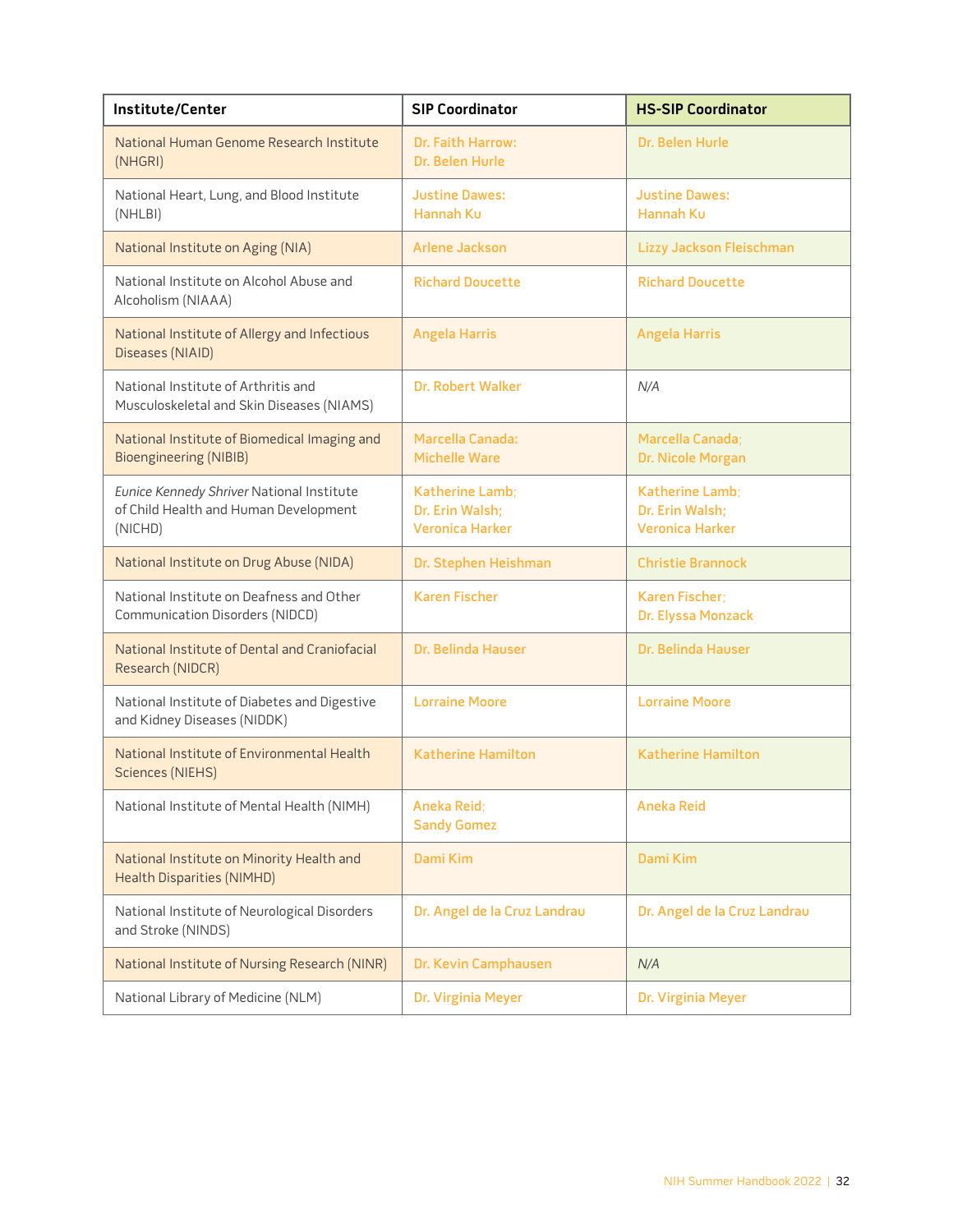<span id="page-37-0"></span>

| Institute/Center                                                                                                           | <b>SIP Coordinator</b>                   | <b>HS-SIP Coordinator</b> |
|----------------------------------------------------------------------------------------------------------------------------|------------------------------------------|---------------------------|
| NIH Summer Internship Program (SIP) Subprogram Coordinators                                                                |                                          |                           |
| OD - AMGEN Scholars Program at NIH                                                                                         | Dr. Ella Ulricke (Ülli) Klenke           |                           |
| OD - Community College Summer Enrichment<br>Program (CCSEP) and College Summer<br>Opportunity to Advance Research (C-SOAR) | Dr. Erika Barr                           |                           |
| OD - Graduate Summer Opportunity to<br>Advance Research (G-SOAR) and Graduate<br>Data Science Summer Program (GDSSP)       | Dr. Phil Ryan;<br>Dr. Philip Wang        |                           |
| OD - High School Scientific Training and<br>Enrichment Program (HiSTEP)                                                    |                                          | Dr. Kristen Zukosky       |
| OD - High School Scientific Training and<br>Enrichment Program 2.0 (HiSTEP 2.0)                                            |                                          | Dr. Laura Marler          |
| OD - Undergraduate Scholarship Program<br>(UGSP)                                                                           | Dr. Darryl Murray;<br>Dr. Moraima Castro |                           |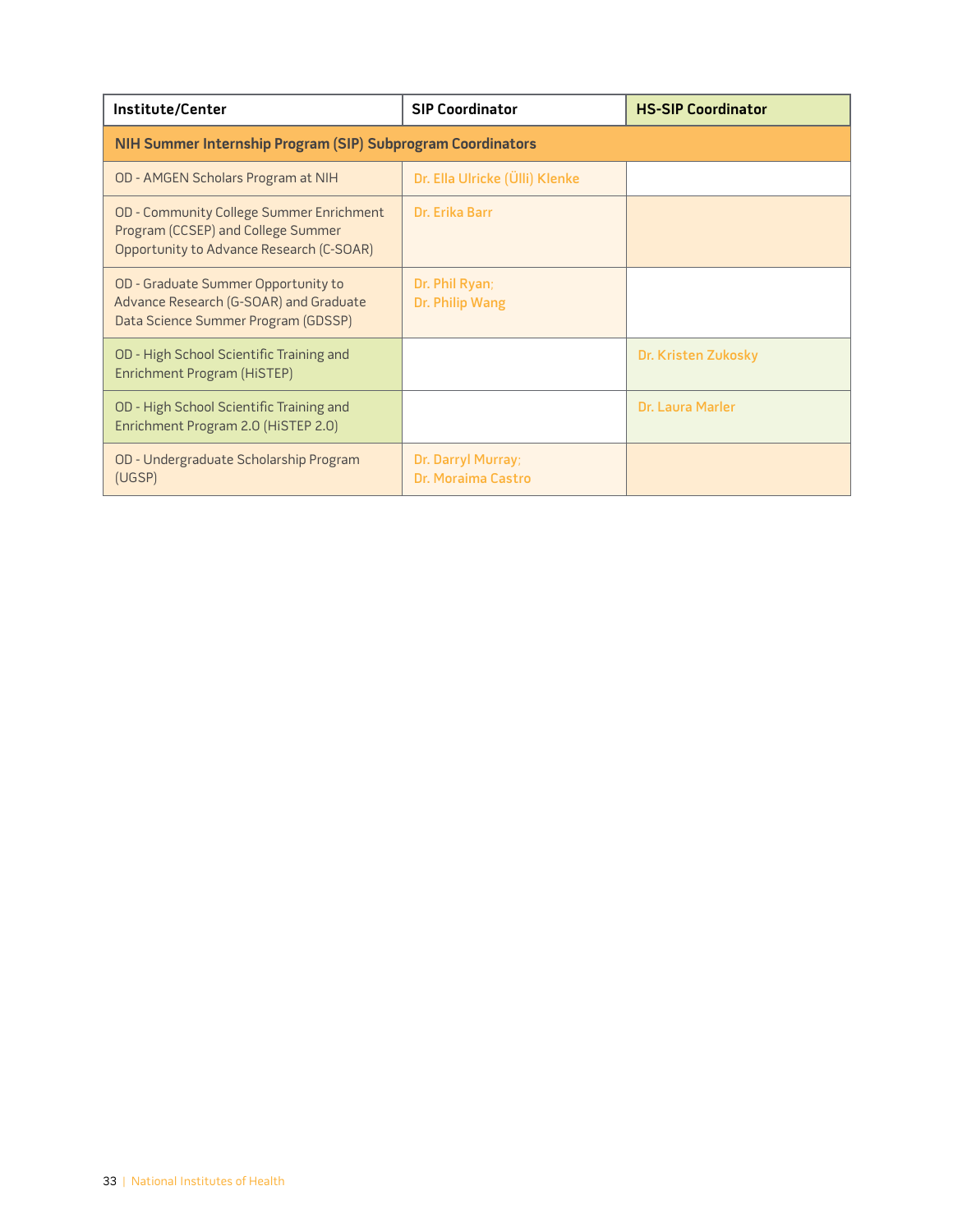# <span id="page-38-0"></span>**UsEfUL WEbsitEs**

| The Office of Intramural Training & Education (OITE)                                                                                                                 | https://www.training.nih.gov                                                                                                                     |
|----------------------------------------------------------------------------------------------------------------------------------------------------------------------|--------------------------------------------------------------------------------------------------------------------------------------------------|
| <b>NIH RESOURCES</b>                                                                                                                                                 |                                                                                                                                                  |
| The main NIH website                                                                                                                                                 | https://www.nih.gov                                                                                                                              |
| A quick way to find answers to your questions about the NIH                                                                                                          | https://jumpstart.nih.gov                                                                                                                        |
| <b>NIH Frequently Asked Questions</b>                                                                                                                                | https://www.nih.gov/about-nih/frequently-asked-<br>questions                                                                                     |
| The NIH Enterprise Directory (NED)                                                                                                                                   | https://ned.nih.gov/search                                                                                                                       |
| <b>NIH Online Orientation</b>                                                                                                                                        | https://ams.hhs.gov/amsLogin/SimpleLogin.jsp                                                                                                     |
| <b>NIH Security Information</b>                                                                                                                                      | https://security.nih.gov/Pages/Home.aspx                                                                                                         |
| <b>NIH RESEARCH &amp; TRAINING RESOURCES</b>                                                                                                                         |                                                                                                                                                  |
| NIH Intramural Research Program                                                                                                                                      | https://irp.nih.gov                                                                                                                              |
| NIH Intramural Research-Scientific Focus Areas                                                                                                                       | https://irp.nih.gov/our-research/scientific-focus-areas                                                                                          |
| NIH Intramural Database (Institute and Center Annual<br>Reports, which are searchable so that you can find<br>investigators working in particular areas of interest) | https://intramural.nih.gov/search/index.taf                                                                                                      |
| Guidelines for the Conduct of Research at the NIH                                                                                                                    | http://sourcebook.od.nih.gov/sites/default/files/uploads/<br>sourcebook/documents/ethical_conduct/guidelines-<br>conduct_research.pdf            |
| <b>Scientific Record Keeping Presentation</b>                                                                                                                        | https://oir.nih.gov/sites/default/files/uploads/<br>sourcebook/documents/ethical_conduct/presentation-<br>scientific_recordkeeping-april2014.pdf |
| A Guide to Training and Mentoring in the Intramural<br><b>Research Program at NIH</b>                                                                                | http://sourcebook.od.nih.gov/sites/default/files/uploads/<br>sourcebook/documents/mentoring/guide-training_and_<br>mentoring-10-08.pdf           |
| <b>NIH Scientific Interest Groups</b>                                                                                                                                | https://oir.nih.gov/sigs                                                                                                                         |
| <b>NIH VideoCasting and Podcasting</b>                                                                                                                               | https://videocast.nih.gov                                                                                                                        |
| <b>NIH Laboratory Safety Training</b>                                                                                                                                | https://www.safetytraining.nih.gov                                                                                                               |
| <b>Occupational Medical Service</b>                                                                                                                                  | https://ors.od.nih.gov/sr/dohs/HealthAndWellness/<br>OccupationalMedical/Pages/oms_main.aspx                                                     |
| <b>NIH Library</b>                                                                                                                                                   | https://www.nihlibrary.nih.gov/agency/nih                                                                                                        |
| The NIH Office of the Ombudsman,<br><b>Center for Cooperative Resolution</b>                                                                                         | https://ombudsman.nih.gov                                                                                                                        |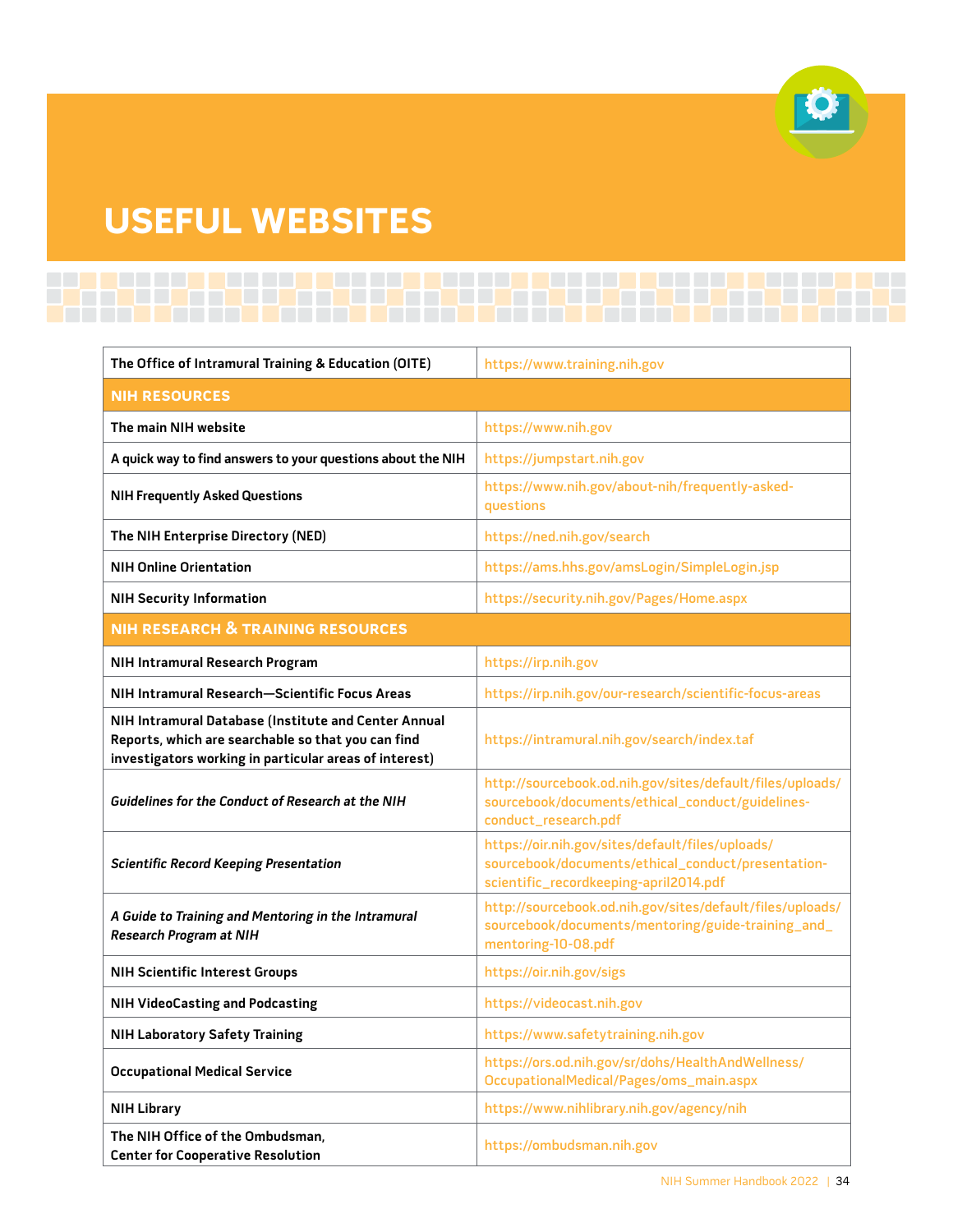| <b>NIH AMENITIES &amp; SERVICES</b>                                                                                            |                                                                                    |
|--------------------------------------------------------------------------------------------------------------------------------|------------------------------------------------------------------------------------|
| <b>Banking: NIH Federal Credit Union</b>                                                                                       | https://www.nihfcu.org                                                             |
| <b>NIH Calendar of Events</b>                                                                                                  | https://calendar.nih.gov/app/MCalWelcome.aspx                                      |
| <b>Fitness Centers</b>                                                                                                         | https://govemployee.com/nih/rw-services-membership/<br>fitness-home/building-31-2/ |
| <b>Food: Dining Centers</b>                                                                                                    | https://www.ors.od.nih.gov/pes/dats/food/Pages/index.<br>aspx                      |
| <b>Health &amp; Wellness</b>                                                                                                   | https://www.ors.od.nih.gov/pes/dats/wellness/Pages/<br>index.aspx                  |
| <b>Gov.employee Classified Ads</b>                                                                                             | https://govemployee.com/classifieds/                                               |
| <b>Volunteer: NIH Blood Bank</b>                                                                                               | https://www.cc.nih.gov/blooddonor                                                  |
| <b>NIH CAMPUS ACCESS &amp; TRANSPORTATION</b>                                                                                  |                                                                                    |
| <b>NIH Baltimore Campus Map</b>                                                                                                | https://irp.nih.gov/about-us/research-campus-locations/<br>bayview-campus          |
| NIH Bethesda Campus Map                                                                                                        | https://www.ors.od.nih.gov/maps/Pages/NIH-Visitor-<br>Map.aspx                     |
| <b>NIH Frederick Campus Map</b>                                                                                                | https://ncifrederick.cancer.gov/Media/Documents/<br>CampusMap.pdf                  |
| NIH Transhare: agree not to drive your car to the NIH and<br>receive subsidies for public transportation                       | http://www.ors.od.nih.gov/pes/dats/Transhare/Pages/<br>transhare.aspx              |
| NIH Travel and Transportation Services including<br><b>Campus Shuttle</b>                                                      | http://www.ors.od.nih.gov/pes/dats/Pages/index.aspx                                |
| <b>Real Time GPS Shuttle Locations</b>                                                                                         | https://wttsshuttle.com                                                            |
| Ride-On Map, map of Montgomery County, MD, bus routes                                                                          | https://www.montgomerycountymd.gov/dot-transit/<br>index.html                      |
| Washington Metro Area Transit Authority, a guide to<br>the buses and subways in Washington, DC and the<br>surrounding counties | https://www.wmata.com                                                              |
| OTHER RESOURCES TO HELP YOU GET SETTLED                                                                                        |                                                                                    |
| <b>OITE Moving Guide</b>                                                                                                       | https://www.training.nih.gov/resources/justarrived                                 |
| <b>Craigslist</b>                                                                                                              | https://washingtondc.craigslist.org                                                |
| The Washington Post                                                                                                            | https://www.washingtonpost.com/regional/                                           |
| <b>The Washington Times</b>                                                                                                    | https://www.washingtontimes.com                                                    |
| The Washington Examiner                                                                                                        | https://www.washingtonexaminer.com                                                 |
| Freecycle: Give away items in good condition you no<br>longer need, get items you can use, ease the burden on<br>our landfills | https://www.freecycle.org/                                                         |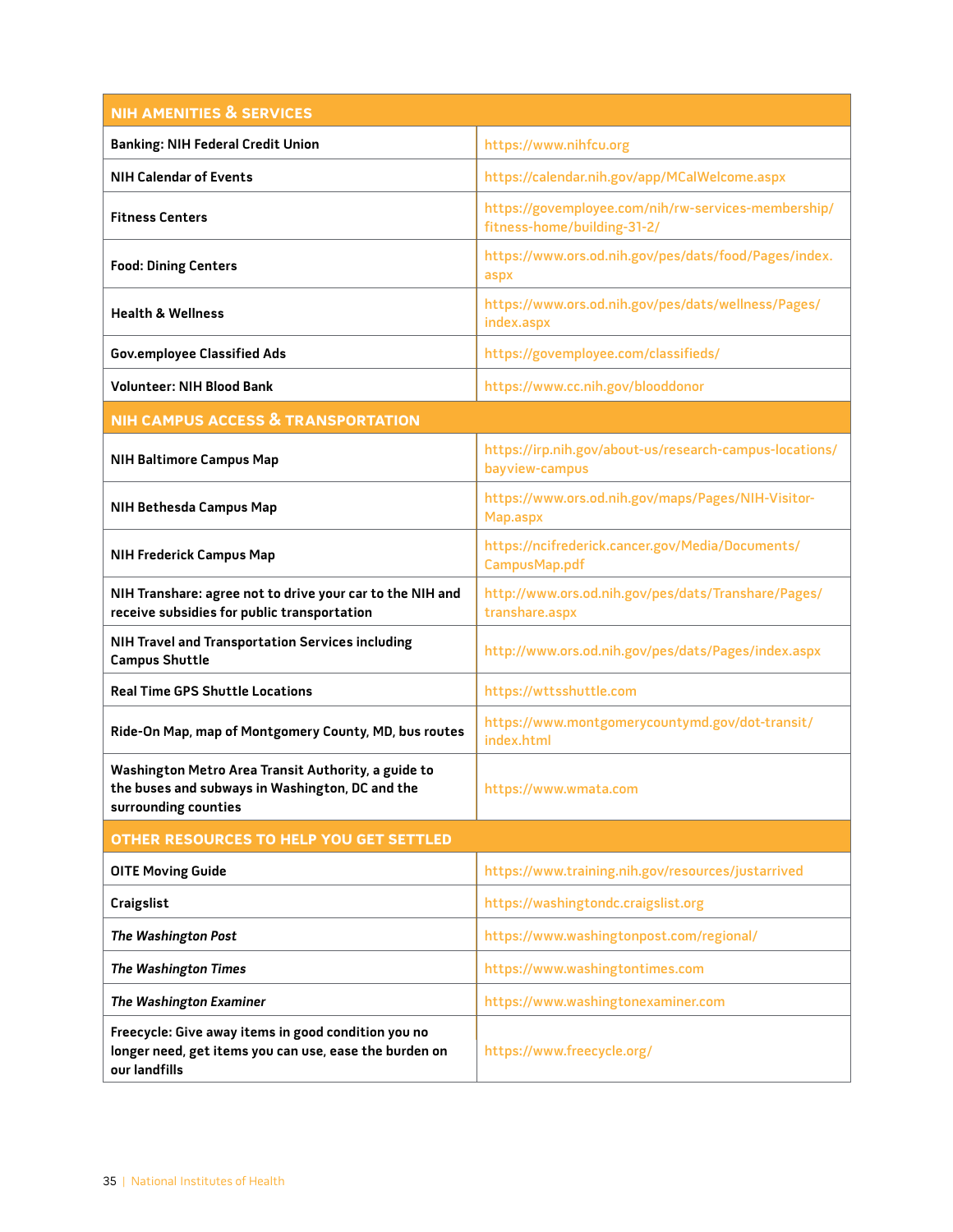

# <span id="page-40-0"></span>**in-pERson info: WAshington MEtRopoLitAn AREA ACtivitiEs**

<u>u ma uu ma uu ma uu ma uu ma uu ma uu ma uu maa</u>

# **ExpERiEnCE thE DC AREA**

While most of your time this year will be occupied with research, time in the Washington, D.C. area would not be complete without experiencing the sights of the city. The national capital is well known for its role as the seat of the US government, but it also has much to offer in the way of culture, history, and entertainment. Whether you are looking for art, music, nightlife, good food, or natural beauty, the choices in the DC metro area abound. The museums, parks, and historical sites listed here are just a sampling of the interesting places and events you can find around town. The following online guides are also useful:

<https://washington.org/> <http://www.washingtonpost.com/goingoutguide/>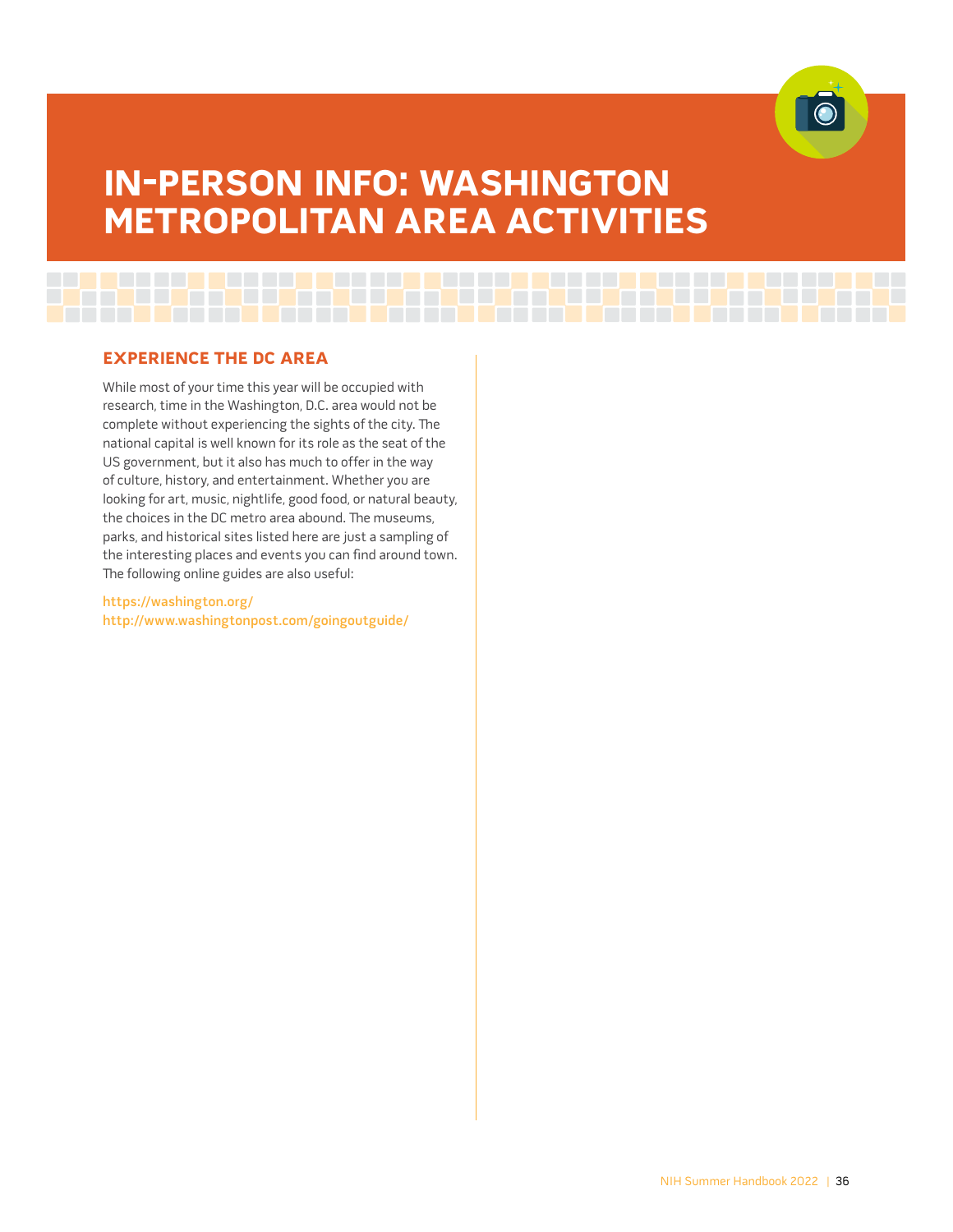# <span id="page-41-0"></span>**ACKnoWLEDgEMEnts**

This document draws heavily on the work of others. We are grateful for permission to use (sometimes in modified form) sections from the Graduate Partnerships Program Handbook, the Postbac Handbook, and the 2019 and 2021 Summer Handbooks. We have also incorporated information from organization and NIH office websites in an attempt to provide the most accurate information possible. Please send suggestions for improvement to Dr. Yewon Cheon, [choeny@mail.nih.gov](mailto:choeny@mail.nih.gov).